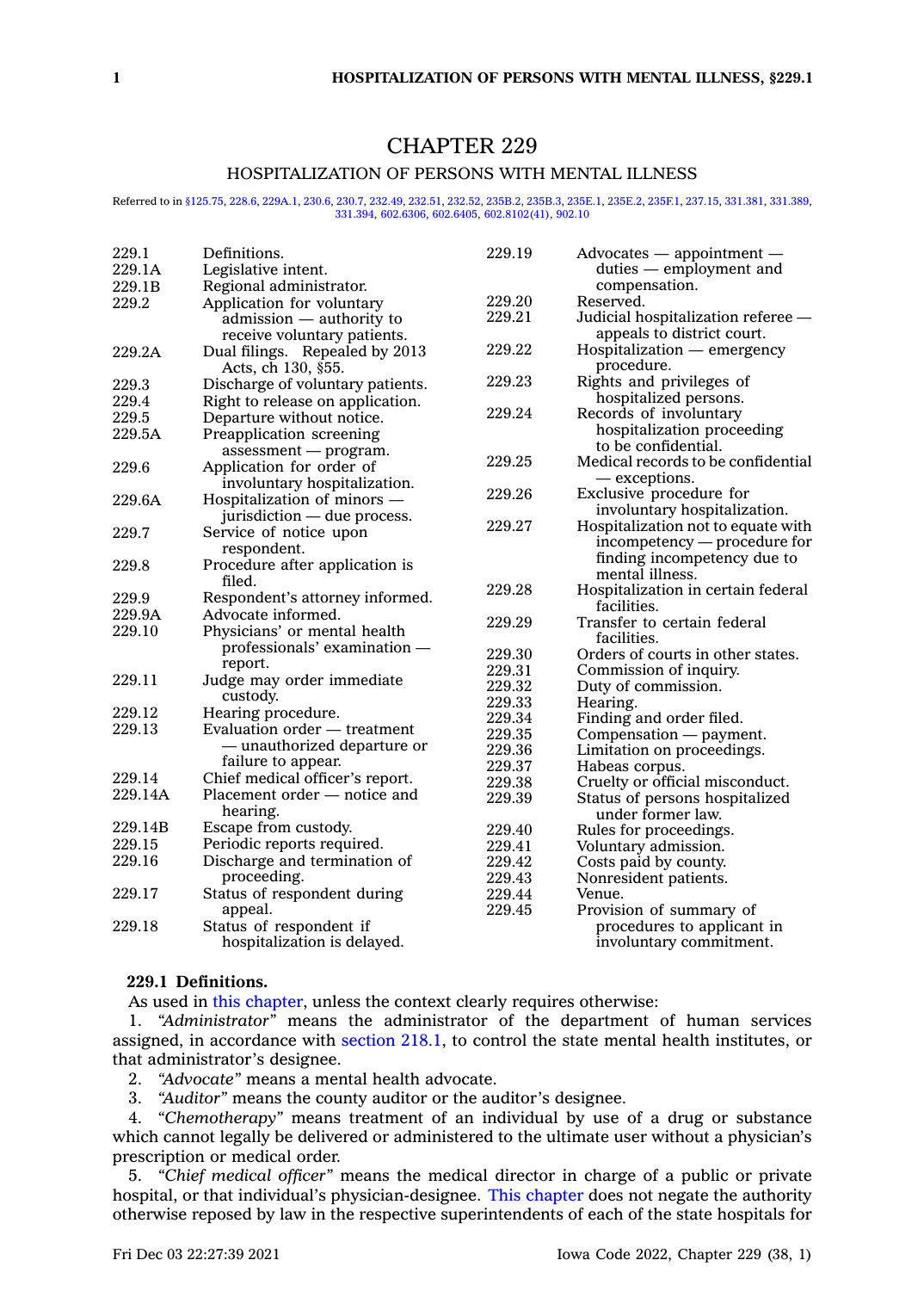persons with mental illness, established by [chapter](https://www.legis.iowa.gov/docs/code//226.pdf) 226, to make decisions regarding the appropriateness of admissions or discharges of patients of that hospital, however it is the intent of this [chapter](https://www.legis.iowa.gov/docs/code//229.pdf) that if the superintendent is not <sup>a</sup> licensed physician the decisions by the superintendent shall be corroborated by the chief medical officer of the hospital.

6. *"Clerk"* means the clerk of the district court.

7. *"Hospital"* means either <sup>a</sup> public hospital or <sup>a</sup> private hospital.

8. *"Licensed physician"* means an individual licensed under the provisions of [chapter](https://www.legis.iowa.gov/docs/code//148.pdf) 148 to practice medicine and surgery or osteopathic medicine and surgery.

9. *"Mental health and disability services region"* means <sup>a</sup> mental health and disability services region formed in accordance with section [331.389](https://www.legis.iowa.gov/docs/code/331.389.pdf).

10. *"Mental health professional"* means the same as defined in [section](https://www.legis.iowa.gov/docs/code/228.1.pdf) 228.1.

11. *"Mental illness"* means every type of mental disease or mental disorder, except that it does not refer to an intellectual disability as defined in [section](https://www.legis.iowa.gov/docs/code/4.1.pdf) 4.1, or to insanity, diminished responsibility, or mental incompetency as the terms are defined and used in the Iowa criminal code or in the rules of criminal procedure, Iowa court rules.

12. *"Patient"* means <sup>a</sup> person who has been hospitalized or ordered hospitalized to receive treatment pursuant to [section](https://www.legis.iowa.gov/docs/code/229.14.pdf) 229.14.

13. *"Private hospital"* means any hospital or institution not directly supported by public funds, or <sup>a</sup> part thereof, which is equipped and staffed to provide inpatient care to persons with mental illness.

14. *"Psychiatric advanced registered nurse practitioner"* means an individual currently licensed as <sup>a</sup> registered nurse under [chapter](https://www.legis.iowa.gov/docs/code//152.pdf) 152 or [152E](https://www.legis.iowa.gov/docs/code//152E.pdf) who holds <sup>a</sup> national certification in psychiatric mental health care and who is licensed by the board of nursing as an advanced registered nurse practitioner.

15. *"Public hospital"* means:

*a.* A state mental health institute established by [chapter](https://www.legis.iowa.gov/docs/code//226.pdf) 226; or

*b.* The state psychiatric hospital established by [chapter](https://www.legis.iowa.gov/docs/code//225.pdf) 225; or

*c.* Any other publicly supported hospital or institution, or part of such hospital or institution, which is equipped and staffed to provide inpatient care to persons with mental illness, except the Iowa medical and classification center established by [chapter](https://www.legis.iowa.gov/docs/code//904.pdf) 904.

16. *"Region"* means <sup>a</sup> mental health and disability services region formed in accordance with section [331.389](https://www.legis.iowa.gov/docs/code/331.389.pdf).

17. *"Regional administrator"* means the regional administrator of <sup>a</sup> mental health and disability services region, as defined in section [331.388](https://www.legis.iowa.gov/docs/code/331.388.pdf).

18. *"Respondent"* means any person against whom an application has been filed under [section](https://www.legis.iowa.gov/docs/code/229.6.pdf) 229.6, but who has not been finally ordered committed for full-time custody, care, and treatment in <sup>a</sup> hospital.

19. *"Serious emotional injury"* is an injury which does not necessarily exhibit any physical characteristics, but which can be recognized and diagnosed by <sup>a</sup> licensed physician or other mental health professional and which can be causally connected with the act or omission of <sup>a</sup> person who is, or is alleged to be, mentally ill.

20. *"Seriously mentally impaired"* or *"serious mental impairment"* describes the condition of <sup>a</sup> person with mental illness and because of that illness lacks sufficient judgment to make responsible decisions with respect to the person's hospitalization or treatment, and who because of that illness meets any of the following criteria:

*a.* Is likely to physically injure the person's self or others if allowed to remain at liberty without treatment.

*b.* Is likely to inflict serious emotional injury on members of the person's family or others who lack reasonable opportunity to avoid contact with the person with mental illness if the person with mental illness is allowed to remain at liberty without treatment.

*c.* Is unable to satisfy the person's needs for nourishment, clothing, essential medical care, or shelter so that it is likely that the person will suffer physical injury, physical debilitation, or death.

*d.* Has <sup>a</sup> history of lack of compliance with treatment and any of the following apply:

(1) Lack of compliance has been <sup>a</sup> significant factor in the need for emergency hospitalization.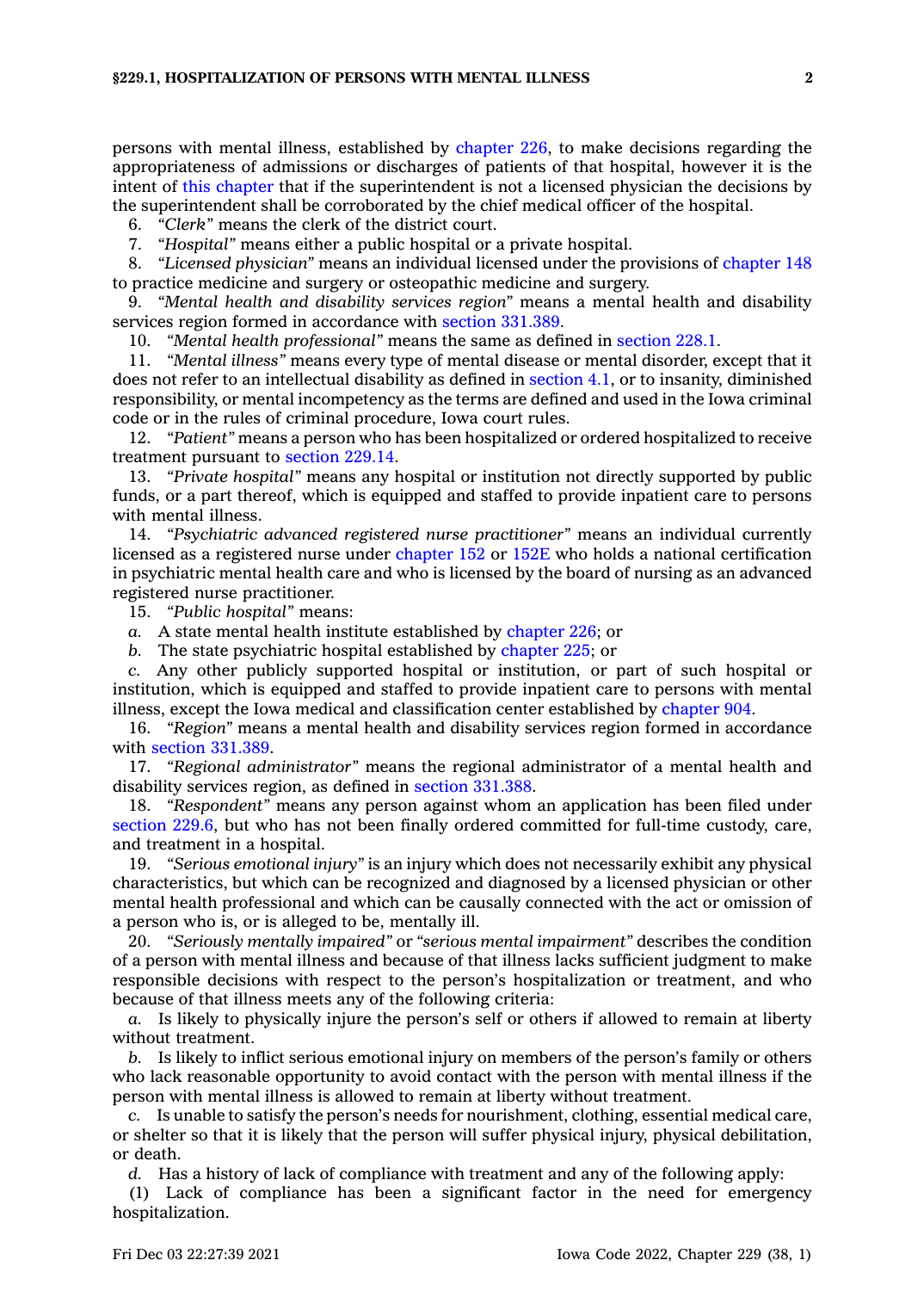(2) Lack of compliance has resulted in one or more acts causing serious physical injury to the person's self or others or an attempt to physically injure the person's self or others.

[R60, §1468; C73, §1434; C97, §2298; C24, 27, 31, 35, 39, §**3580;** C46, 50, 54, 58, 62, 66, §229.40; C71, 73, 75, §229.40, 229.44; C77, §229.1, 229.44; C79, 81, §229.1; 82 Acts, ch [1100,](https://www.legis.iowa.gov/docs/acts/1982/CH1100.pdf) [§7](https://www.legis.iowa.gov/docs/acts/1982/CH1100.pdf)]

83 Acts, ch 96, [§157,](https://www.legis.iowa.gov/docs/acts/1983/CH0096.pdf) 159; 84 Acts, ch [1323,](https://www.legis.iowa.gov/docs/acts/84/CH1323.pdf) §2; 85 [Acts,](https://www.legis.iowa.gov/docs/acts/85/CH0021.pdf) ch 21, §35; 87 [Acts,](https://www.legis.iowa.gov/docs/acts/87/CH0090.pdf) ch 90, §1; [89](https://www.legis.iowa.gov/docs/acts/89/CH0275.pdf) [Acts,](https://www.legis.iowa.gov/docs/acts/89/CH0275.pdf) ch 275, §1; 95 [Acts,](https://www.legis.iowa.gov/docs/acts/95/CH0024.pdf) ch 24, §1; 96 Acts, ch [1035,](https://www.legis.iowa.gov/docs/acts/96/CH1035.pdf) §12; 96 Acts, ch [1129,](https://www.legis.iowa.gov/docs/acts/96/CH1129.pdf) §57, 113; 96 [Acts,](https://www.legis.iowa.gov/docs/acts/96/CH1183.pdf) ch [1183,](https://www.legis.iowa.gov/docs/acts/96/CH1183.pdf) §18; 97 [Acts,](https://www.legis.iowa.gov/docs/acts/97/CH0169.pdf) ch 169, §15; 2000 Acts, ch [1112,](https://www.legis.iowa.gov/docs/acts/2000/CH1112.pdf) §37; 2002 Acts, ch [1119,](https://www.legis.iowa.gov/docs/acts/2002/CH1119.pdf) §107; [2004](https://www.legis.iowa.gov/docs/acts/2004/CH1090.pdf) Acts, ch [1090,](https://www.legis.iowa.gov/docs/acts/2004/CH1090.pdf) §33; 2008 Acts, ch [1082,](https://www.legis.iowa.gov/docs/acts/2008/CH1082.pdf) §4; 2008 Acts, ch [1088,](https://www.legis.iowa.gov/docs/acts/2008/CH1088.pdf) §112; 2011 [Acts,](https://www.legis.iowa.gov/docs/acts/2011/CH0121.pdf) ch 121, §52, [62](https://www.legis.iowa.gov/docs/acts/2011/CH0121.pdf); 2012 Acts, ch [1019,](https://www.legis.iowa.gov/docs/acts/2012/CH1019.pdf) §80; 2012 Acts, ch [1079,](https://www.legis.iowa.gov/docs/acts/2012/CH1079.pdf) §6 – 8; 2015 [Acts,](https://www.legis.iowa.gov/docs/acts/2015/CH0056.pdf) ch 56, §17; 2015 [Acts,](https://www.legis.iowa.gov/docs/acts/2015/CH0069.pdf) ch 69, [§57,](https://www.legis.iowa.gov/docs/acts/2015/CH0069.pdf) 58; 2015 [Acts,](https://www.legis.iowa.gov/docs/acts/2015/CH0076.pdf) ch 76, §1; 2018 Acts, ch [1056,](https://www.legis.iowa.gov/docs/acts/2018/CH1056.pdf) §7; 2020 Acts, ch [1063,](https://www.legis.iowa.gov/docs/acts/2020/CH1063.pdf) §85 Referred to in [§125.75](https://www.legis.iowa.gov/docs/code/125.75.pdf), [229.6](https://www.legis.iowa.gov/docs/code/229.6.pdf)

### **229.1A Legislative intent.**

As mental illness is often <sup>a</sup> continuing condition which is subject to wide and unpredictable changes in condition and fluctuations in reoccurrence and remission, this [chapter](https://www.legis.iowa.gov/docs/code//229.pdf) shall be liberally construed to give recognition to these medical facts.

89 [Acts,](https://www.legis.iowa.gov/docs/acts/1989/CH0275.pdf) ch 275, §2

# **229.1B Regional administrator.**

Notwithstanding any provision of this [chapter](https://www.legis.iowa.gov/docs/code//229.pdf) to the contrary, any person whose hospitalization expenses are payable in whole or in part by <sup>a</sup> mental health and disability services region shall be subject to all administrative requirements of the regional administrator for the county.

96 Acts, ch [1183,](https://www.legis.iowa.gov/docs/acts/1996/CH1183.pdf) §19; 2004 Acts, ch [1090,](https://www.legis.iowa.gov/docs/acts/2004/CH1090.pdf) §33; 2015 [Acts,](https://www.legis.iowa.gov/docs/acts/2015/CH0069.pdf) ch 69, §59; 2015 [Acts,](https://www.legis.iowa.gov/docs/acts/2015/CH0138.pdf) ch 138, §29, [161,](https://www.legis.iowa.gov/docs/acts/2015/CH0138.pdf) 162

# **229.2 Application for voluntary admission — authority to receive voluntary patients.**

1. *a.* An application for admission to <sup>a</sup> public or private hospital for observation, diagnosis, care, and treatment as <sup>a</sup> voluntary patient may be made by any person who is mentally ill or has symptoms of mental illness.

*b.* In the case of <sup>a</sup> minor, the parent, guardian, or custodian may make application for admission of the minor as <sup>a</sup> voluntary patient.

(1) Upon receipt of an application for voluntary admission of <sup>a</sup> minor, the chief medical officer shall provide separate prescreening interviews and consultations with the parent, guardian or custodian and the minor to assess the family environment and the appropriateness of the application for admission.

(2) During the interview and consultation the chief medical officer shall inform the minor orally and in writing that the minor has <sup>a</sup> right to object to the admission. If the chief medical officer of the hospital to which application is made determines that the admission is appropriate but the minor objects to the admission, the parent, guardian or custodian must petition the juvenile court for approval of the admission before the minor is actually admitted.

As soon as is practicable after the filing of a petition for juvenile court approval of the admission of the minor, the juvenile court shall determine whether the minor has an attorney to represent the minor in the hospitalization proceeding, and if not, the court shall assign to the minor an attorney. If the minor is financially unable to pay for an attorney, the attorney shall be compensated by the mental health and disability services region at an hourly rate to be established by the regional administrator for the county in which the proceeding is held in substantially the same manner as provided in [section](https://www.legis.iowa.gov/docs/code/815.7.pdf) 815.7.

(4) The juvenile court shall determine whether the admission is in the best interest of the minor and is consistent with the minor's rights.

(5) The juvenile court shall order hospitalization of <sup>a</sup> minor, over the minor's objections, only after <sup>a</sup> hearing in which it is shown by clear and convincing evidence that:

(a) The minor needs and will substantially benefit from treatment.

(b) No other setting which involves less restriction of the minor's liberties is feasible for the purposes of treatment.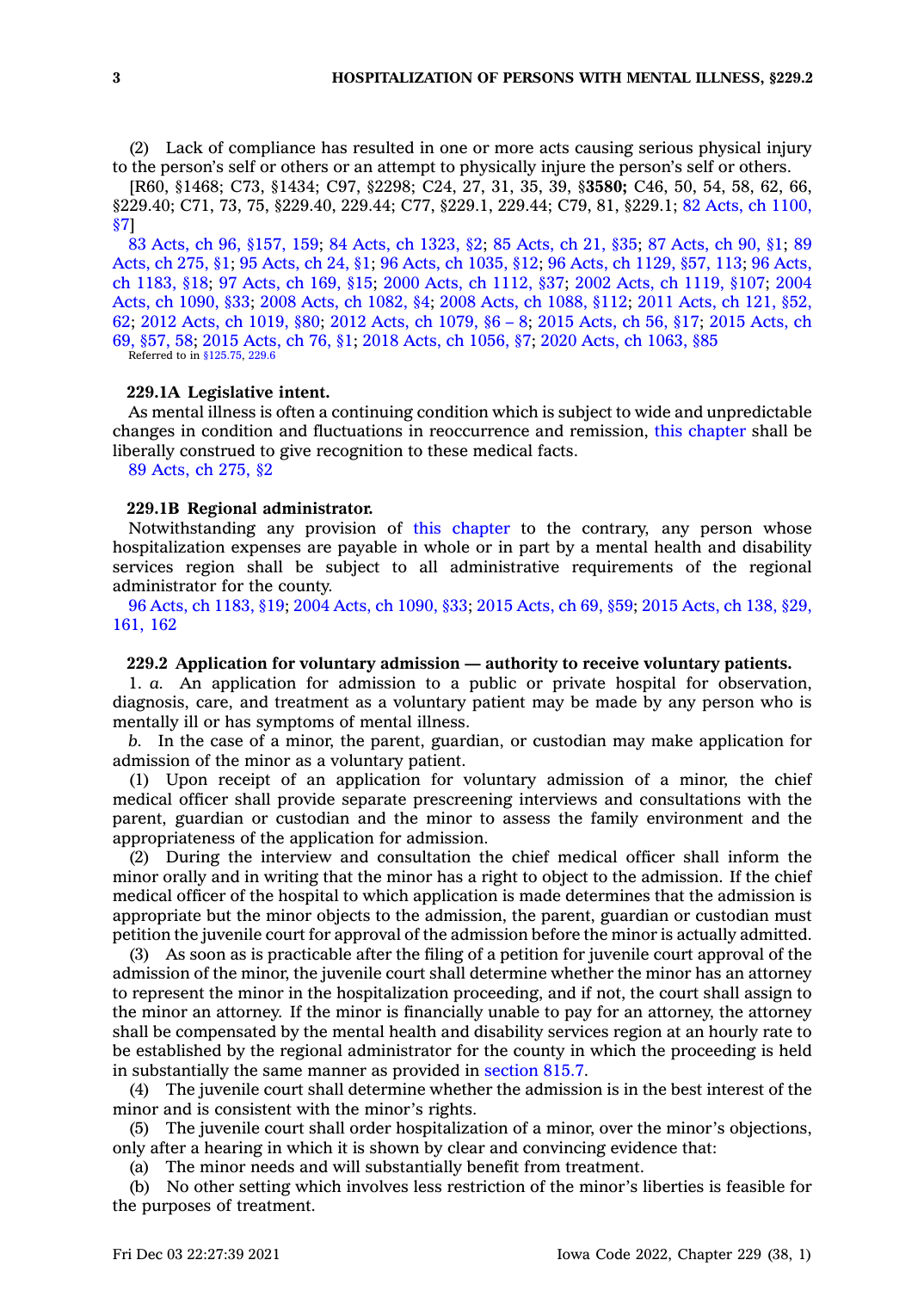### **§229.2, HOSPITALIZATION OF PERSONS WITH MENTAL ILLNESS 4**

(6) Upon approval of the admission of <sup>a</sup> minor over the minor's objections, the juvenile court shall appoint an individual to act as an advocate representing the interests of the minor in the same manner as an advocate representing the interests of patients involuntarily hospitalized pursuant to [section](https://www.legis.iowa.gov/docs/code/229.19.pdf) 229.19.

2. Upon receiving an application for admission as <sup>a</sup> voluntary patient, made pursuant to [subsection](https://www.legis.iowa.gov/docs/code/229.2.pdf) 1:

*a.* The chief medical officer of <sup>a</sup> public hospital shall receive and may admit the person whose admission is sought, subject in cases other than medical emergencies to availability of suitable accommodations and to the provisions of [sections](https://www.legis.iowa.gov/docs/code/229.41.pdf) 229.41 and [229.42](https://www.legis.iowa.gov/docs/code/229.42.pdf).

*b.* The chief medical officer of <sup>a</sup> private hospital may receive and may admit the person whose admission is sought.

[R60, §1480; C73, §1399; C97, §2264; C24, 27, 31, 35, 39, §**3544;** C46, §229.1; C50, 54, 58, 62, 66, 71, 73, 75, §229.1, 229.41; C77, 79, 81, §229.2]

87 [Acts,](https://www.legis.iowa.gov/docs/acts/1987/CH0090.pdf) ch 90, §2; 99 [Acts,](https://www.legis.iowa.gov/docs/acts/99/CH0135.pdf) ch 135, §17; 2009 [Acts,](https://www.legis.iowa.gov/docs/acts/2009/CH0041.pdf) ch 41, §263; 2015 [Acts,](https://www.legis.iowa.gov/docs/acts/2015/CH0069.pdf) ch 69, §60; [2015](https://www.legis.iowa.gov/docs/acts/2015/CH0138.pdf) [Acts,](https://www.legis.iowa.gov/docs/acts/2015/CH0138.pdf) ch 138, §30, 161, 162

Referred to in [§229.4](https://www.legis.iowa.gov/docs/code/229.4.pdf), [229.6A](https://www.legis.iowa.gov/docs/code/229.6A.pdf), [229.41](https://www.legis.iowa.gov/docs/code/229.41.pdf), [331.910](https://www.legis.iowa.gov/docs/code/331.910.pdf)

**229.2A Dual filings.** Repealed by 2013 Acts, ch 130, §55.

# **229.3 Discharge of voluntary patients.**

Any voluntary patient who has recovered, or whose hospitalization the chief medical officer of the hospital determines is no longer advisable, shall be discharged. Any voluntary patient may be discharged if to do so would in the judgment of the chief medical officer contribute to the most effective use of the hospital in the care and treatment of that patient and of other persons with mental illness.

[C77, 79, 81, §229.3] 96 Acts, ch [1129,](https://www.legis.iowa.gov/docs/acts/1996/CH1129.pdf) §113 Referred to in [§226.19](https://www.legis.iowa.gov/docs/code/226.19.pdf)

### **229.4 Right to release on application.**

A voluntary patient who requests release or whose release is requested, in writing, by the patient's legal guardian, parent, spouse or adult next of kin shall be released from the hospital forthwith, except that:

1. If the patient was admitted on the patient's own application and the request for release is made by some other person, release may be conditioned upon the agreement of the patient.

2. If the patient is <sup>a</sup> minor who was admitted on the application of the patient's parent, guardian or custodian pursuant to section 229.2, [subsection](https://www.legis.iowa.gov/docs/code/229.2.pdf) 1, the patient's release prior to becoming eighteen years of age may be conditioned upon the consent of the parent, guardian or custodian, or upon the approval of the juvenile court if the admission was approved by the juvenile court; and

3. If the chief medical officer of the hospital, not later than the end of the next secular day on which the office of the clerk of the district court for the county in which the hospital is located is open and which follows the submission of the written request for release of the patient, files with that clerk <sup>a</sup> certification that in the chief medical officer's opinion the patient is seriously mentally impaired, the release may be postponed for the period of time the court determines is necessary to permit commencement of judicial procedure for involuntary hospitalization. That period of time may not exceed five days, exclusive of days on which the clerk's office is not open unless the period of time is extended by order of <sup>a</sup> district court judge for good cause shown. Until disposition of the application for involuntary hospitalization of the patient, if one is timely filed, the chief medical officer may detain the patient in the hospital and may provide treatment which is necessary to preserve the patient's life, or to appropriately control behavior by the patient which is likely to result in physical injury to the patient or to others if allowed to continue, but may not otherwise provide treatment to the patient without the patient's consent.

[C50, 54, 58, 62, 66, 71, 73, 75, §229.41; C77, 79, 81, §229.4] Referred to in [§229.23](https://www.legis.iowa.gov/docs/code/229.23.pdf)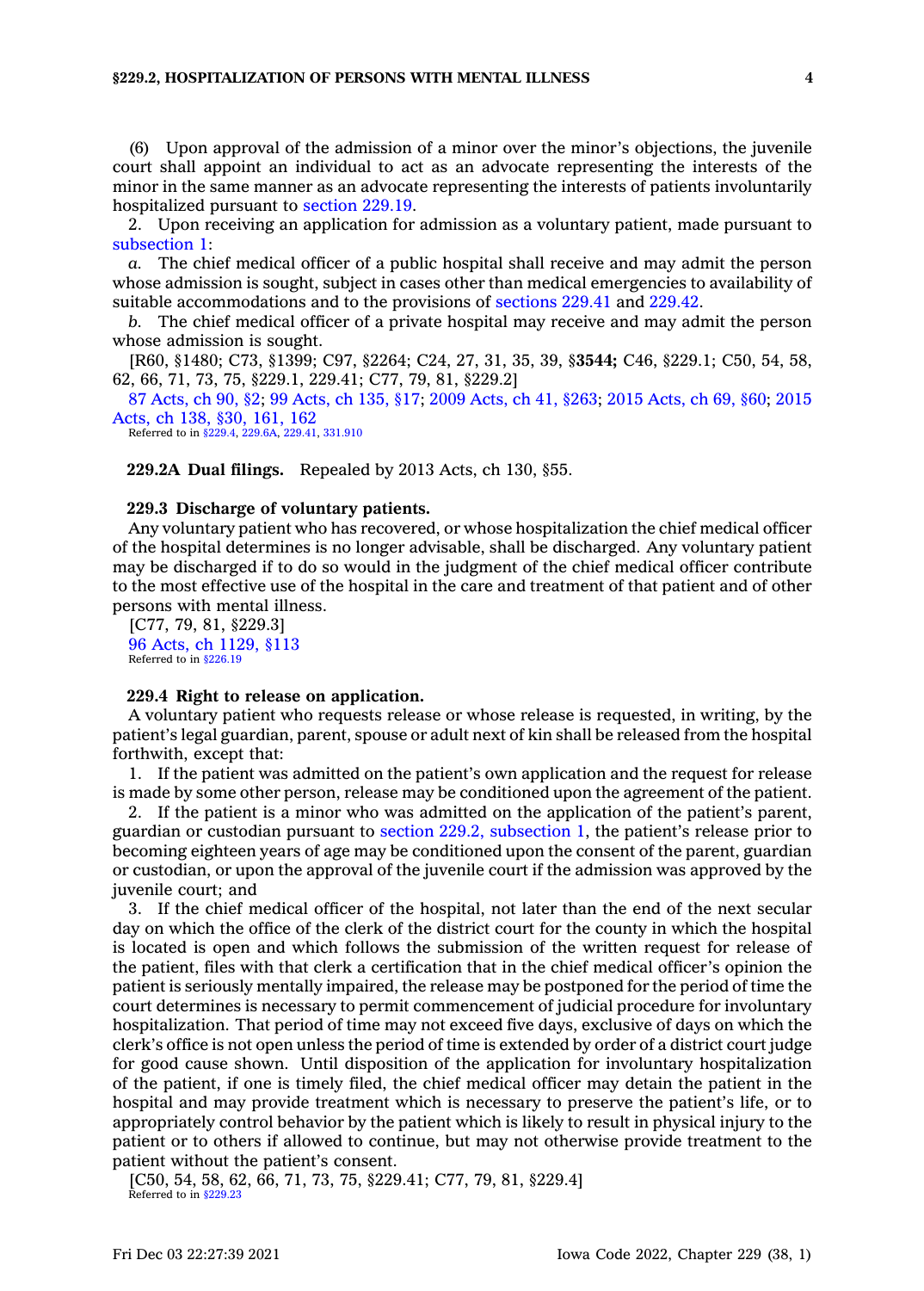### **229.5 Departure without notice.**

If <sup>a</sup> voluntary patient departs from the hospital without notice, and in the opinion of the chief medical officer the patient is seriously mentally impaired, the chief medical officer may file an application on the departed voluntary patient pursuant to [section](https://www.legis.iowa.gov/docs/code/229.6.pdf) 229.6, and request that an order for immediate custody be entered by the court pursuant to [section](https://www.legis.iowa.gov/docs/code/229.11.pdf) 229.11.

[C77, 79, 81, §229.5] 2013 [Acts,](https://www.legis.iowa.gov/docs/acts/2013/CH0130.pdf) ch 130, §42

# **229.5A Preapplication screening assessment — program.**

Prior to filing an application pursuant to [section](https://www.legis.iowa.gov/docs/code/229.6.pdf) 229.6, the clerk of the district court or the clerk's designee shall inform the interested person referred to in [section](https://www.legis.iowa.gov/docs/code/229.6.pdf) 229.6, [subsection](https://www.legis.iowa.gov/docs/code/229.6.pdf) 1, about the option of requesting <sup>a</sup> preapplication screening assessment through <sup>a</sup> preapplication screening assessment program, if available.

2012 Acts, ch [1079,](https://www.legis.iowa.gov/docs/acts/2012/CH1079.pdf) §9; 2013 [Acts,](https://www.legis.iowa.gov/docs/acts/2013/CH0130.pdf) ch 130, §43; 2018 Acts, ch [1165,](https://www.legis.iowa.gov/docs/acts/2018/CH1165.pdf) §133 Referred to in [§229.6](https://www.legis.iowa.gov/docs/code/229.6.pdf)

### **229.6 Application for order of involuntary hospitalization.**

1. Proceedings for the involuntary hospitalization of an individual pursuant to this [chapter](https://www.legis.iowa.gov/docs/code//229.pdf) or for the involuntary commitment or treatment of <sup>a</sup> person with <sup>a</sup> substance-related disorder to <sup>a</sup> facility pursuant to [chapter](https://www.legis.iowa.gov/docs/code//125.pdf) 125 may be commenced by any interested person by filing <sup>a</sup> verified application with the clerk of the district court of the county where the respondent is presently located, or which is the respondent's place of residence. The clerk, or the clerk's designee, shall assist the applicant in completing the application.

2. The application shall:

*a.* State the applicant's belief that the respondent is <sup>a</sup> person who presents <sup>a</sup> danger to self or others and lacks judgmental capacity due to either of the following:

(1) A substance-related disorder as defined in [section](https://www.legis.iowa.gov/docs/code/125.2.pdf) 125.2.

(2) A serious mental impairment as defined in [section](https://www.legis.iowa.gov/docs/code/229.1.pdf) 229.1.

*b.* State facts in support of each belief described in paragraph *"a"*.

*c.* Be accompanied by any of the following:

(1) A written statement of <sup>a</sup> licensed physician or mental health professional in support of the application.

(2) One or more supporting affidavits otherwise corroborating the application.

(3) Corroborative information obtained and reduced to writing by the clerk or the clerk's designee, but only when circumstances make it infeasible to comply with, or when the clerk considers it appropriate to supplement the information supplied pursuant to, either subparagraph (1) or (2).

3. Prior to the filing of an application pursuant to this [section](https://www.legis.iowa.gov/docs/code/229.6.pdf), the clerk or the clerk's designee shall inform the interested person referred to in [subsection](https://www.legis.iowa.gov/docs/code/229.6.pdf) 1 about the option of requesting <sup>a</sup> preapplication screening assessment pursuant to [section](https://www.legis.iowa.gov/docs/code/229.5A.pdf) 229.5A.

4. The supreme court shall prescribe rules and establish forms as necessary to carry out the provisions of this [section](https://www.legis.iowa.gov/docs/code/229.6.pdf).

[R60, §1480; C73, §1399; C97, §2264; C24, 27, 31, 35, 39, §**3544;** C46, 50, 54, 58, 62, 66, 71, 73, 75, §229.1; C77, 79, 81, §229.6]

2012 Acts, ch [1079,](https://www.legis.iowa.gov/docs/acts/2012/CH1079.pdf) §10; 2013 [Acts,](https://www.legis.iowa.gov/docs/acts/2013/CH0130.pdf) ch 130, §44; 2017 [Acts,](https://www.legis.iowa.gov/docs/acts/2017/CH0034.pdf) ch 34, §12 Referred to in [§218.92](https://www.legis.iowa.gov/docs/code/218.92.pdf), [222.7](https://www.legis.iowa.gov/docs/code/222.7.pdf), [225.11,](https://www.legis.iowa.gov/docs/code/225.11.pdf) [226.31](https://www.legis.iowa.gov/docs/code/226.31.pdf), [227.10](https://www.legis.iowa.gov/docs/code/227.10.pdf), [227.15](https://www.legis.iowa.gov/docs/code/227.15.pdf), [229.1,](https://www.legis.iowa.gov/docs/code/229.1.pdf) [229.5](https://www.legis.iowa.gov/docs/code/229.5.pdf), [229.5A](https://www.legis.iowa.gov/docs/code/229.5A.pdf), [229.6A](https://www.legis.iowa.gov/docs/code/229.6A.pdf), [229.7](https://www.legis.iowa.gov/docs/code/229.7.pdf), [229.8](https://www.legis.iowa.gov/docs/code/229.8.pdf), [229.9](https://www.legis.iowa.gov/docs/code/229.9.pdf), [229.19](https://www.legis.iowa.gov/docs/code/229.19.pdf), [229.21,](https://www.legis.iowa.gov/docs/code/229.21.pdf) [229.22](https://www.legis.iowa.gov/docs/code/229.22.pdf), [229.24](https://www.legis.iowa.gov/docs/code/229.24.pdf), [229.26](https://www.legis.iowa.gov/docs/code/229.26.pdf), [229.27](https://www.legis.iowa.gov/docs/code/229.27.pdf), [229.38](https://www.legis.iowa.gov/docs/code/229.38.pdf), [331.910](https://www.legis.iowa.gov/docs/code/331.910.pdf)

Summary of involuntary commitment procedures available from clerk; see [§229.45](https://www.legis.iowa.gov/docs/code/229.45.pdf)

### **229.6A Hospitalization of minors — jurisdiction — due process.**

1. Notwithstanding section [229.11](https://www.legis.iowa.gov/docs/code/229.11.pdf), the juvenile court has exclusive original jurisdiction in proceedings concerning <sup>a</sup> minor for whom an application is filed under [section](https://www.legis.iowa.gov/docs/code/229.6.pdf) 229.6 or for whom an application for voluntary admission is made under section 229.2, [subsection](https://www.legis.iowa.gov/docs/code/229.2.pdf) [1](https://www.legis.iowa.gov/docs/code/229.2.pdf), to which the minor objects. In proceedings under this [chapter](https://www.legis.iowa.gov/docs/code//229.pdf) concerning <sup>a</sup> minor, notwithstanding section [229.11](https://www.legis.iowa.gov/docs/code/229.11.pdf), the term *"court"*, *"judge"*, or *"clerk"* means the juvenile court, judge, or clerk.

2. The procedural requirements of this [chapter](https://www.legis.iowa.gov/docs/code//229.pdf) are applicable to minors involved in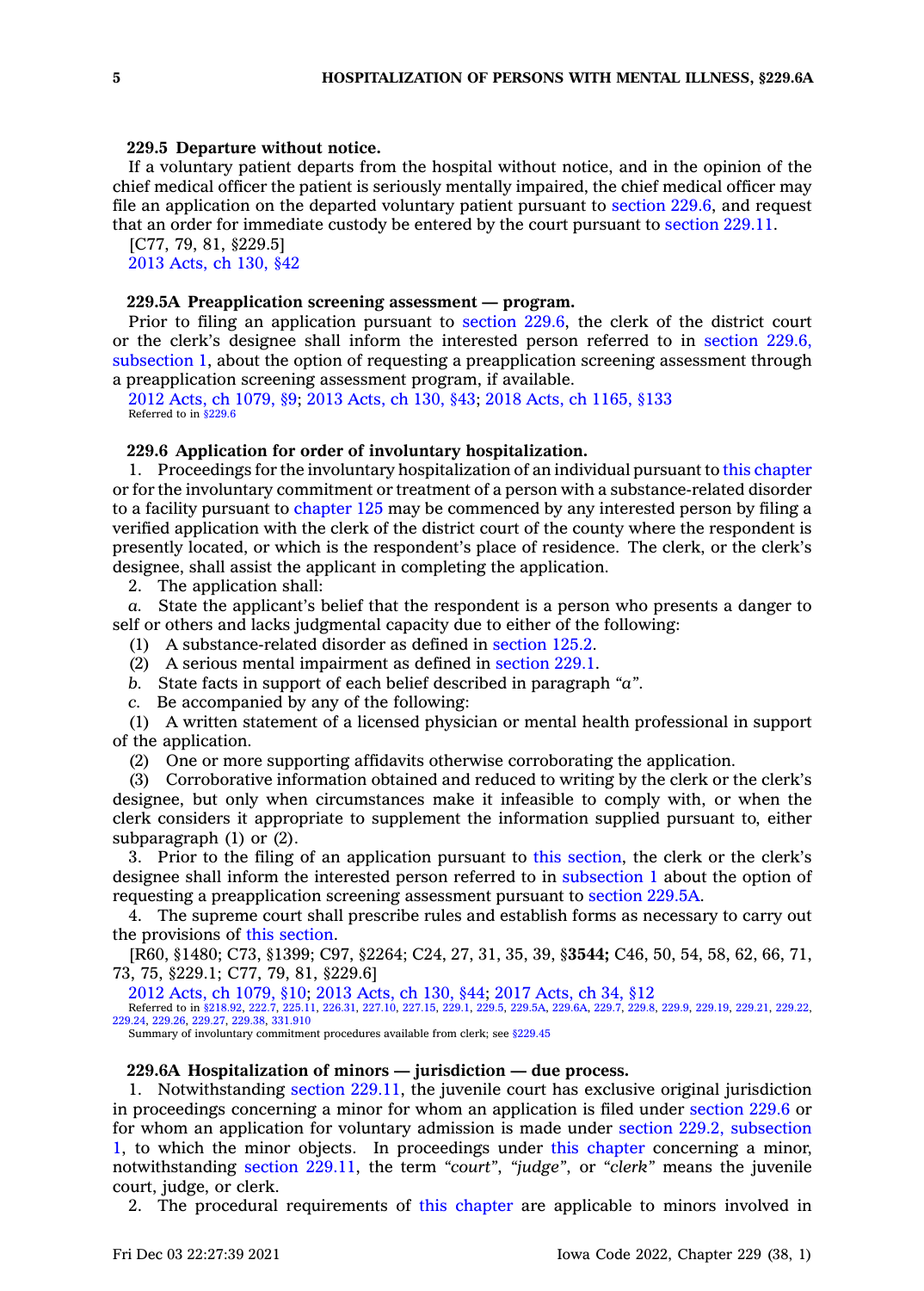hospitalization proceedings pursuant to [subsection](https://www.legis.iowa.gov/docs/code/229.6A.pdf) 1 and placement proceedings pursuant to section [229.14A](https://www.legis.iowa.gov/docs/code/229.14A.pdf).

3. It is the intent of this [chapter](https://www.legis.iowa.gov/docs/code//229.pdf) that when <sup>a</sup> minor is involuntarily or voluntarily hospitalized or hospitalized with juvenile court approval over the minor's objection the minor's family shall be included in counseling sessions offered during the minor's stay in <sup>a</sup> hospital when feasible. Prior to the discharge of the minor the juvenile court may, after <sup>a</sup> hearing, order that the minor's family be evaluated and therapy ordered if necessary to facilitate the return of the minor to the family setting.

87 [Acts,](https://www.legis.iowa.gov/docs/acts/1987/CH0090.pdf) ch 90, §3; 92 Acts, ch [1124,](https://www.legis.iowa.gov/docs/acts/92/CH1124.pdf) §2; 2001 [Acts,](https://www.legis.iowa.gov/docs/acts/2001/CH0155.pdf) ch 155, §29; 2013 [Acts,](https://www.legis.iowa.gov/docs/acts/2013/CH0130.pdf) ch 130, §45 Referred to in [§218.92](https://www.legis.iowa.gov/docs/code/218.92.pdf), [222.7](https://www.legis.iowa.gov/docs/code/222.7.pdf), [226.31](https://www.legis.iowa.gov/docs/code/226.31.pdf), [227.10](https://www.legis.iowa.gov/docs/code/227.10.pdf), [227.15,](https://www.legis.iowa.gov/docs/code/227.15.pdf) [229.19](https://www.legis.iowa.gov/docs/code/229.19.pdf), [229.22](https://www.legis.iowa.gov/docs/code/229.22.pdf), [229.24](https://www.legis.iowa.gov/docs/code/229.24.pdf), [229.26,](https://www.legis.iowa.gov/docs/code/229.26.pdf) [229.38](https://www.legis.iowa.gov/docs/code/229.38.pdf), [602.6405](https://www.legis.iowa.gov/docs/code/602.6405.pdf)

# **229.7 Service of notice upon respondent.**

Upon the filing of an application pursuant to [section](https://www.legis.iowa.gov/docs/code/229.6.pdf) 229.6, the clerk shall docket the case and immediately notify <sup>a</sup> district court judge, district associate judge, or magistrate who is admitted to the practice of law in this state, who shall review the application and accompanying documentation. If the application is adequate as to form, the court may set <sup>a</sup> time and place for <sup>a</sup> hearing on the application, if feasible, but the hearing shall not be held less than forty-eight hours after notice to the respondent unless the respondent waives such minimum prior notice requirement. The court shall direct the clerk to send copies of the application and supporting documentation, together with <sup>a</sup> notice informing the respondent of the procedures required by this [chapter](https://www.legis.iowa.gov/docs/code//229.pdf), to the sheriff or the sheriff's deputy for immediate service upon the respondent. If the respondent is taken into custody under section [229.11](https://www.legis.iowa.gov/docs/code/229.11.pdf), service of the application, documentation and notice upon the respondent shall be made at the time the respondent is taken into custody.

[R60, §1480; C73, §1400; C97, §2265; C24, 27, 31, 35, 39, §**3545;** C46, 50, 54, 58, 62, 66, 71, 73, 75, §229.2; C77, 79, 81, §229.7]

91 [Acts,](https://www.legis.iowa.gov/docs/acts/1991/CH0108.pdf) ch 108, §4; 2013 [Acts,](https://www.legis.iowa.gov/docs/acts/2013/CH0130.pdf) ch 130, §46 Referred to in [§218.92](https://www.legis.iowa.gov/docs/code/218.92.pdf), [222.7](https://www.legis.iowa.gov/docs/code/222.7.pdf), [226.31](https://www.legis.iowa.gov/docs/code/226.31.pdf), [227.10](https://www.legis.iowa.gov/docs/code/227.10.pdf), [227.15](https://www.legis.iowa.gov/docs/code/227.15.pdf), [229.19](https://www.legis.iowa.gov/docs/code/229.19.pdf), [229.21](https://www.legis.iowa.gov/docs/code/229.21.pdf), [229.22](https://www.legis.iowa.gov/docs/code/229.22.pdf), [229.24](https://www.legis.iowa.gov/docs/code/229.24.pdf), [229.26](https://www.legis.iowa.gov/docs/code/229.26.pdf), [229.38](https://www.legis.iowa.gov/docs/code/229.38.pdf), [229.45,](https://www.legis.iowa.gov/docs/code/229.45.pdf) [331.653](https://www.legis.iowa.gov/docs/code/331.653.pdf)

### **229.8 Procedure after application is filed.**

As soon as practicable after the filing of an application pursuant to [section](https://www.legis.iowa.gov/docs/code/229.6.pdf) 229.6, the court shall:

1. Determine whether the respondent has an attorney who is able and willing to represent the respondent in the hospitalization proceeding, and if not, whether the respondent is financially able to employ an attorney and capable of meaningfully assisting in selecting one. In accordance with those determinations, the court shall if necessary allow the respondent to select, or shall assign to the respondent, an attorney. If the respondent is financially unable to pay an attorney, the attorney shall be compensated by the mental health and disability services region at an hourly rate to be established by the regional administrator for the county in which the proceeding is held in substantially the same manner as provided in [section](https://www.legis.iowa.gov/docs/code/815.7.pdf) 815.7.

2. Cause copies of the application and supporting documentation to be sent to the county attorney or the county attorney's attorney-designate for review.

3. Issue <sup>a</sup> written order which shall:

*a.* If not previously done, set <sup>a</sup> time and place for <sup>a</sup> hospitalization hearing, which shall be at the earliest practicable time not less than forty-eight hours after notice to the respondent, unless the respondent waives such minimum prior notice requirement; and

*b.* Order an examination of the respondent, prior to the hearing, by one or more licensed physicians or mental health professionals who shall submit <sup>a</sup> written report on the examination to the court as required by [section](https://www.legis.iowa.gov/docs/code/229.10.pdf) 229.10.

[C73, §1400; C97, §2265; C24, 27, 31, 35, 39, §**3548, 3549;** C46, 50, 54, 58, 62, 66, 71, 73, 75, §229.5, 229.6; C77, 79, 81, §229.8]

99 [Acts,](https://www.legis.iowa.gov/docs/acts/1999/CH0135.pdf) ch 135, §18; 2013 [Acts,](https://www.legis.iowa.gov/docs/acts/2013/CH0130.pdf) ch 130, §47; 2015 [Acts,](https://www.legis.iowa.gov/docs/acts/2015/CH0069.pdf) ch 69, §61; 2015 [Acts,](https://www.legis.iowa.gov/docs/acts/2015/CH0138.pdf) ch 138, §31, [161,](https://www.legis.iowa.gov/docs/acts/2015/CH0138.pdf) 162; 2017 [Acts,](https://www.legis.iowa.gov/docs/acts/2017/CH0034.pdf) ch 34, §13

Referred to in [§218.92](https://www.legis.iowa.gov/docs/code/218.92.pdf), [222.7](https://www.legis.iowa.gov/docs/code/222.7.pdf), [225C.16](https://www.legis.iowa.gov/docs/code/225C.16.pdf), [226.31](https://www.legis.iowa.gov/docs/code/226.31.pdf), [227.10](https://www.legis.iowa.gov/docs/code/227.10.pdf), [227.15](https://www.legis.iowa.gov/docs/code/227.15.pdf), [229.9](https://www.legis.iowa.gov/docs/code/229.9.pdf), [229.9A](https://www.legis.iowa.gov/docs/code/229.9A.pdf), [229.14A](https://www.legis.iowa.gov/docs/code/229.14A.pdf), [229.19](https://www.legis.iowa.gov/docs/code/229.19.pdf), [229.21](https://www.legis.iowa.gov/docs/code/229.21.pdf), [229.22](https://www.legis.iowa.gov/docs/code/229.22.pdf), [229.24,](https://www.legis.iowa.gov/docs/code/229.24.pdf) [229.26](https://www.legis.iowa.gov/docs/code/229.26.pdf), [229.38](https://www.legis.iowa.gov/docs/code/229.38.pdf)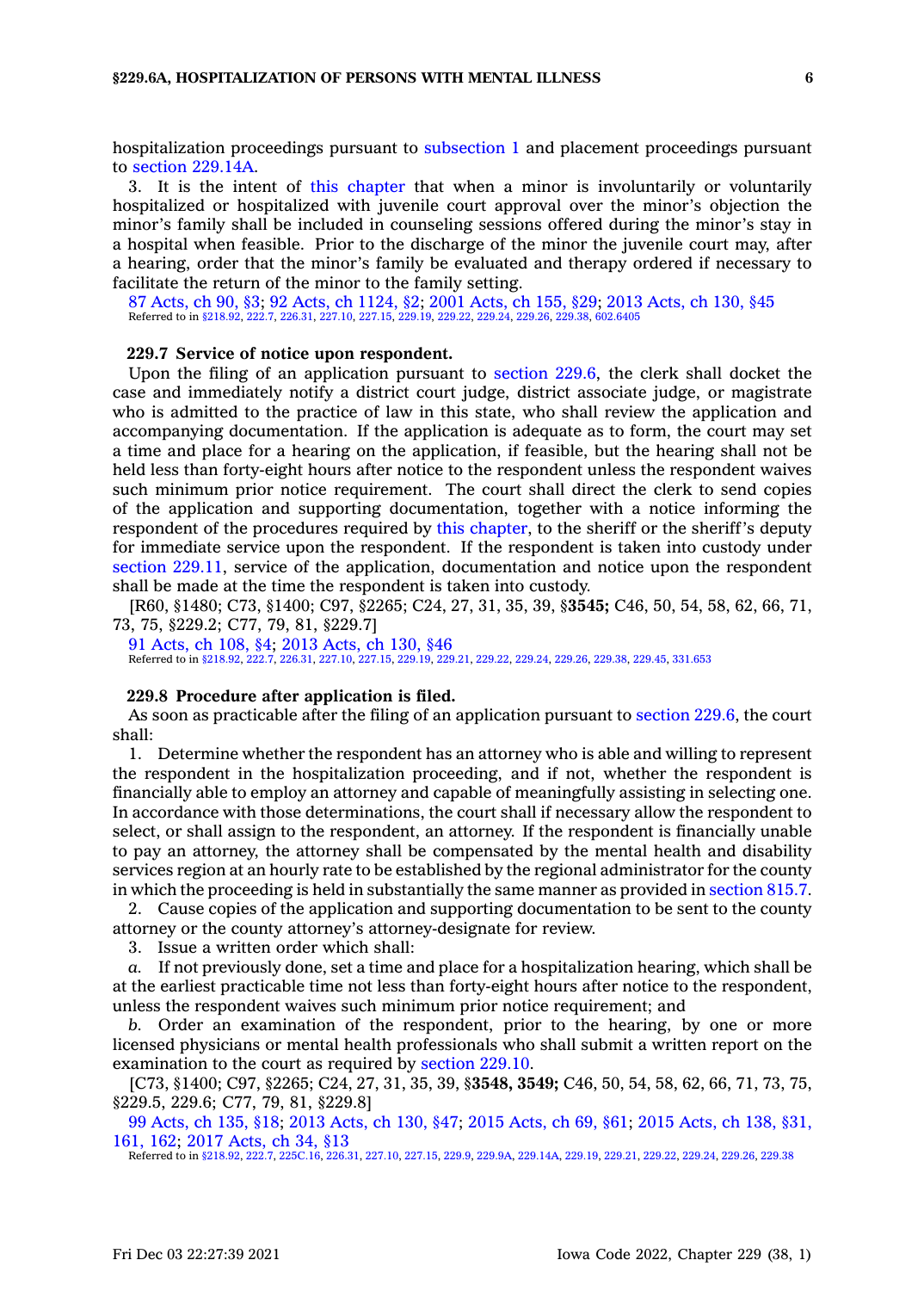### **229.9 Respondent's attorney informed.**

The court shall direct the clerk to furnish at once to the respondent's attorney copies of the application filed pursuant to [section](https://www.legis.iowa.gov/docs/code/229.6.pdf) 229.6 and the supporting documentation, and of the court's order issued pursuant to section 229.8, [subsection](https://www.legis.iowa.gov/docs/code/229.8.pdf) 3. If the respondent is taken into custody under section [229.11](https://www.legis.iowa.gov/docs/code/229.11.pdf), the attorney shall also be advised of that fact. The respondent's attorney shall represent the respondent at all stages of the proceedings, and shall attend the hospitalization hearing.

[C77, 79, 81, §229.9] 2013 [Acts,](https://www.legis.iowa.gov/docs/acts/2013/CH0130.pdf) ch 130, §48 Referred to in [§218.92](https://www.legis.iowa.gov/docs/code/218.92.pdf), [222.7](https://www.legis.iowa.gov/docs/code/222.7.pdf), [226.31](https://www.legis.iowa.gov/docs/code/226.31.pdf), [227.10](https://www.legis.iowa.gov/docs/code/227.10.pdf), [227.15](https://www.legis.iowa.gov/docs/code/227.15.pdf), [229.19](https://www.legis.iowa.gov/docs/code/229.19.pdf), [229.21](https://www.legis.iowa.gov/docs/code/229.21.pdf), [229.22](https://www.legis.iowa.gov/docs/code/229.22.pdf), [229.24](https://www.legis.iowa.gov/docs/code/229.24.pdf), [229.26](https://www.legis.iowa.gov/docs/code/229.26.pdf), [229.38](https://www.legis.iowa.gov/docs/code/229.38.pdf)

# **229.9A Advocate informed.**

The clerk shall furnish the advocate appointed for the county in which an application is completed <sup>a</sup> copy of the application and any order issued pursuant to [section](https://www.legis.iowa.gov/docs/code/229.8.pdf) 229.8, [subsection](https://www.legis.iowa.gov/docs/code/229.8.pdf) 3. The advocate may attend the hospitalization hearing of any respondent for whom the advocate has received notice of <sup>a</sup> hospitalization hearing.

94 Acts, ch [1027,](https://www.legis.iowa.gov/docs/acts/1994/CH1027.pdf) §1; 2012 Acts, ch [1120,](https://www.legis.iowa.gov/docs/acts/2012/CH1120.pdf) §99, 130; 2015 [Acts,](https://www.legis.iowa.gov/docs/acts/2015/CH0076.pdf) ch 76, §2 Referred to in [§218.92](https://www.legis.iowa.gov/docs/code/218.92.pdf), [222.7](https://www.legis.iowa.gov/docs/code/222.7.pdf), [226.31](https://www.legis.iowa.gov/docs/code/226.31.pdf), [227.10](https://www.legis.iowa.gov/docs/code/227.10.pdf), [227.15](https://www.legis.iowa.gov/docs/code/227.15.pdf), [229.19](https://www.legis.iowa.gov/docs/code/229.19.pdf), [229.21](https://www.legis.iowa.gov/docs/code/229.21.pdf), [229.22](https://www.legis.iowa.gov/docs/code/229.22.pdf), [229.24](https://www.legis.iowa.gov/docs/code/229.24.pdf), [229.26](https://www.legis.iowa.gov/docs/code/229.26.pdf), [229.38](https://www.legis.iowa.gov/docs/code/229.38.pdf)

# **229.10 Physicians' or mental health professionals' examination — report.**

1. *a.* An examination of the respondent shall be conducted by one or more licensed physicians or mental health professionals, as required by the court's order, within <sup>a</sup> reasonable time. If the respondent is detained pursuant to section 229.11, [subsection](https://www.legis.iowa.gov/docs/code/229.11.pdf) [1](https://www.legis.iowa.gov/docs/code/229.11.pdf), paragraph *"b"*, the examination shall be conducted within twenty-four hours. If the respondent is detained pursuant to section 229.11, [subsection](https://www.legis.iowa.gov/docs/code/229.11.pdf) 1, paragraph *"a"* or *"c"*, the examination shall be conducted within forty-eight hours. If the respondent so desires, the respondent shall be entitled to <sup>a</sup> separate examination by <sup>a</sup> licensed physician or mental health professional of the respondent's own choice. The reasonable cost of the examinations shall, if the respondent lacks sufficient funds to pay the cost, be paid by the regional administrator from mental health and disability services region funds upon order of the court.

*b.* Any licensed physician or mental health professional conducting an examination pursuant to this [section](https://www.legis.iowa.gov/docs/code/229.10.pdf) may consult with or request the participation in the examination of any consulting mental health professional, and may include with or attach to the written report of the examination any findings or observations by any consulting mental health professional who has participated in the examination.

*c.* If the respondent is not taken into custody under section [229.11](https://www.legis.iowa.gov/docs/code/229.11.pdf), but the court is subsequently informed that the respondent has declined to be examined by one or more licensed physicians or mental health professionals pursuant to the court order, the court may order such limited detention of the respondent as is necessary to facilitate the examination of the respondent by one or more licensed physicians or mental health professionals.

2. A written report of the examination by one or more court-designated physicians or mental health professionals shall be filed with the clerk prior to the time set for hearing. A written report of any examination by <sup>a</sup> physician chosen by the respondent may be similarly filed. The clerk shall immediately do all of the following:

*a.* Cause the report or reports to be shown to the judge who issued the order.

*b.* Cause the respondent's attorney to receive <sup>a</sup> copy of the report or reports.

3. If the report of one or more of the court-designated physicians or mental health professionals is to the effect that the individual is not seriously mentally impaired, the court shall without taking further action terminate the proceeding and dismiss the application on its own motion and without notice.

4. If the report of one or more of the court-designated physicians or mental health professionals is to the effect that the respondent is seriously mentally impaired, the court shall schedule <sup>a</sup> hearing on the application as soon as possible. The hearing shall be held not more than forty-eight hours after the report is filed, excluding Saturdays, Sundays and holidays, unless an extension for good cause is requested by the respondent, or as soon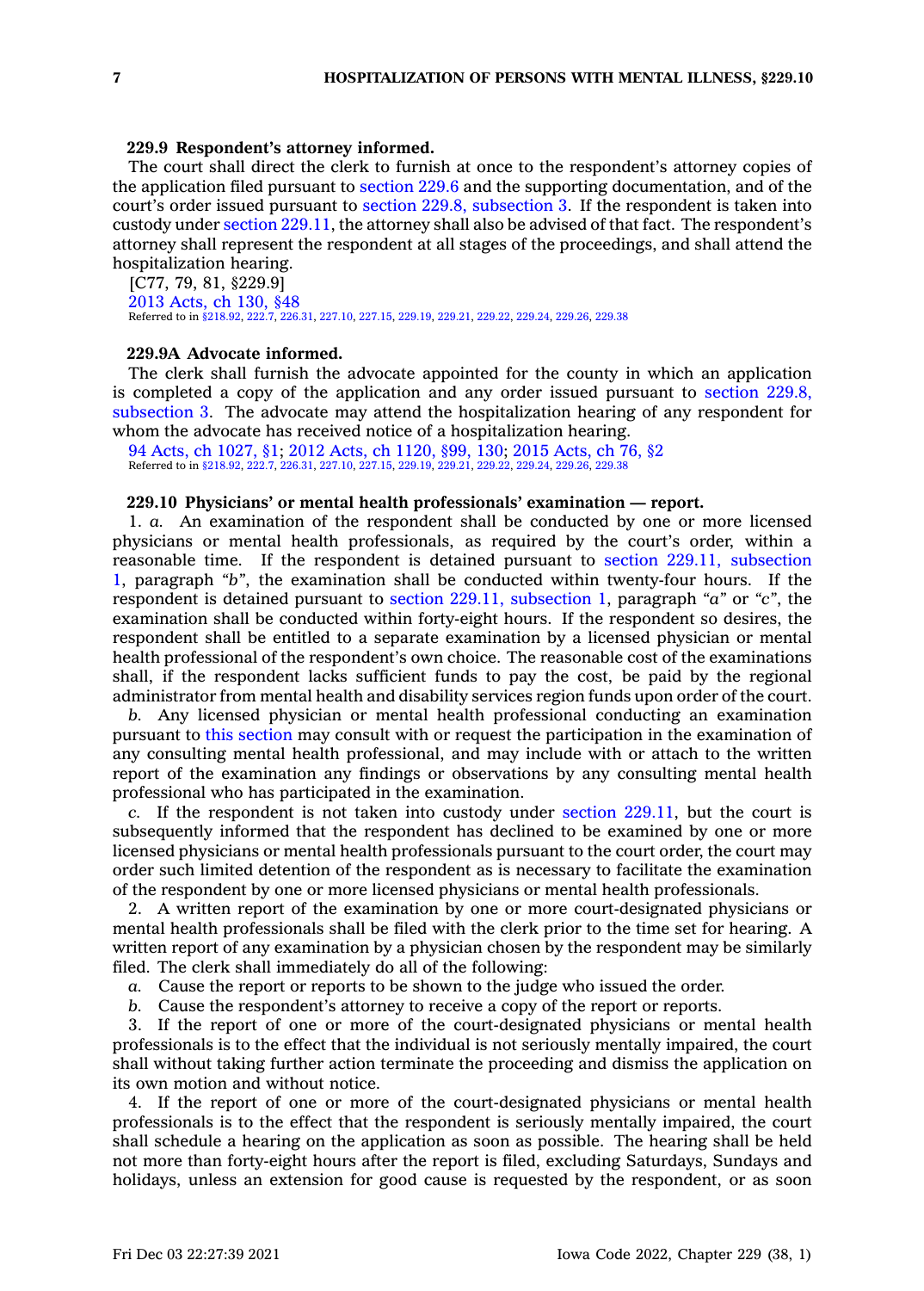thereafter as possible if the court considers that sufficient grounds exist for delaying the hearing.

[C77, 79, 81, §229.10]

2006 Acts, ch [1116,](https://www.legis.iowa.gov/docs/acts/2006/CH1116.pdf) §2; 2009 [Acts,](https://www.legis.iowa.gov/docs/acts/2009/CH0041.pdf) ch 41, §224; 2012 Acts, ch [1079,](https://www.legis.iowa.gov/docs/acts/2012/CH1079.pdf) §11; 2015 [Acts,](https://www.legis.iowa.gov/docs/acts/2015/CH0069.pdf) ch 69, [§62](https://www.legis.iowa.gov/docs/acts/2015/CH0069.pdf); 2015 [Acts,](https://www.legis.iowa.gov/docs/acts/2015/CH0138.pdf) ch 138, §32, 161, 162; 2017 [Acts,](https://www.legis.iowa.gov/docs/acts/2017/CH0034.pdf) ch 34, §14; 2018 Acts, ch [1056,](https://www.legis.iowa.gov/docs/acts/2018/CH1056.pdf) §8 Referred to in [§218.92](https://www.legis.iowa.gov/docs/code/218.92.pdf), [222.7,](https://www.legis.iowa.gov/docs/code/222.7.pdf) [225.30](https://www.legis.iowa.gov/docs/code/225.30.pdf), [226.31](https://www.legis.iowa.gov/docs/code/226.31.pdf), [227.10](https://www.legis.iowa.gov/docs/code/227.10.pdf), [227.15](https://www.legis.iowa.gov/docs/code/227.15.pdf), [229.8](https://www.legis.iowa.gov/docs/code/229.8.pdf), [229.14](https://www.legis.iowa.gov/docs/code/229.14.pdf), [229.19](https://www.legis.iowa.gov/docs/code/229.19.pdf), [229.21,](https://www.legis.iowa.gov/docs/code/229.21.pdf) [229.22](https://www.legis.iowa.gov/docs/code/229.22.pdf), [229.24](https://www.legis.iowa.gov/docs/code/229.24.pdf), [229.26](https://www.legis.iowa.gov/docs/code/229.26.pdf), [229.38](https://www.legis.iowa.gov/docs/code/229.38.pdf)

#### **229.11 Judge may order immediate custody.**

1. If the applicant requests that the respondent be taken into immediate custody and the judge, upon reviewing the application and accompanying documentation, finds probable cause to believe that the respondent has <sup>a</sup> serious mental impairment and is likely to injure the respondent or other persons if allowed to remain at liberty, the judge may enter <sup>a</sup> written order directing that the respondent be taken into immediate custody by the sheriff or the sheriff's deputy and be detained until the hospitalization hearing. The hospitalization hearing shall be held no more than five days after the date of the order, except that if the fifth day after the date of the order is <sup>a</sup> Saturday, Sunday, or <sup>a</sup> holiday, the hearing may be held on the next succeeding business day. If the expenses of <sup>a</sup> respondent are payable in whole or in part by <sup>a</sup> mental health and disability services region, for <sup>a</sup> placement in accordance with paragraph *"a"*, the judge shall give notice of the placement to the regional administrator for the county in which the court is located, and for <sup>a</sup> placement in accordance with paragraph *"b"* or *"c"*, the judge shall order the placement in <sup>a</sup> hospital or facility designated through the regional administrator. The judge may order the respondent detained for the period of time until the hearing is held, and no longer, in accordance with paragraph *"a"*, if possible, and if not then in accordance with paragraph *"b"*, or, only if neither of these alternatives is available, in accordance with paragraph *"c"*. Detention may be:

*a.* In the custody of <sup>a</sup> relative, friend or other suitable person who is willing to accept responsibility for supervision of the respondent, and the respondent may be placed under such reasonable restrictions as the judge may order including but not limited to restrictions on or <sup>a</sup> prohibition of any expenditure, encumbrance or disposition of the respondent's funds or property; or

*b.* In <sup>a</sup> suitable hospital the chief medical officer of which shall be informed of the reasons why immediate custody has been ordered and may provide treatment which is necessary to preserve the respondent's life, or to appropriately control behavior by the respondent which is likely to result in physical injury to the respondent or to others if allowed to continue, but may not otherwise provide treatment to the respondent without the respondent's consent; or

*c.* In the nearest facility in the community which is licensed to care for persons with mental illness or substance abuse, provided that detention in <sup>a</sup> jail or other facility intended for confinement of those accused or convicted of crime shall not be ordered.

2. A respondent shall be released from detention prior to the hospitalization hearing if <sup>a</sup> licensed physician or mental health professional examines the respondent and determines the respondent no longer meets the criteria for detention under [subsection](https://www.legis.iowa.gov/docs/code/229.11.pdf) 1 and provides notification to the court.

3. If <sup>a</sup> respondent is detained pursuant to [subsection](https://www.legis.iowa.gov/docs/code/229.11.pdf) 1, paragraph *"b"* or *"c"*, the sheriff or the sheriff's deputy that took the respondent into immediate custody may inform the hospital or facility that an arrest warrant has been issued for or charges are pending against the respondent and may request the hospital or facility to notify the sheriff or the sheriff's deputy about the discharge of the respondent prior to discharge.

4. The clerk shall furnish copies of any orders to the respondent and to the applicant if the applicant files <sup>a</sup> written waiver signed by the respondent.

[C77, 79, 81, §229.11]

89 [Acts,](https://www.legis.iowa.gov/docs/acts/1989/CH0275.pdf) ch 275, §3; 92 Acts, ch [1072,](https://www.legis.iowa.gov/docs/acts/92/CH1072.pdf) §3; 92 Acts, ch [1165,](https://www.legis.iowa.gov/docs/acts/92/CH1165.pdf) §2; 96 Acts, ch [1183,](https://www.legis.iowa.gov/docs/acts/96/CH1183.pdf) §20; [2004](https://www.legis.iowa.gov/docs/acts/2004/CH1090.pdf) Acts, ch [1090,](https://www.legis.iowa.gov/docs/acts/2004/CH1090.pdf) §33; 2009 [Acts,](https://www.legis.iowa.gov/docs/acts/2009/CH0041.pdf) ch 41, §225; 2015 [Acts,](https://www.legis.iowa.gov/docs/acts/2015/CH0069.pdf) ch 69, §63; 2015 [Acts,](https://www.legis.iowa.gov/docs/acts/2015/CH0138.pdf) ch 138, §33, 161, [162](https://www.legis.iowa.gov/docs/acts/2015/CH0138.pdf); 2017 [Acts,](https://www.legis.iowa.gov/docs/acts/2017/CH0109.pdf) ch 109, §2, 20, 21; 2018 Acts, ch [1056,](https://www.legis.iowa.gov/docs/acts/2018/CH1056.pdf) §9 Referred to in [§218.92](https://www.legis.iowa.gov/docs/code/218.92.pdf), [222.7](https://www.legis.iowa.gov/docs/code/222.7.pdf), [226.31](https://www.legis.iowa.gov/docs/code/226.31.pdf), [227.10](https://www.legis.iowa.gov/docs/code/227.10.pdf), [227.15,](https://www.legis.iowa.gov/docs/code/227.15.pdf) [229.5](https://www.legis.iowa.gov/docs/code/229.5.pdf), [229.6A](https://www.legis.iowa.gov/docs/code/229.6A.pdf), [229.7,](https://www.legis.iowa.gov/docs/code/229.7.pdf) [229.9](https://www.legis.iowa.gov/docs/code/229.9.pdf), [229.10](https://www.legis.iowa.gov/docs/code/229.10.pdf), [229.12](https://www.legis.iowa.gov/docs/code/229.12.pdf), [229.14](https://www.legis.iowa.gov/docs/code/229.14.pdf), [229.17](https://www.legis.iowa.gov/docs/code/229.17.pdf), [229.18](https://www.legis.iowa.gov/docs/code/229.18.pdf), [229.19](https://www.legis.iowa.gov/docs/code/229.19.pdf), [229.21](https://www.legis.iowa.gov/docs/code/229.21.pdf),

[<sup>229.22</sup>](https://www.legis.iowa.gov/docs/code/229.22.pdf), [229.23](https://www.legis.iowa.gov/docs/code/229.23.pdf), [229.24](https://www.legis.iowa.gov/docs/code/229.24.pdf), [229.26](https://www.legis.iowa.gov/docs/code/229.26.pdf), [229.38](https://www.legis.iowa.gov/docs/code/229.38.pdf), [229.45,](https://www.legis.iowa.gov/docs/code/229.45.pdf) [331.653](https://www.legis.iowa.gov/docs/code/331.653.pdf)

<sup>2017</sup> amendment adding subsection 3 takes effect May 5, 2017, and applies to fiscal years beginning on or after July 1, 2017; 2017 [Acts,](https://www.legis.iowa.gov/docs/acts/2017/CH0109.pdf) ch 109, [§20,](https://www.legis.iowa.gov/docs/acts/2017/CH0109.pdf) 21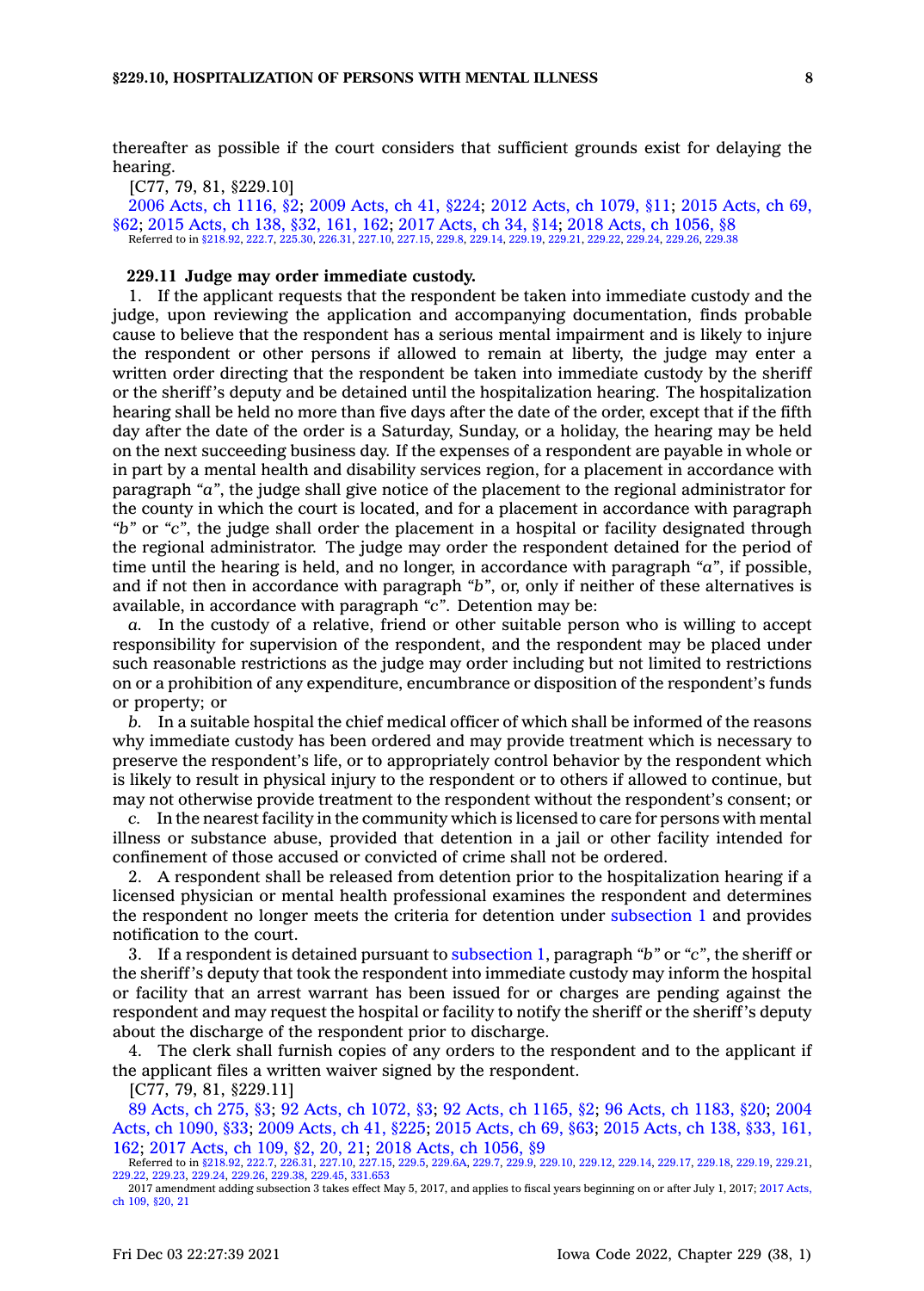# **229.12 Hearing procedure.**

1. At the hospitalization hearing, evidence in support of the contentions made in the application shall be presented by the county attorney. During the hearing the applicant and the respondent shall be afforded an opportunity to testify and to present and cross-examine witnesses, and the court may receive the testimony of any other interested person. The respondent has the right to be present at the hearing. If the respondent exercises that right and has been medicated within twelve hours, or such longer period of time as the court may designate, prior to the beginning of the hearing or an adjourned session thereof, the judge shall be informed of that fact and of the probable effects of the medication upon convening of the hearing.

2. All persons not necessary for the conduct of the proceeding shall be excluded, except that the court may admit persons having <sup>a</sup> legitimate interest in the proceeding and shall permit the advocate from the county where the respondent is located to attend the hearing. Upon motion of the county attorney, the judge may exclude the respondent from the hearing during the testimony of any particular witness if the judge determines that witness's testimony is likely to cause the respondent severe emotional trauma.

3. *a.* The respondent's welfare shall be paramount and the hearing shall be conducted in as informal <sup>a</sup> manner as may be consistent with orderly procedure, but consistent therewith the issue shall be tried as <sup>a</sup> civil matter. The hearing may be held by video conference at the discretion of the court. Such discovery as is permitted under the Iowa rules of civil procedure shall be available to the respondent. The court shall receive all relevant and material evidence which may be offered and need not be bound by the rules of evidence. There shall be <sup>a</sup> presumption in favor of the respondent, and the burden of evidence in support of the contentions made in the application shall be upon the applicant.

*b.* The licensed physician or mental health professional who examined the respondent shall be present at the hearing unless the court for good cause finds that the licensed physician's or mental health professional's presence or testimony is not necessary. The applicant, respondent, and the respondent's attorney may waive the presence or the telephonic appearance of the licensed physician or mental health professional who examined the respondent and agree to submit as evidence the written report of the licensed physician or mental health professional. The respondent's attorney shall inform the court if the respondent's attorney reasonably believes that the respondent, due to diminished capacity, cannot make an adequately considered waiver decision. *"Good cause"* for finding that the testimony of the licensed physician or mental health professional who examined the respondent is not necessary may include but is not limited to such <sup>a</sup> waiver. If the court determines that the testimony of the licensed physician or mental health professional is necessary, the court may allow the licensed physician or the mental health professional to testify by telephone.

*c.* If upon completion of the hearing the court finds that the contention that the respondent is seriously mentally impaired has not been sustained by clear and convincing evidence, it shall deny the application and terminate the proceeding.

4. If the respondent is not taken into custody under section [229.11](https://www.legis.iowa.gov/docs/code/229.11.pdf), but the court subsequently finds good cause to believe that the respondent is about to depart from the jurisdiction of the court, the court may order such limited detention of the respondent as is authorized by [section](https://www.legis.iowa.gov/docs/code/229.11.pdf) 229.11 and is necessary to insure that the respondent will not depart from the jurisdiction of the court without the court's approval until the proceeding relative to the respondent has been concluded.

5. The clerk shall furnish copies of any orders to the respondent and to the applicant if the applicant files <sup>a</sup> written waiver signed by the respondent.

[R60, §1480; C73, §1400; C97, §2265; C24, 27, 31, 35, 39, §**3547**; C46, 50, 54, 58, 62, 66, 71, 73, 75, §229.4; C77, 79, 81, §229.12]

89 [Acts,](https://www.legis.iowa.gov/docs/acts/1989/CH0275.pdf) ch 275, §4; 94 Acts, ch [1027,](https://www.legis.iowa.gov/docs/acts/94/CH1027.pdf) §2; 2006 Acts, ch [1116,](https://www.legis.iowa.gov/docs/acts/2006/CH1116.pdf) §3; 2006 Acts, ch [1159,](https://www.legis.iowa.gov/docs/acts/2006/CH1159.pdf) §31; 2009 [Acts,](https://www.legis.iowa.gov/docs/acts/2009/CH0041.pdf) ch 41, §226; 2012 Acts, ch [1079,](https://www.legis.iowa.gov/docs/acts/2012/CH1079.pdf) §12; 2012 Acts, ch 1120, [§100,](https://www.legis.iowa.gov/docs/acts/2012/CH1120.pdf) 130; 2015 [Acts,](https://www.legis.iowa.gov/docs/acts/2015/CH0076.pdf) ch [76,](https://www.legis.iowa.gov/docs/acts/2015/CH0076.pdf) §3; 2018 Acts, ch [1056,](https://www.legis.iowa.gov/docs/acts/2018/CH1056.pdf) §10

Referred to in [§218.92](https://www.legis.iowa.gov/docs/code/218.92.pdf), [222.7](https://www.legis.iowa.gov/docs/code/222.7.pdf), [225.11,](https://www.legis.iowa.gov/docs/code/225.11.pdf) [226.31](https://www.legis.iowa.gov/docs/code/226.31.pdf), [227.10](https://www.legis.iowa.gov/docs/code/227.10.pdf), [227.15](https://www.legis.iowa.gov/docs/code/227.15.pdf), [229.13](https://www.legis.iowa.gov/docs/code/229.13.pdf), [229.14](https://www.legis.iowa.gov/docs/code/229.14.pdf), [229.19](https://www.legis.iowa.gov/docs/code/229.19.pdf), [229.21,](https://www.legis.iowa.gov/docs/code/229.21.pdf) [229.22](https://www.legis.iowa.gov/docs/code/229.22.pdf), [229.24](https://www.legis.iowa.gov/docs/code/229.24.pdf), [229.26](https://www.legis.iowa.gov/docs/code/229.26.pdf), [229.38](https://www.legis.iowa.gov/docs/code/229.38.pdf), [331.756\(40\)](https://www.legis.iowa.gov/docs/code/331.756.pdf), [602.8103](https://www.legis.iowa.gov/docs/code/602.8103.pdf)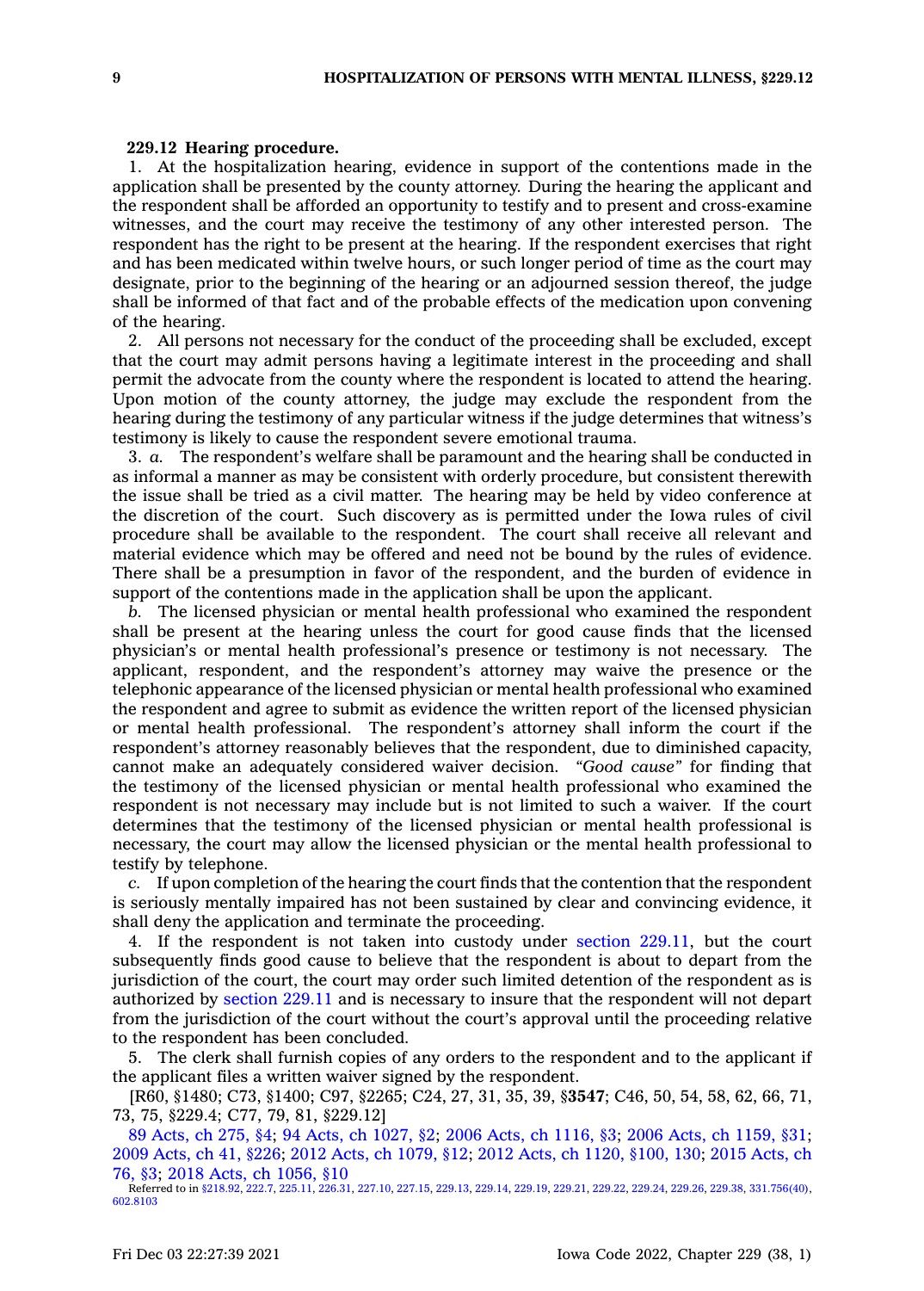### **229.13 Evaluation order — treatment — unauthorized departure or failure to appear.**

1. If upon completion of the hospitalization hearing the court finds by clear and convincing evidence that the respondent has <sup>a</sup> serious mental impairment, the court shall order the respondent committed as expeditiously as possible for <sup>a</sup> complete psychiatric evaluation and appropriate treatment as follows:

*a.* The court shall order <sup>a</sup> respondent whose expenses are payable in whole or in part by <sup>a</sup> mental health and disability services region placed under the care of an appropriate hospital or facility designated through the regional administrator for the county on an inpatient or outpatient basis.

*b.* The court shall order any other respondent placed under the care of an appropriate hospital or facility licensed to care for persons with mental illness or substance abuse on an inpatient or outpatient basis.

*c.* If the court orders evaluation and treatment of the respondent on an inpatient basis under this [section](https://www.legis.iowa.gov/docs/code/229.13.pdf), the court may order the respondent placed under the care of an appropriate subacute care facility licensed under [chapter](https://www.legis.iowa.gov/docs/code//135G.pdf) 135G.

2. The court shall provide notice to the respondent and the respondent's attorney of the placement order under [subsection](https://www.legis.iowa.gov/docs/code/229.13.pdf) 1. The court shall advise the respondent and the respondent's attorney that the respondent has <sup>a</sup> right to request <sup>a</sup> placement hearing held in accordance with the requirements of section [229.14A](https://www.legis.iowa.gov/docs/code/229.14A.pdf).

3. If the respondent is ordered at <sup>a</sup> hearing to undergo outpatient treatment, the outpatient treatment provider must be notified and agree to provide the treatment prior to placement of the respondent under the treatment provider's care.

4. The court shall furnish to the chief medical officer of the hospital or facility at the time the respondent arrives at the hospital or facility for inpatient or outpatient treatment <sup>a</sup> written finding of fact setting forth the evidence on which the finding is based. If the respondent is ordered to undergo outpatient treatment, the order shall also require the respondent to cooperate with the treatment provider and comply with the course of treatment.

5. The chief medical officer of the hospital or facility at which the respondent is placed shall report to the court no more than fifteen days after the respondent is placed, making <sup>a</sup> recommendation for disposition of the matter. An extension of time may be granted, not to exceed seven days upon <sup>a</sup> showing of cause. A copy of the report shall be sent to the respondent's attorney, who may contest the need for an extension of time if one is requested. An extension of time shall be granted upon request unless the request is contested, in which case the court shall make such inquiry as it deems appropriate and may either order the respondent's release from the hospital or facility or grant an extension of time for psychiatric evaluation. If the chief medical officer fails to report to the court within fifteen days after the individual is placed under the care of the hospital or facility, and an extension of time has not been requested, the chief medical officer is guilty of contempt and shall be punished under [chapter](https://www.legis.iowa.gov/docs/code//665.pdf) 665. The court shall order <sup>a</sup> rehearing on the application to determine whether the respondent should continue to be detained at or placed under the care of the hospital or facility.

6. If, after placement of <sup>a</sup> respondent in or under the care of <sup>a</sup> hospital or other suitable facility for inpatient treatment, the respondent departs from the hospital or facility or fails to appear for treatment as ordered without prior proper authorization from the chief medical officer, upon receipt of notification of the respondent's departure or failure to appear by the chief medical officer, <sup>a</sup> peace officer of the state shall without further order of the court exercise all due diligence to take the respondent into protective custody and return the respondent to the hospital or facility.

7. *a.* If the respondent is ordered to undergo outpatient treatment and the respondent's failure to comply with the course of treatment results in behavior by the respondent which, in the opinion of the respondent's mental health professional acting within the scope of the mental health professional's practice, is likely to result in physical injury to the respondent's self or others if allowed to continue, all of the following shall occur:

(1) The respondent's mental health professional acting within the scope of the mental health professional's practice shall notify the committing court, with preference given to the committing judge, if available, in the appropriate county and the court shall enter <sup>a</sup> written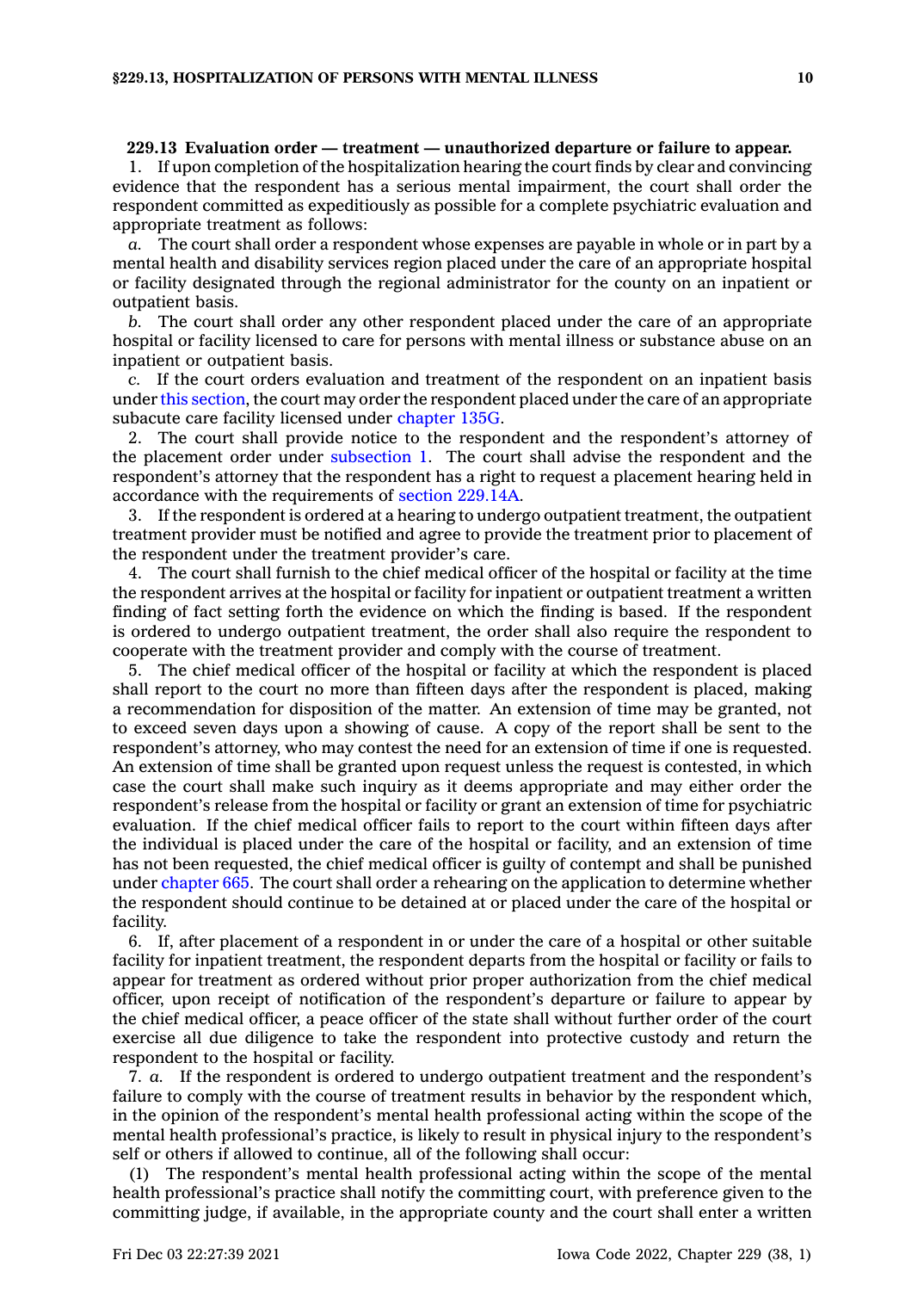order directing that the respondent be taken into immediate custody by the appropriate sheriff or sheriff's deputy. The appropriate sheriff or sheriff's deputy shall exercise all due diligence in taking the respondent into protective custody to <sup>a</sup> hospital or other suitable facility.

(2) Once in protective custody, the respondent shall be given the choice of being treated by the appropriate medication which may include the use of oral medicine or injectable antipsychotic medicine by <sup>a</sup> mental health professional acting within the scope of the mental health professional's practice at an outpatient psychiatric clinic, hospital, or other suitable facility or being placed for treatment under the care of <sup>a</sup> hospital or other suitable facility for inpatient treatment.

(3) If the respondent chooses to be treated by the appropriate medication which may include the use of oral medicine or injectable antipsychotic medicine but the mental health professional acting within the scope of the mental health professional's practice at the outpatient psychiatric clinic, hospital, or other suitable facility determines that the respondent's behavior continues to be likely to result in physical injury to the respondent's self or others if allowed to continue, the mental health professional acting within the scope of the mental health professional's practice shall comply with the provisions of subparagraph (1) and, following notice and hearing held in accordance with the procedures in [section](https://www.legis.iowa.gov/docs/code/229.12.pdf) [229.12](https://www.legis.iowa.gov/docs/code/229.12.pdf), the court may order the respondent treated on an inpatient basis requiring full-time custody, care, and treatment in <sup>a</sup> hospital until such time as the chief medical officer reports that the respondent does not require further treatment for serious mental impairment or has indicated the respondent is willing to submit to treatment on another basis as ordered by the court.

*b.* A region shall contract with mental health professionals to provide the appropriate treatment including treatment by the use of oral medicine or injectable antipsychotic medicine pursuant to this [section](https://www.legis.iowa.gov/docs/code/229.13.pdf).

[R60, §1479; C73, §1401; C97, §2266; C24, 27, 31, 35, 39, §**3552, 3553;** C46, 50, 54, 58, 62, 66, 71, 73, 75, §229.9, 229.10; C77, 79, 81, §229.13]

90 Acts, ch [1020,](https://www.legis.iowa.gov/docs/acts/1990/CH1020.pdf) §3; 91 [Acts,](https://www.legis.iowa.gov/docs/acts/91/CH0108.pdf) ch 108, §5; 92 Acts, ch [1165,](https://www.legis.iowa.gov/docs/acts/92/CH1165.pdf) §3; 96 Acts, ch [1183,](https://www.legis.iowa.gov/docs/acts/96/CH1183.pdf) §21; [2001](https://www.legis.iowa.gov/docs/acts/2001/CH0155.pdf) [Acts,](https://www.legis.iowa.gov/docs/acts/2001/CH0155.pdf) ch 155, §30; 2004 Acts, ch [1090,](https://www.legis.iowa.gov/docs/acts/2004/CH1090.pdf) §33; 2013 [Acts,](https://www.legis.iowa.gov/docs/acts/2013/CH0090.pdf) ch 90, §52; 2015 [Acts,](https://www.legis.iowa.gov/docs/acts/2015/CH0061.pdf) ch 61, §2; [2015](https://www.legis.iowa.gov/docs/acts/2015/CH0069.pdf) [Acts,](https://www.legis.iowa.gov/docs/acts/2015/CH0069.pdf) ch 69, §64; 2015 [Acts,](https://www.legis.iowa.gov/docs/acts/2015/CH0138.pdf) ch 138, §34, 161, 162; 2016 Acts, ch [1073,](https://www.legis.iowa.gov/docs/acts/2016/CH1073.pdf) §78; 2016 Acts, ch [1094,](https://www.legis.iowa.gov/docs/acts/2016/CH1094.pdf) [§1](https://www.legis.iowa.gov/docs/acts/2016/CH1094.pdf); 2016 Acts, ch [1138,](https://www.legis.iowa.gov/docs/acts/2016/CH1138.pdf) §23; 2018 Acts, ch [1056,](https://www.legis.iowa.gov/docs/acts/2018/CH1056.pdf) §11; 2020 Acts, ch [1063,](https://www.legis.iowa.gov/docs/acts/2020/CH1063.pdf) §86

Referred to in [§218.92](https://www.legis.iowa.gov/docs/code/218.92.pdf), [222.7,](https://www.legis.iowa.gov/docs/code/222.7.pdf) [225.11](https://www.legis.iowa.gov/docs/code/225.11.pdf), [225.15](https://www.legis.iowa.gov/docs/code/225.15.pdf), [225.17](https://www.legis.iowa.gov/docs/code/225.17.pdf), [226.9](https://www.legis.iowa.gov/docs/code/226.9.pdf), [226.31](https://www.legis.iowa.gov/docs/code/226.31.pdf), [227.10,](https://www.legis.iowa.gov/docs/code/227.10.pdf) [227.15](https://www.legis.iowa.gov/docs/code/227.15.pdf), [229.14](https://www.legis.iowa.gov/docs/code/229.14.pdf), [229.14A](https://www.legis.iowa.gov/docs/code/229.14A.pdf), [229.14B](https://www.legis.iowa.gov/docs/code/229.14B.pdf), [229.17](https://www.legis.iowa.gov/docs/code/229.17.pdf), [229.18](https://www.legis.iowa.gov/docs/code/229.18.pdf), [229.19](https://www.legis.iowa.gov/docs/code/229.19.pdf), [229.21](https://www.legis.iowa.gov/docs/code/229.21.pdf), [229.22](https://www.legis.iowa.gov/docs/code/229.22.pdf), [229.23](https://www.legis.iowa.gov/docs/code/229.23.pdf), [229.24](https://www.legis.iowa.gov/docs/code/229.24.pdf), [229.26](https://www.legis.iowa.gov/docs/code/229.26.pdf), [229.27](https://www.legis.iowa.gov/docs/code/229.27.pdf), [229.38](https://www.legis.iowa.gov/docs/code/229.38.pdf), [229.44](https://www.legis.iowa.gov/docs/code/229.44.pdf), [229.45](https://www.legis.iowa.gov/docs/code/229.45.pdf), [230.5](https://www.legis.iowa.gov/docs/code/230.5.pdf)

# **229.14 Chief medical officer's report.**

1. The chief medical officer's report to the court on the psychiatric evaluation of the respondent shall be made not later than the expiration of the time specified in [section](https://www.legis.iowa.gov/docs/code/229.13.pdf) 229.13. At least two copies of the report shall be filed with the clerk, who shall dispose of them in the manner prescribed by section 229.10, [subsection](https://www.legis.iowa.gov/docs/code/229.10.pdf) 2. The report shall state one of the four following alternative findings:

*a.* That the respondent does not, as of the date of the report, require further treatment for serious mental impairment. If the report so states, the court shall order the respondent's immediate release from involuntary hospitalization and terminate the proceedings.

*b.* That the respondent is seriously mentally impaired and in need of full-time custody, care and inpatient treatment in <sup>a</sup> hospital, and is considered likely to benefit from treatment. The report shall include the chief medical officer's recommendation for further treatment.

*c.* That the respondent is seriously mentally impaired and in need of treatment, but does not require full-time hospitalization. If the report so states, it shall include the chief medical officer's recommendation for treatment of the respondent on an outpatient or other appropriate basis.

*d.* The respondent is seriously mentally impaired and in need of full-time custody and care, but is unlikely to benefit from further inpatient treatment in <sup>a</sup> hospital. The report shall include the chief medical officer's recommendation for an appropriate alternative placement for the respondent.

2. Following receipt of the chief medical officer's report under [subsection](https://www.legis.iowa.gov/docs/code/229.14.pdf) 1, paragraph *"b"*, *"c"*, or *"d"*, the court shall issue an order for appropriate treatment as follows: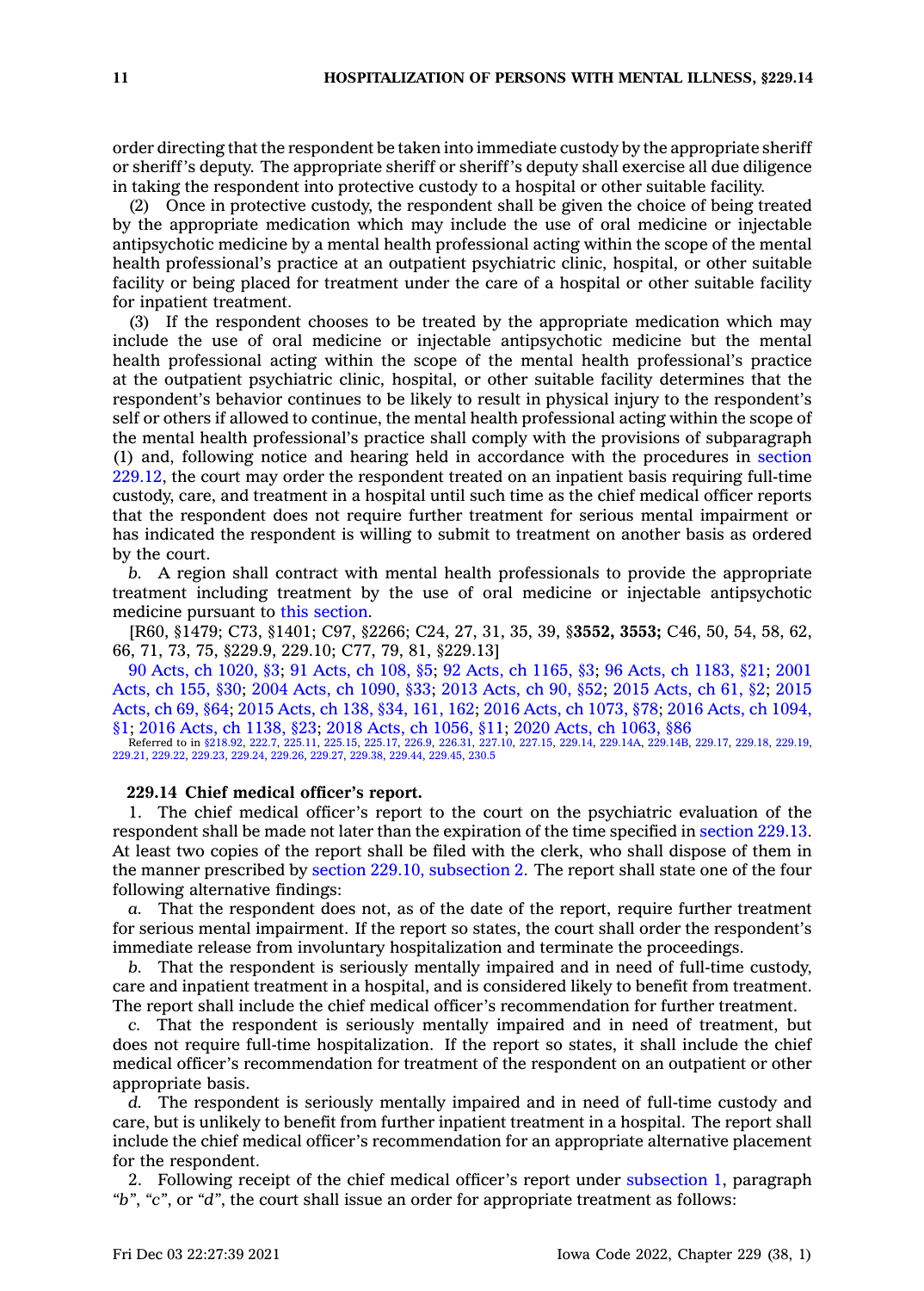### **§229.14, HOSPITALIZATION OF PERSONS WITH MENTAL ILLNESS 12**

*a.* For <sup>a</sup> respondent whose expenses are payable in whole or in part by <sup>a</sup> mental health and disability services region, placement as designated through the regional administrator for the county in the care of an appropriate hospital or facility on an inpatient or outpatient basis, or other appropriate treatment, or in an appropriate alternative placement.

*b.* For any other respondent, placement in the care of an appropriate hospital or facility on an inpatient or outpatient basis, or other appropriate treatment, or an appropriate alternative placement.

*c.* For <sup>a</sup> respondent who is an inmate in the custody of the department of corrections, the court may order the respondent to receive mental health services in <sup>a</sup> correctional program.

*d.* If the court orders treatment of the respondent on an outpatient or other appropriate basis as described in the chief medical officer's report pursuant to [subsection](https://www.legis.iowa.gov/docs/code/229.14.pdf) 1, paragraph *"c"*, the order shall provide that, should the respondent fail or refuse to submit to treatment in accordance with the court's order, the court may order that the respondent be taken into immediate custody as provided by [section](https://www.legis.iowa.gov/docs/code/229.11.pdf) 229.11 and, following notice and hearing held in accordance with the procedures of section [229.12](https://www.legis.iowa.gov/docs/code/229.12.pdf), may order the respondent treated on an inpatient basis requiring full-time custody, care, and treatment in <sup>a</sup> hospital until such time as the chief medical officer reports that the respondent does not require further treatment for serious mental impairment or has indicated the respondent is willing to submit to treatment on another basis as ordered by the court. If <sup>a</sup> patient is transferred for treatment to another provider under this paragraph, the treatment provider who will be providing the outpatient or other appropriate treatment shall be provided with copies of relevant court orders by the former treatment provider.

*e.* If the court orders placement and treatment of the respondent on an inpatient basis under this [section](https://www.legis.iowa.gov/docs/code/229.14.pdf), the court may order the respondent placed under the care of an appropriate subacute care facility licensed under [chapter](https://www.legis.iowa.gov/docs/code//135G.pdf) 135G.

[C77, 79, 81, §229.14; 82 Acts, ch [1228,](https://www.legis.iowa.gov/docs/acts/1982/CH1228.pdf) §1]

90 Acts, ch [1020,](https://www.legis.iowa.gov/docs/acts/1990/CH1020.pdf) §4; 91 [Acts,](https://www.legis.iowa.gov/docs/acts/91/CH0219.pdf) ch 219, §2; 92 Acts, ch [1165,](https://www.legis.iowa.gov/docs/acts/92/CH1165.pdf) §4; 2001 [Acts,](https://www.legis.iowa.gov/docs/acts/2001/CH0155.pdf) ch 155, §31; [2002](https://www.legis.iowa.gov/docs/acts/2002/CH1119.pdf) Acts, ch [1119,](https://www.legis.iowa.gov/docs/acts/2002/CH1119.pdf) §32; 2004 Acts, ch [1090,](https://www.legis.iowa.gov/docs/acts/2004/CH1090.pdf) §33; 2015 [Acts,](https://www.legis.iowa.gov/docs/acts/2015/CH0061.pdf) ch 61, §3; 2015 [Acts,](https://www.legis.iowa.gov/docs/acts/2015/CH0069.pdf) ch 69, §65; [2015](https://www.legis.iowa.gov/docs/acts/2015/CH0138.pdf) [Acts,](https://www.legis.iowa.gov/docs/acts/2015/CH0138.pdf) ch 138, §35, 161, 162; 2016 Acts, ch [1073,](https://www.legis.iowa.gov/docs/acts/2016/CH1073.pdf) §79

Referred to in [§218.92](https://www.legis.iowa.gov/docs/code/218.92.pdf), [222.7,](https://www.legis.iowa.gov/docs/code/222.7.pdf) [225.15](https://www.legis.iowa.gov/docs/code/225.15.pdf), [225.17](https://www.legis.iowa.gov/docs/code/225.17.pdf), [225.27](https://www.legis.iowa.gov/docs/code/225.27.pdf), [226.26](https://www.legis.iowa.gov/docs/code/226.26.pdf), [226.31](https://www.legis.iowa.gov/docs/code/226.31.pdf), [226.33](https://www.legis.iowa.gov/docs/code/226.33.pdf), [227.15](https://www.legis.iowa.gov/docs/code/227.15.pdf), [229.1](https://www.legis.iowa.gov/docs/code/229.1.pdf), [229.14A](https://www.legis.iowa.gov/docs/code/229.14A.pdf), [229.14B](https://www.legis.iowa.gov/docs/code/229.14B.pdf), [229.15](https://www.legis.iowa.gov/docs/code/229.15.pdf), [229.16](https://www.legis.iowa.gov/docs/code/229.16.pdf), [229.17](https://www.legis.iowa.gov/docs/code/229.17.pdf), [229.19](https://www.legis.iowa.gov/docs/code/229.19.pdf), [229.21](https://www.legis.iowa.gov/docs/code/229.21.pdf), [229.23](https://www.legis.iowa.gov/docs/code/229.23.pdf), [229.26,](https://www.legis.iowa.gov/docs/code/229.26.pdf) [229.27](https://www.legis.iowa.gov/docs/code/229.27.pdf), [229.28](https://www.legis.iowa.gov/docs/code/229.28.pdf), [229.38](https://www.legis.iowa.gov/docs/code/229.38.pdf), [229.44](https://www.legis.iowa.gov/docs/code/229.44.pdf)

**229.14A Placement order — notice and hearing.**

1. With respect to <sup>a</sup> chief medical officer's report made pursuant to section [229.14,](https://www.legis.iowa.gov/docs/code/229.14.pdf) [subsection](https://www.legis.iowa.gov/docs/code/229.14.pdf) 1, paragraph *"b"*, *"c"*, or *"d"*, or any other provision of this [chapter](https://www.legis.iowa.gov/docs/code//229.pdf) related to involuntary commitment for which the court issues <sup>a</sup> placement order or <sup>a</sup> transfer of placement is authorized, the court shall provide notice to the respondent and the respondent's attorney or mental health advocate pursuant to [section](https://www.legis.iowa.gov/docs/code/229.19.pdf) 229.19 concerning the placement order and the respondent's right to request <sup>a</sup> placement hearing to determine if the order for placement or transfer of placement is appropriate.

2. The notice shall provide that <sup>a</sup> request for <sup>a</sup> placement hearing must be in writing and filed with the clerk within seven days of issuance of the placement order.

3. A request for <sup>a</sup> placement hearing may be signed by the respondent, the respondent's next friend, guardian, or attorney.

4. The court, on its own motion, may order <sup>a</sup> placement hearing to be held.

5. *a.* A placement hearing shall be held no sooner than four days and no later than seven days after the request for the placement hearing is filed unless otherwise agreed to by the parties.

*b.* The respondent may be transferred to the placement designated by the court's placement order and receive treatment unless <sup>a</sup> request for hearing is filed prior to the transfer. If the request for <sup>a</sup> placement hearing is filed prior to the transfer, the court shall determine where the respondent shall be detained and treated until the date of the hearing.

*c.* If the respondent's attorney has withdrawn pursuant to section [229.19](https://www.legis.iowa.gov/docs/code/229.19.pdf), the court shall appoint an attorney for the respondent in the manner described in section 229.8, [subsection](https://www.legis.iowa.gov/docs/code/229.8.pdf) 1.

6. Time periods shall be calculated for the purposes of this [section](https://www.legis.iowa.gov/docs/code/229.14A.pdf) excluding weekends and official holidays.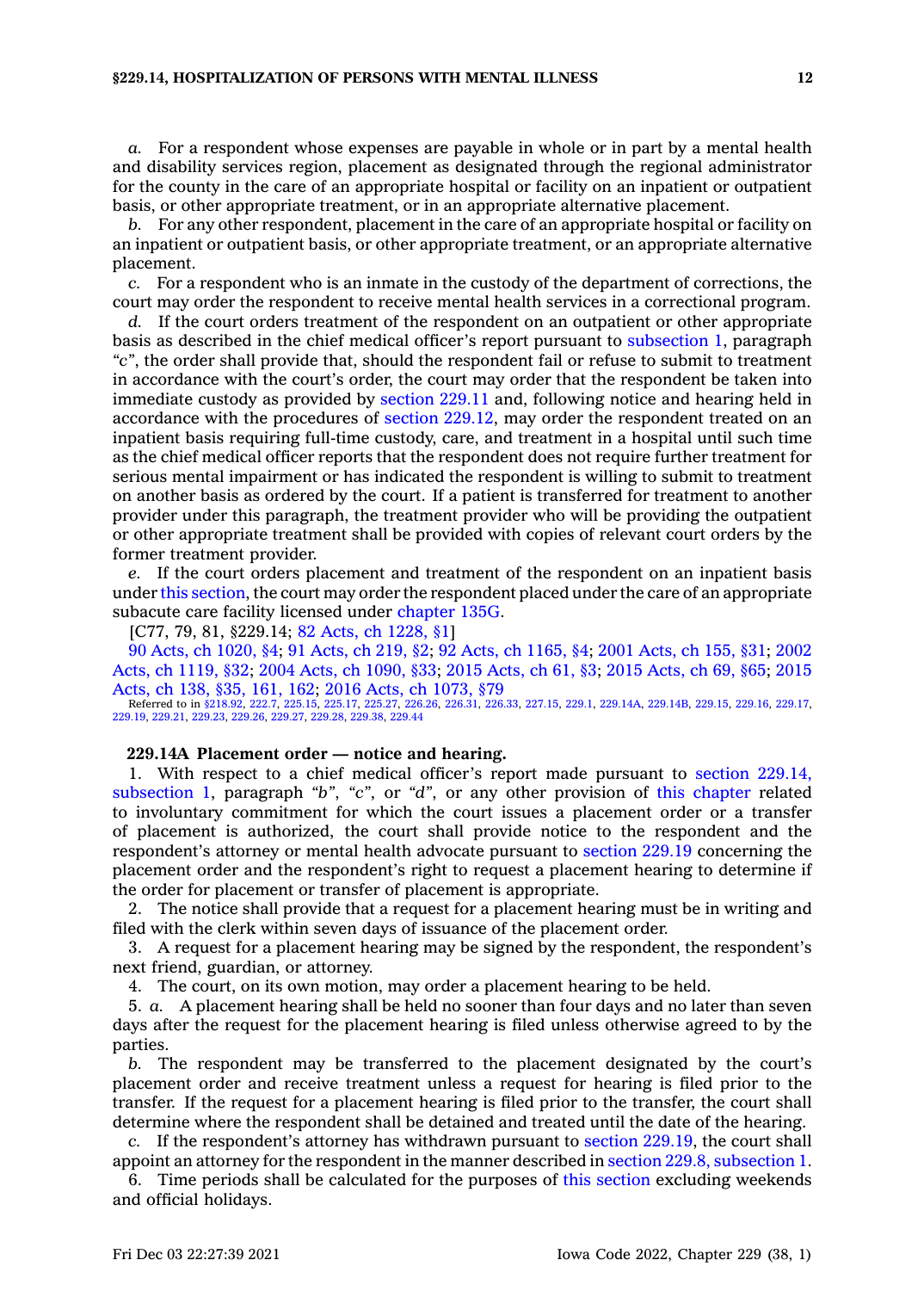7. If <sup>a</sup> respondent's expenses are payable in whole or in part by <sup>a</sup> mental health and disability services region through the regional administrator for the county, notice of <sup>a</sup> placement hearing shall be provided to the county attorney and the regional administrator. At the hearing, the county may present evidence regarding appropriate placement.

8. In <sup>a</sup> placement hearing, the court shall determine <sup>a</sup> placement for the respondent in accordance with the requirements of section [229.23](https://www.legis.iowa.gov/docs/code/229.23.pdf), taking into consideration the evidence presented by all the parties.

9. A placement made pursuant to an order entered under [section](https://www.legis.iowa.gov/docs/code/229.13.pdf) 229.13 or [229.14](https://www.legis.iowa.gov/docs/code/229.14.pdf) or [this](https://www.legis.iowa.gov/docs/code/229.14A.pdf) [section](https://www.legis.iowa.gov/docs/code/229.14A.pdf) shall be considered to be authorized through the regional administrator for the county.

2001 [Acts,](https://www.legis.iowa.gov/docs/acts/2001/CH0155.pdf) ch 155, §33, 40; 2004 Acts, ch [1090,](https://www.legis.iowa.gov/docs/acts/2004/CH1090.pdf) §33; 2015 [Acts,](https://www.legis.iowa.gov/docs/acts/2015/CH0069.pdf) ch 69, §66; 2015 [Acts,](https://www.legis.iowa.gov/docs/acts/2015/CH0138.pdf) ch 138, [§36,](https://www.legis.iowa.gov/docs/acts/2015/CH0138.pdf) 161, 162; 2016 Acts, ch [1073,](https://www.legis.iowa.gov/docs/acts/2016/CH1073.pdf) §80

Referred to in [§218.92](https://www.legis.iowa.gov/docs/code/218.92.pdf), [222.7](https://www.legis.iowa.gov/docs/code/222.7.pdf), [225.17](https://www.legis.iowa.gov/docs/code/225.17.pdf), [226.31](https://www.legis.iowa.gov/docs/code/226.31.pdf), [227.11](https://www.legis.iowa.gov/docs/code/227.11.pdf), [227.15](https://www.legis.iowa.gov/docs/code/227.15.pdf), [229.6A](https://www.legis.iowa.gov/docs/code/229.6A.pdf), [229.13](https://www.legis.iowa.gov/docs/code/229.13.pdf), [229.15](https://www.legis.iowa.gov/docs/code/229.15.pdf), [229.17](https://www.legis.iowa.gov/docs/code/229.17.pdf), [229.21,](https://www.legis.iowa.gov/docs/code/229.21.pdf) [229.26](https://www.legis.iowa.gov/docs/code/229.26.pdf), [229.38](https://www.legis.iowa.gov/docs/code/229.38.pdf)

### **229.14B Escape from custody.**

A person who is placed in <sup>a</sup> hospital or other suitable facility for evaluation under [section](https://www.legis.iowa.gov/docs/code/229.13.pdf) [229.13](https://www.legis.iowa.gov/docs/code/229.13.pdf) or who is required to remain hospitalized for treatment under [section](https://www.legis.iowa.gov/docs/code/229.14.pdf) 229.14 shall remain at that hospital or facility unless discharged or otherwise permitted to leave by the court or the chief medical officer of the hospital or facility. If <sup>a</sup> person placed at <sup>a</sup> hospital or facility or required to remain at <sup>a</sup> hospital or facility leaves the facility without permission or without having been discharged, the chief medical officer may notify the sheriff of the person's absence and the sheriff shall take the person into custody and return the person promptly to the hospital or facility.

92 Acts, ch [1072,](https://www.legis.iowa.gov/docs/acts/1992/CH1072.pdf) §4 C93, §229.14A 2001 [Acts,](https://www.legis.iowa.gov/docs/acts/2001/CH0155.pdf) ch 155, §32, 40 CS2001, §229.14B Referred to in [§218.92](https://www.legis.iowa.gov/docs/code/218.92.pdf), [222.7](https://www.legis.iowa.gov/docs/code/222.7.pdf), [225.17](https://www.legis.iowa.gov/docs/code/225.17.pdf), [226.31](https://www.legis.iowa.gov/docs/code/226.31.pdf), [227.15](https://www.legis.iowa.gov/docs/code/227.15.pdf), [229.17](https://www.legis.iowa.gov/docs/code/229.17.pdf), [229.21](https://www.legis.iowa.gov/docs/code/229.21.pdf), [229.26](https://www.legis.iowa.gov/docs/code/229.26.pdf), [229.38](https://www.legis.iowa.gov/docs/code/229.38.pdf)

### **229.15 Periodic reports required.**

1. Not more than thirty days after entry of an order for continued hospitalization of <sup>a</sup> patient under section 229.14, [subsection](https://www.legis.iowa.gov/docs/code/229.14.pdf) 1, paragraph *"b"*, and thereafter at successive intervals of not more than sixty days continuing so long as involuntary hospitalization of the patient continues, the chief medical officer of the hospital shall report to the court which entered the order. The report shall be submitted in the manner required by [section](https://www.legis.iowa.gov/docs/code/229.14.pdf) [229.14](https://www.legis.iowa.gov/docs/code/229.14.pdf), shall state whether the patient's condition has improved, remains unchanged, or has deteriorated, and shall indicate if possible the further length of time the patient will be required to remain at the hospital. The chief medical officer may at any time report to the court <sup>a</sup> finding as stated in section 229.14, [subsection](https://www.legis.iowa.gov/docs/code/229.14.pdf) 1, and the court shall act upon the finding as required by section 229.14, [subsection](https://www.legis.iowa.gov/docs/code/229.14.pdf) 2.

2. Not more than sixty days after the entry of <sup>a</sup> court order for treatment of <sup>a</sup> patient pursuant to <sup>a</sup> report issued under section 229.14, [subsection](https://www.legis.iowa.gov/docs/code/229.14.pdf) 1, paragraph *"c"*, and thereafter at successive intervals as ordered by the court but not to exceed ninety days so long as that court order remains in effect, the medical director of the facility or the psychiatrist or psychiatric advanced registered nurse practitioner treating the patient shall report to the court which entered the order. The report shall state whether the patient's condition has improved, remains unchanged, or has deteriorated, and shall indicate if possible the further length of time the patient will require treatment by the facility. If at any time the patient without good cause fails or refuses to submit to treatment as ordered by the court, the medical director shall at once so notify the court, which shall order the patient hospitalized as provided by section 229.14, [subsection](https://www.legis.iowa.gov/docs/code/229.14.pdf) 2, paragraph *"d"*, unless the court finds that the failure or refusal was with good cause and that the patient is willing to receive treatment as provided in the court's order, or in <sup>a</sup> revised order if the court sees fit to enter one. If at any time the medical director reports to the court that in the director's opinion the patient requires full-time custody, care, and treatment in <sup>a</sup> hospital, and the patient is willing to be admitted voluntarily to the hospital for these purposes, the court may enter an order approving hospitalization for appropriate treatment upon consultation with the chief medical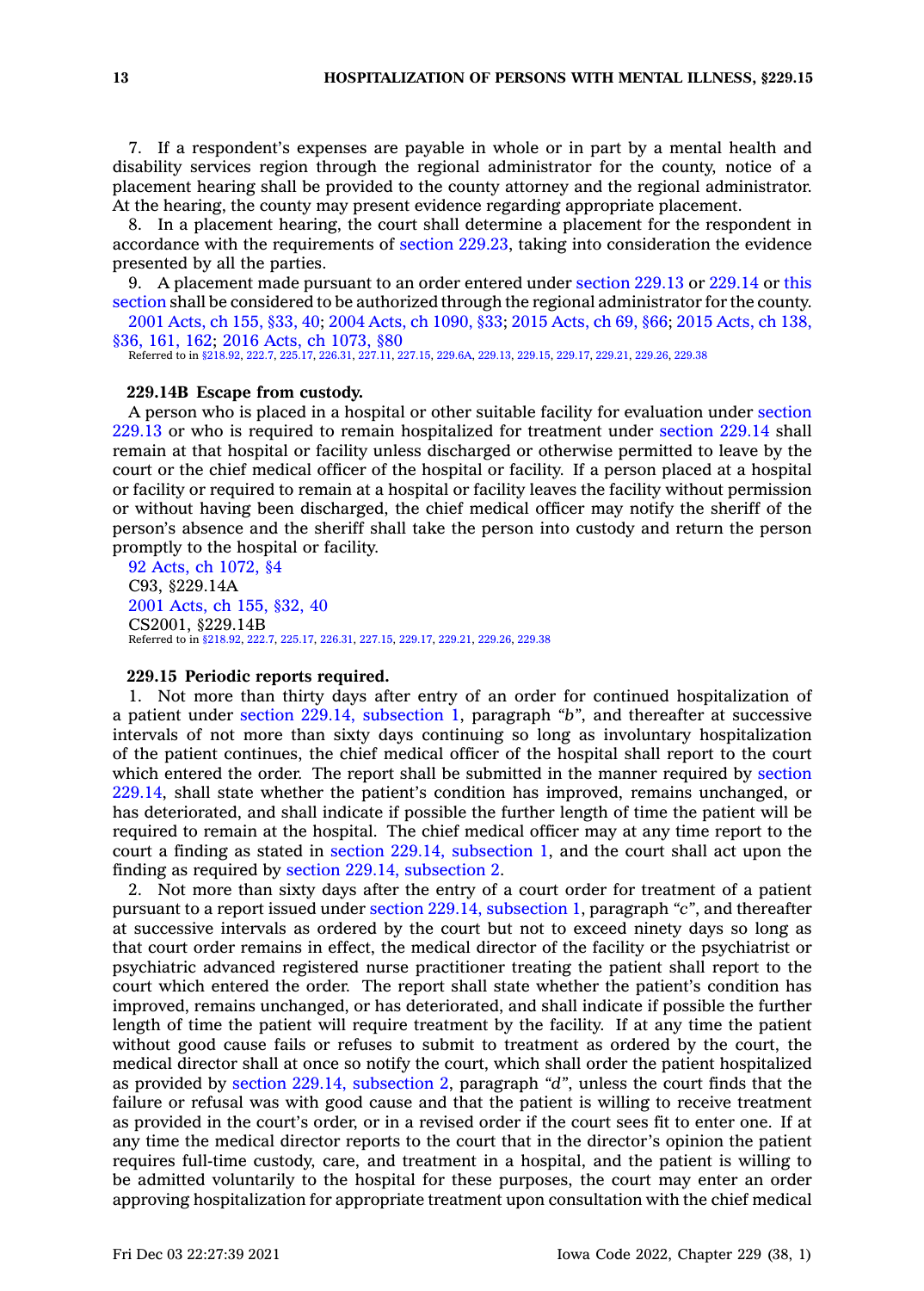officer of the hospital in which the patient is to be hospitalized. If the patient is unwilling to be admitted voluntarily to the hospital, the procedure for determining involuntary hospitalization, as set out in section 229.14, [subsection](https://www.legis.iowa.gov/docs/code/229.14.pdf) 2, paragraph *"d"*, shall be followed.

3. *a.* A psychiatric advanced registered nurse practitioner treating <sup>a</sup> patient previously hospitalized under this [chapter](https://www.legis.iowa.gov/docs/code//229.pdf) may complete periodic reports pursuant to this [section](https://www.legis.iowa.gov/docs/code/229.15.pdf) on the patient if the patient has been recommended for treatment on an outpatient or other appropriate basis pursuant to section 229.14, [subsection](https://www.legis.iowa.gov/docs/code/229.14.pdf) 1, paragraph *"c"*.

*b.* An advanced registered nurse practitioner who is not certified as <sup>a</sup> psychiatric advanced registered nurse practitioner but who meets the qualifications set forth in the definition of <sup>a</sup> mental health professional in [section](https://www.legis.iowa.gov/docs/code/228.1.pdf) 228.1, may complete periodic reports pursuant to paragraph *"a"*.

4. When <sup>a</sup> patient has been placed in an alternative facility other than <sup>a</sup> hospital pursuant to <sup>a</sup> report issued under section 229.14, [subsection](https://www.legis.iowa.gov/docs/code/229.14.pdf) 1, paragraph *"d"*, <sup>a</sup> report on the patient's condition and prognosis shall be made to the court which placed the patient, at least once every six months, unless the court authorizes annual reports. If an evaluation of the patient is performed pursuant to section 227.2, [subsection](https://www.legis.iowa.gov/docs/code/227.2.pdf) 4, <sup>a</sup> copy of the evaluation report shall be submitted to the court within fifteen days of the evaluation's completion. The court may in its discretion waive the requirement of an additional report between the annual evaluations. If the administrator exercises the authority to remove residents from <sup>a</sup> county care facility or other county or private institution under [section](https://www.legis.iowa.gov/docs/code/227.6.pdf) 227.6, the administrator shall promptly notify each court which placed in that facility any resident so removed.

5. *a.* When in the opinion of the chief medical officer the best interest of <sup>a</sup> patient would be served by <sup>a</sup> convalescent or limited leave, the chief medical officer may authorize the leave and, if authorized, shall promptly report the leave to the court. When in the opinion of the chief medical officer the best interest of <sup>a</sup> patient would be served by <sup>a</sup> transfer to <sup>a</sup> different hospital for continued full-time custody, care, and treatment, the chief medical officer shall promptly send <sup>a</sup> report to the court. The court shall act upon the report in accordance with section [229.14A](https://www.legis.iowa.gov/docs/code/229.14A.pdf).

*b.* This [subsection](https://www.legis.iowa.gov/docs/code/229.15.pdf) shall not be construed to add to or restrict the authority otherwise provided by law for transfer of patients or residents among various state institutions administered by the department of human services. If <sup>a</sup> patient is transferred under [this](https://www.legis.iowa.gov/docs/code/229.15.pdf) [subsection](https://www.legis.iowa.gov/docs/code/229.15.pdf), the treatment provider to whom the patient is transferred shall be provided with copies of relevant court orders by the former treatment provider.

6. Upon receipt of any report required or authorized by this [section](https://www.legis.iowa.gov/docs/code/229.15.pdf) the court shall furnish <sup>a</sup> copy to the patient's attorney, or alternatively to the advocate appointed as required by [section](https://www.legis.iowa.gov/docs/code/229.19.pdf) 229.19. The court shall examine the report and take the action thereon which it deems appropriate. Should the court fail to receive any report required by this [section](https://www.legis.iowa.gov/docs/code/229.15.pdf) or [section](https://www.legis.iowa.gov/docs/code/229.14.pdf) [229.14](https://www.legis.iowa.gov/docs/code/229.14.pdf) at the time the report is due, the court shall investigate the reason for the failure to report and take whatever action may be necessary in the matter.

[C77, 79, 81, §229.15; 81 [Acts,](https://www.legis.iowa.gov/docs/acts/1981/CH0078.pdf) ch 78, §20, 37; 82 Acts, ch [1228,](https://www.legis.iowa.gov/docs/acts/1982/CH1228.pdf) §2]

83 Acts, ch 96, [§157,](https://www.legis.iowa.gov/docs/acts/1983/CH0096.pdf) 159; 92 Acts, ch [1165,](https://www.legis.iowa.gov/docs/acts/92/CH1165.pdf) §5; 2000 Acts, ch [1112,](https://www.legis.iowa.gov/docs/acts/2000/CH1112.pdf) §38; 2001 [Acts,](https://www.legis.iowa.gov/docs/acts/2001/CH0155.pdf) ch 155, [§34,](https://www.legis.iowa.gov/docs/acts/2001/CH0155.pdf) 35; 2008 Acts, ch [1082,](https://www.legis.iowa.gov/docs/acts/2008/CH1082.pdf) §5, 6; 2009 [Acts,](https://www.legis.iowa.gov/docs/acts/2009/CH0133.pdf) ch 133, §85; 2011 [Acts,](https://www.legis.iowa.gov/docs/acts/2011/CH0121.pdf) ch 121, §53, 62; [2013](https://www.legis.iowa.gov/docs/acts/2013/CH0090.pdf) [Acts,](https://www.legis.iowa.gov/docs/acts/2013/CH0090.pdf) ch 90, §53

Referred to in [§218.92](https://www.legis.iowa.gov/docs/code/218.92.pdf), [222.7](https://www.legis.iowa.gov/docs/code/222.7.pdf), [225.17](https://www.legis.iowa.gov/docs/code/225.17.pdf), [226.23](https://www.legis.iowa.gov/docs/code/226.23.pdf), [226.31](https://www.legis.iowa.gov/docs/code/226.31.pdf), [227.10](https://www.legis.iowa.gov/docs/code/227.10.pdf), [227.11](https://www.legis.iowa.gov/docs/code/227.11.pdf), [227.15](https://www.legis.iowa.gov/docs/code/227.15.pdf), [229.17](https://www.legis.iowa.gov/docs/code/229.17.pdf), [229.19,](https://www.legis.iowa.gov/docs/code/229.19.pdf) [229.21](https://www.legis.iowa.gov/docs/code/229.21.pdf), [229.26](https://www.legis.iowa.gov/docs/code/229.26.pdf), [229.29](https://www.legis.iowa.gov/docs/code/229.29.pdf), [229.38](https://www.legis.iowa.gov/docs/code/229.38.pdf), [229.43](https://www.legis.iowa.gov/docs/code/229.43.pdf)

### **229.16 Discharge and termination of proceeding.**

When the condition of <sup>a</sup> patient who is hospitalized pursuant to <sup>a</sup> report issued under section 229.14, [subsection](https://www.legis.iowa.gov/docs/code/229.14.pdf) 1, paragraph *"b"*, or is receiving treatment pursuant to <sup>a</sup> report issued under section 229.14, [subsection](https://www.legis.iowa.gov/docs/code/229.14.pdf) 1, paragraph *"c"*, or is in full-time care and custody pursuant to <sup>a</sup> report issued under section 229.14, [subsection](https://www.legis.iowa.gov/docs/code/229.14.pdf) 1, paragraph *"d"*, is such that in the opinion of the chief medical officer the patient no longer requires treatment or care for serious mental impairment, the chief medical officer shall tentatively discharge the patient and immediately report that fact to the court which ordered the patient's hospitalization or care and custody. Upon receiving the report, the court shall issue an order confirming the patient's discharge from the hospital or from care and custody, as the case may be, and shall terminate the proceedings pursuant to which the order was issued. Copies of the order shall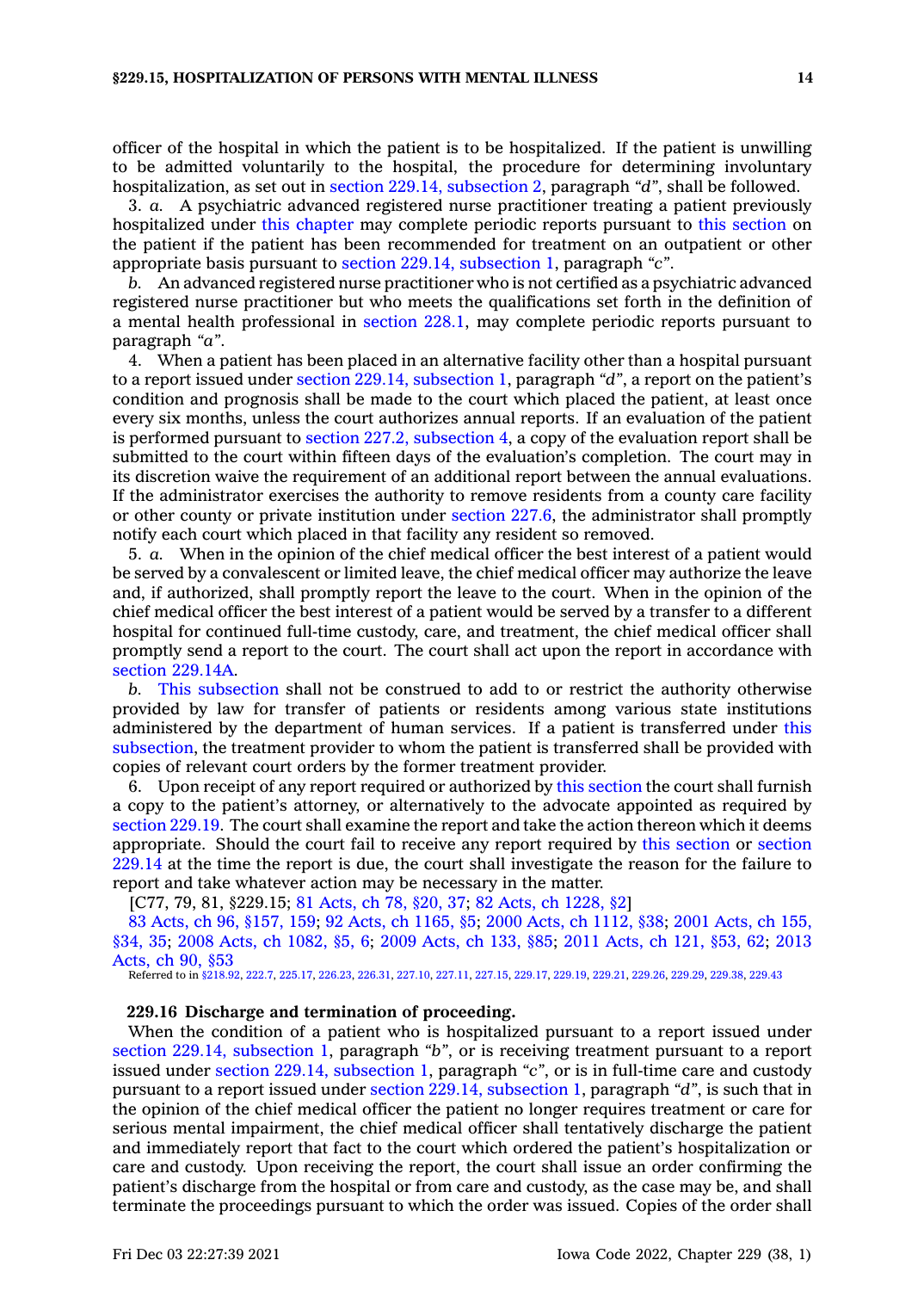be sent by regular mail to the hospital, the patient, and the applicant if the applicant has filed <sup>a</sup> written waiver signed by the patient.

[C77, 79, 81, §229.16] 89 [Acts,](https://www.legis.iowa.gov/docs/acts/1989/CH0275.pdf) ch 275, §5; 99 [Acts,](https://www.legis.iowa.gov/docs/acts/1999/CH0144.pdf) ch 144, §2; 2001 [Acts,](https://www.legis.iowa.gov/docs/acts/2001/CH0155.pdf) ch 155, §36 Referred to in [§225.15](https://www.legis.iowa.gov/docs/code/225.15.pdf), [225.17,](https://www.legis.iowa.gov/docs/code/225.17.pdf) [225.27](https://www.legis.iowa.gov/docs/code/225.27.pdf), [226.18](https://www.legis.iowa.gov/docs/code/226.18.pdf), [226.19,](https://www.legis.iowa.gov/docs/code/226.19.pdf) [229.17](https://www.legis.iowa.gov/docs/code/229.17.pdf), [229.21](https://www.legis.iowa.gov/docs/code/229.21.pdf), [229.26](https://www.legis.iowa.gov/docs/code/229.26.pdf)

# **229.17 Status of respondent during appeal.**

If <sup>a</sup> respondent appeals to the supreme court from <sup>a</sup> finding that the contention the respondent is seriously mentally impaired has been sustained, and the respondent was previously ordered taken into immediate custody under [section](https://www.legis.iowa.gov/docs/code/229.11.pdf) 229.11 or has been hospitalized for psychiatric evaluation and appropriate treatment under [section](https://www.legis.iowa.gov/docs/code/229.13.pdf) 229.13 before the court is informed of intent to appeal its finding, the respondent shall remain in custody as previously ordered by the court, the time limit stated in [section](https://www.legis.iowa.gov/docs/code/229.11.pdf) 229.11 notwithstanding, or shall remain in the hospital subject to compliance by the hospital with sections 229.13 [through](https://www.legis.iowa.gov/docs/code/229.13.pdf) 229.16, as the case may be, unless the supreme court orders otherwise. If <sup>a</sup> respondent appeals to the supreme court regarding <sup>a</sup> placement order, the respondent shall remain in placement unless the supreme court orders otherwise.

[C77, 79, 81, §229.17] 2001 [Acts,](https://www.legis.iowa.gov/docs/acts/2001/CH0155.pdf) ch 155, §37; 2021 [Acts,](https://www.legis.iowa.gov/docs/acts/2021/CH0080.pdf) ch 80, §120 Referred to in [§229.21](https://www.legis.iowa.gov/docs/code/229.21.pdf), [229.26](https://www.legis.iowa.gov/docs/code/229.26.pdf) Section amended

# **229.18 Status of respondent if hospitalization is delayed.**

When the court directs that <sup>a</sup> respondent who was previously ordered taken into immediate custody under [section](https://www.legis.iowa.gov/docs/code/229.11.pdf) 229.11 be placed in <sup>a</sup> hospital for psychiatric evaluation and appropriate treatment under section [229.13](https://www.legis.iowa.gov/docs/code/229.13.pdf), and no suitable hospital can immediately admit the respondent, the respondent shall remain in custody as previously ordered by the court, the time limit stated in [section](https://www.legis.iowa.gov/docs/code/229.11.pdf) 229.11 notwithstanding, until <sup>a</sup> suitable hospital can admit the respondent. The court shall take appropriate steps to expedite the admission of the respondent to <sup>a</sup> suitable hospital at the earliest feasible time.

[R60, §1436; C73, §1403; C97, §2271; S13, §2271; C24, 27, 31, 35, 39, §**3564;** C46, 50, 54, 58, 62, 66, 71, 73, 75, §229.24; C77, 79, 81, §229.18]

Referred to in [§229.21](https://www.legis.iowa.gov/docs/code/229.21.pdf), [229.26](https://www.legis.iowa.gov/docs/code/229.26.pdf)

# **229.19 Advocates — appointment — duties — employment and compensation.**

1. *a.* In each county the board of supervisors shall appoint an individual who has demonstrated by prior activities an informed concern for the welfare and rehabilitation of persons with mental illness, and who is not an officer or employee of the department of human services, an officer or employee of <sup>a</sup> region, an officer or employee of <sup>a</sup> county performing duties for <sup>a</sup> region, or an officer or employee of any agency or facility providing care or treatment to persons with mental illness, to act as an advocate representing the interests of patients involuntarily hospitalized by the court, in any matter relating to the patients' hospitalization or treatment under [section](https://www.legis.iowa.gov/docs/code/229.14.pdf) 229.14 or [229.15](https://www.legis.iowa.gov/docs/code/229.15.pdf).

*b.* The committing court shall assign the advocate for the county where the patient is located. A county or region may seek reimbursement from the patient's county of residence or from the region in which the patient's county of residence is located.

*c.* The advocate's responsibility with respect to any patient shall begin at whatever time the attorney employed or appointed to represent that patient as respondent in hospitalization proceedings, conducted under sections 229.6 [through](https://www.legis.iowa.gov/docs/code/229.6.pdf) 229.13, reports to the court that the attorney's services are no longer required and requests the court's approval to withdraw as counsel for that patient. However, if the patient is found to be seriously mentally impaired at the hospitalization hearing, the attorney representing the patient shall automatically be relieved of responsibility in the case and an advocate shall be assigned to the patient at the conclusion of the hearing unless the attorney indicates an intent to continue the attorney's services and the court so directs. If the court directs the attorney to remain on the case, the attorney shall assume all the duties of an advocate. The clerk shall furnish the advocate with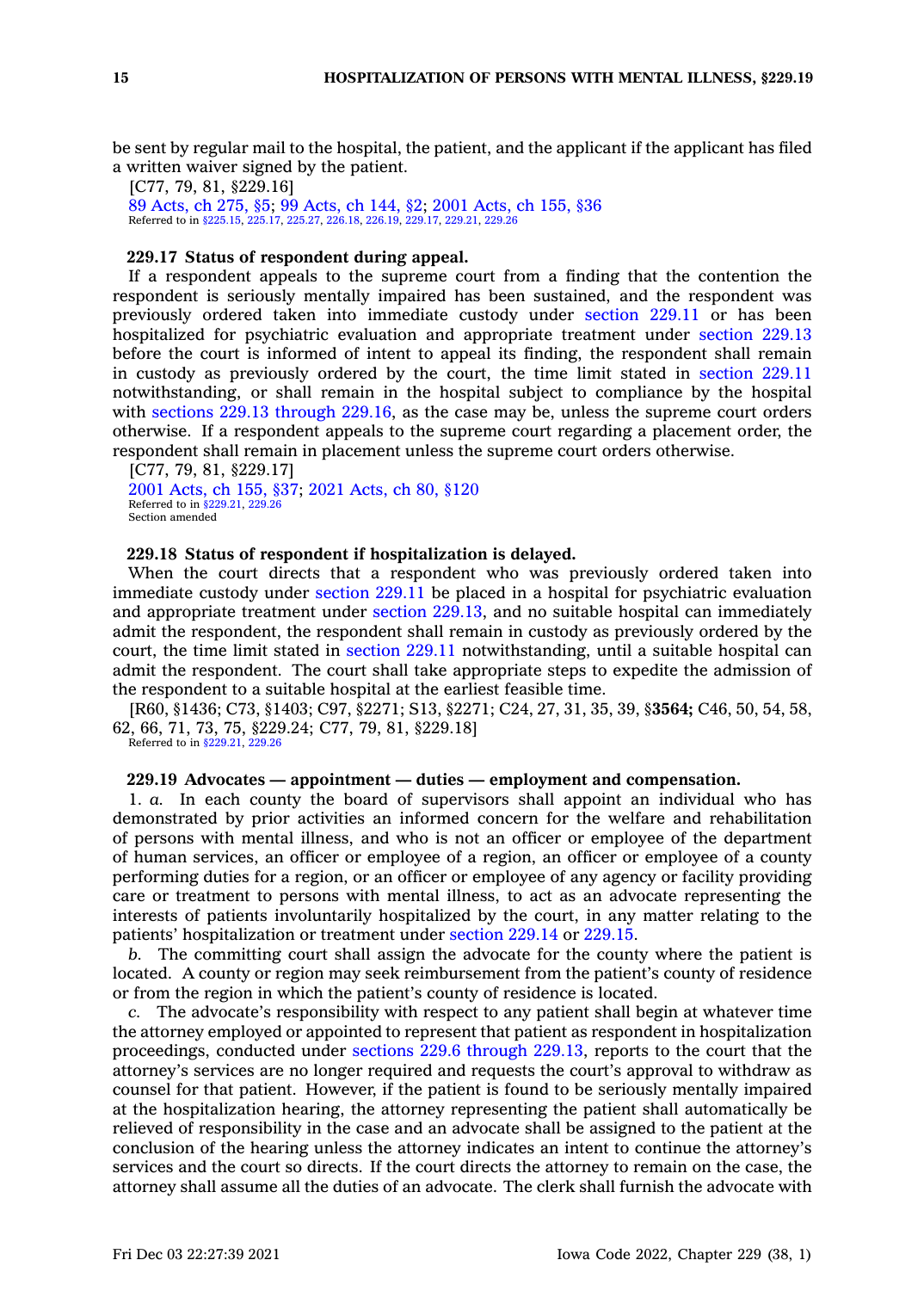<sup>a</sup> copy of the court's order approving the withdrawal and shall inform the patient of the name of the patient's advocate.

*d.* With regard to each patient whose interests the advocate is required to represent pursuant to this [section](https://www.legis.iowa.gov/docs/code/229.19.pdf), the advocate's duties shall include all of the following:

(1) To review each report submitted pursuant to [sections](https://www.legis.iowa.gov/docs/code/229.14.pdf) 229.14 and [229.15](https://www.legis.iowa.gov/docs/code/229.15.pdf).

(2) If the advocate is not an attorney, to advise the court at any time it appears that the services of an attorney are required to properly safeguard the patient's interests.

(3) To be readily accessible to communications from the patient and to originate communications with the patient within five days of the patient's commitment.

(4) To visit the patient within fifteen days of the patient's commitment and periodically thereafter.

(5) To communicate with medical personnel treating the patient and to review the patient's medical records pursuant to [section](https://www.legis.iowa.gov/docs/code/229.25.pdf) 229.25.

(6) To file with the court reports as the advocate feels necessary or as required by the court.

(7) To utilize the related best practices for the duties identified in this paragraph *"d"* developed and promulgated by the judicial council.

*e.* An advocate may also be assigned pursuant to this [section](https://www.legis.iowa.gov/docs/code/229.19.pdf) for an individual who has been diagnosed with <sup>a</sup> co-occurring mental illness and substance-related disorder.

2. The hospital or facility to which <sup>a</sup> patient is committed shall grant all reasonable requests of the advocate to visit the patient, to communicate with medical personnel treating the patient, and to review the patient's medical records pursuant to [section](https://www.legis.iowa.gov/docs/code/229.25.pdf) 229.25. An advocate shall not disseminate information from <sup>a</sup> patient's medical records to any other person unless done for official purposes in connection with the advocate's duties pursuant to this [chapter](https://www.legis.iowa.gov/docs/code//229.pdf) or when required by law.

3. The county board of supervisors shall prescribe reasonable compensation for the services of the advocate. The compensation shall be based upon the duties performed by the advocate and in accordance with the personnel policies set forth by the board for county employees. The advocate is an employee of the county, including for purposes of [chapters](https://www.legis.iowa.gov/docs/code//97B.pdf) [97B](https://www.legis.iowa.gov/docs/code//97B.pdf) and [670](https://www.legis.iowa.gov/docs/code//670.pdf).

4. The state mental health and disability services commission created in section [225C.5](https://www.legis.iowa.gov/docs/code/225C.5.pdf), in consultation with advocates and county and judicial branch representatives, shall adopt rules pursuant to [chapter](https://www.legis.iowa.gov/docs/code//17A.pdf) 17A relating to advocates that include but are not limited to all of the following topics:

- *a.* Quarterly and annual reports.
- *b.* Data collection requirements.
- *c.* Juvenile patient representation.
- *d.* Grievance procedures.
- *e.* Conflict of interest provisions.
- *f.* Workforce coverage.
- *g.* Confidentiality.
- *h.* Minimum professional qualifications and educational requirements.
- *i.* Caseload criteria.
- *j.* Caseload audits.
- *k.* Quality assurance measures.
- *l.* Territory assignments.

5. An advocate appointed by the chief judge of <sup>a</sup> judicial district or by the county board of supervisors prior to July 1, 2015, shall be considered to be appointed by the county board of supervisors on July 1, 2015, as required in [subsection](https://www.legis.iowa.gov/docs/code/229.19.pdf) 1. Such an advocate shall be compensated at <sup>a</sup> minimum at the advocate's wage and benefit level in place immediately prior to July 1, 2015.

[C77, 79, 81, §229.19]

83 Acts, ch 96, [§157,](https://www.legis.iowa.gov/docs/acts/1983/CH0096.pdf) 159; 83 [Acts,](https://www.legis.iowa.gov/docs/acts/83/CH0123.pdf) ch 123, §85, 209; 85 [Acts,](https://www.legis.iowa.gov/docs/acts/85/CH0062.pdf) ch 62, §1; 87 [Acts,](https://www.legis.iowa.gov/docs/acts/87/CH0057.pdf) ch 57, §1; [93](https://www.legis.iowa.gov/docs/acts/93/CH0083.pdf) [Acts,](https://www.legis.iowa.gov/docs/acts/93/CH0083.pdf) ch 83, §1; 94 Acts, ch [1173,](https://www.legis.iowa.gov/docs/acts/94/CH1173.pdf) §10; 96 Acts, ch [1129,](https://www.legis.iowa.gov/docs/acts/96/CH1129.pdf) §113; 99 [Acts,](https://www.legis.iowa.gov/docs/acts/99/CH0135.pdf) ch 135, §19; 2006 [Acts,](https://www.legis.iowa.gov/docs/acts/2006/CH1030.pdf)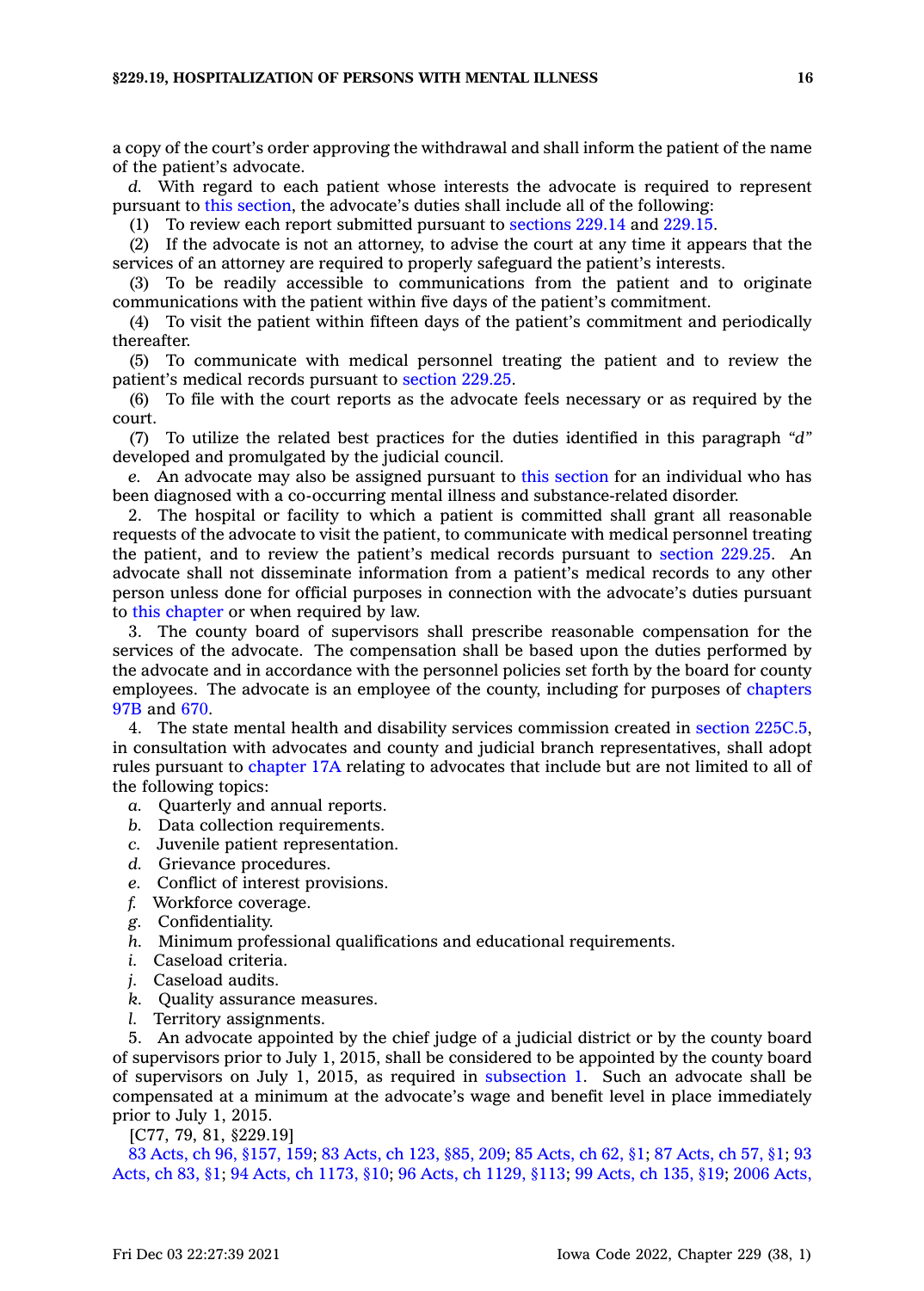ch [1030,](https://www.legis.iowa.gov/docs/acts/2006/CH1030.pdf) §22; 2007 [Acts,](https://www.legis.iowa.gov/docs/acts/2007/CH0022.pdf) ch 22, §53, 54; 2007 [Acts,](https://www.legis.iowa.gov/docs/acts/2007/CH0086.pdf) ch 86, §3; 2012 Acts, ch [1079,](https://www.legis.iowa.gov/docs/acts/2012/CH1079.pdf) §13, 14; [2012](https://www.legis.iowa.gov/docs/acts/2012/CH1120.pdf) Acts, ch 1120, [§101,](https://www.legis.iowa.gov/docs/acts/2012/CH1120.pdf) 130; 2015 [Acts,](https://www.legis.iowa.gov/docs/acts/2015/CH0076.pdf) ch 76, §4; 2017 [Acts,](https://www.legis.iowa.gov/docs/acts/2017/CH0097.pdf) ch 97, §1; 2021 [Acts,](https://www.legis.iowa.gov/docs/acts/2021/CH0080.pdf) ch 80, §121 Referred to in [§225C.4](https://www.legis.iowa.gov/docs/code/225C.4.pdf), [226.31](https://www.legis.iowa.gov/docs/code/226.31.pdf), [229.2](https://www.legis.iowa.gov/docs/code/229.2.pdf), [229.14A,](https://www.legis.iowa.gov/docs/code/229.14A.pdf) [229.15](https://www.legis.iowa.gov/docs/code/229.15.pdf), [229.21](https://www.legis.iowa.gov/docs/code/229.21.pdf), [229.26](https://www.legis.iowa.gov/docs/code/229.26.pdf) Subsection 1, paragraph <sup>c</sup> amended

**229.20** Reserved.

### **229.21 Judicial hospitalization referee — appeals to district court.**

1. The chief judge of each judicial district may appoint at least one judicial hospitalization referee for each county within the district. The judicial hospitalization referee shall be an attorney, licensed to practice law in this state, who shall be chosen with consideration to any training, experience, interest, or combination of those factors, which are pertinent to the duties of the office. The referee shall hold office at the pleasure of the chief judge of the judicial district and receive compensation at <sup>a</sup> rate fixed by the supreme court. If the referee expects to be absent for any significant length of time, the referee shall inform the chief judge who may appoint <sup>a</sup> temporary substitute judicial hospitalization referee having the qualifications set forth in this [subsection](https://www.legis.iowa.gov/docs/code/229.21.pdf).

2. When an application for involuntary hospitalization under [section](https://www.legis.iowa.gov/docs/code/229.6.pdf) 229.6 or for involuntary commitment or treatment of persons with substance-related disorders under [section](https://www.legis.iowa.gov/docs/code/125.75.pdf) 125.75 is filed with the clerk of the district court in any county for which <sup>a</sup> judicial hospitalization referee has been appointed, and no district judge, district associate judge, or magistrate who is admitted to the practice of law in this state is accessible, the clerk shall immediately notify the referee in the manner required by [section](https://www.legis.iowa.gov/docs/code/229.7.pdf) 229.7 or [section](https://www.legis.iowa.gov/docs/code/125.77.pdf) 125.77. The referee shall discharge all of the duties imposed upon the court by [sections](https://www.legis.iowa.gov/docs/code/229.7.pdf) 229.7 [through](https://www.legis.iowa.gov/docs/code/229.7.pdf) 229.19, this [section](https://www.legis.iowa.gov/docs/code/229.21.pdf), and section [229.22](https://www.legis.iowa.gov/docs/code/229.22.pdf) or sections 125.75 [through](https://www.legis.iowa.gov/docs/code/125.75.pdf) 125.94 in the proceeding so initiated. Subject to the provisions of [subsection](https://www.legis.iowa.gov/docs/code/229.21.pdf) 4, orders issued by <sup>a</sup> referee, in discharge of duties imposed under this [section](https://www.legis.iowa.gov/docs/code/229.21.pdf), shall have the same force and effect as if ordered by <sup>a</sup> district judge. However, any commitment to <sup>a</sup> facility regulated and operated under [chapter](https://www.legis.iowa.gov/docs/code//135C.pdf) 135C shall be in accordance with section [135C.23](https://www.legis.iowa.gov/docs/code/135C.23.pdf).

3. *a.* Any respondent with respect to whom the magistrate or judicial hospitalization referee has found the contention that the respondent is seriously mentally impaired or <sup>a</sup> person with <sup>a</sup> substance-related disorder sustained by clear and convincing evidence presented at <sup>a</sup> hearing held under [section](https://www.legis.iowa.gov/docs/code/229.12.pdf) 229.12 or section [125.82](https://www.legis.iowa.gov/docs/code/125.82.pdf), may appeal from the magistrate's or referee's finding to <sup>a</sup> judge of the district court by giving the clerk notice in writing, within ten days after the magistrate's or referee's finding is made, that an appeal is taken. The appeal may be signed by the respondent or by the respondent's next friend, guardian, or attorney.

*b.* An order of <sup>a</sup> magistrate or judicial hospitalization referee with <sup>a</sup> finding that the respondent is seriously mentally impaired or <sup>a</sup> person with <sup>a</sup> substance-related disorder shall include the following notice, located conspicuously on the face of the order:

> NOTE: The respondent may appeal from this order to <sup>a</sup> judge of the district court by giving written notice of the appeal to the clerk of the district court within ten days after the date of this order. The appeal may be signed by the respondent or by the respondent's next friend, guardian, or attorney. For <sup>a</sup> more complete description of the respondent's appeal rights, consult [section](https://www.legis.iowa.gov/docs/code/229.21.pdf) 229.21 of the Code of Iowa or an attorney.

*c.* When appealed, the matter shall stand for trial de novo. Upon appeal, the court shall schedule <sup>a</sup> hospitalization or commitment hearing before <sup>a</sup> district judge at the earliest practicable time.

*d.* Any respondent with respect to whom the magistrate or judicial hospitalization referee has held <sup>a</sup> placement hearing and has entered <sup>a</sup> placement order may appeal the order to <sup>a</sup> judge of the district court. The request for appeal must be given to the clerk in writing within ten days of the entry of the magistrate's or referee's order. The request for appeal shall be signed by the respondent, or the respondent's next friend, guardian, or attorney.

4. If the appellant is in custody under the jurisdiction of the district court at the time of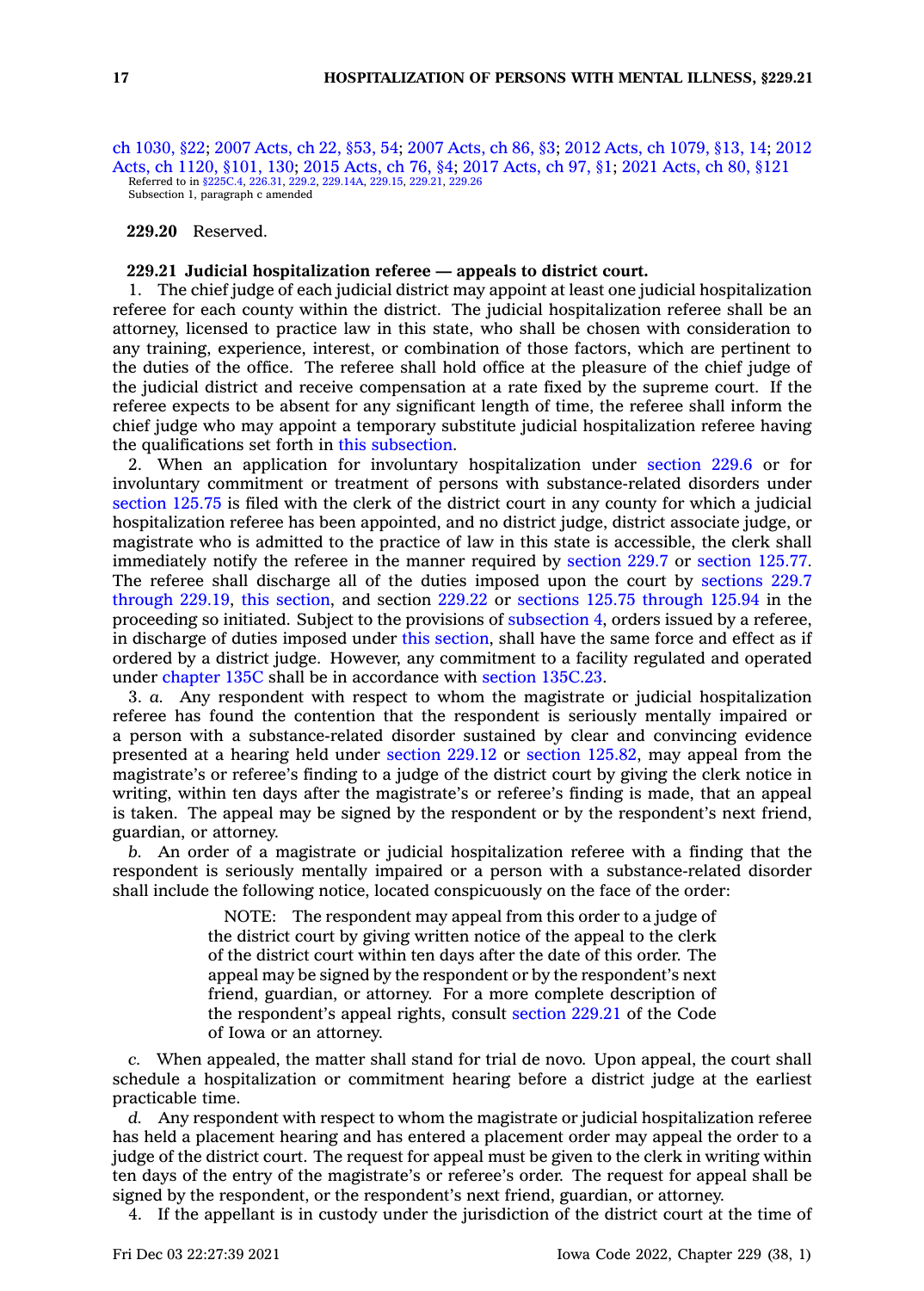service of the notice of appeal, the appellant shall be discharged from custody unless an order that the appellant be taken into immediate custody has previously been issued under [section](https://www.legis.iowa.gov/docs/code/229.11.pdf) 229.11 or section [125.81](https://www.legis.iowa.gov/docs/code/125.81.pdf), in which case the appellant shall be detained as provided in that section until the hospitalization or commitment hearing before the district judge. If the appellant is in the custody of <sup>a</sup> hospital or facility at the time of service of the notice of appeal, the appellant shall be discharged from custody pending disposition of the appeal unless the chief medical officer, not later than the end of the next secular day on which the office of the clerk is open and which follows service of the notice of appeal, files with the clerk <sup>a</sup> certification that in the chief medical officer's opinion the appellant is seriously mentally ill or <sup>a</sup> person with <sup>a</sup> substance-related disorder. In that case, the appellant shall remain in custody of the hospital or facility until the hospitalization or commitment hearing before the district court.

5. The hospitalization or commitment hearing before the district judge shall be held, and the judge's finding shall be made and an appropriate order entered, as prescribed by [sections](https://www.legis.iowa.gov/docs/code/229.12.pdf) [229.12](https://www.legis.iowa.gov/docs/code/229.12.pdf) and [229.13](https://www.legis.iowa.gov/docs/code/229.13.pdf) or [sections](https://www.legis.iowa.gov/docs/code/125.82.pdf) 125.82 and [125.83](https://www.legis.iowa.gov/docs/code/125.83.pdf). If the judge orders the appellant hospitalized or committed for <sup>a</sup> complete psychiatric or substance abuse evaluation, jurisdiction of the matter shall revert to the judicial hospitalization referee.

[C97, §2267, 2268; C24, 27, 31, 35, 39, §**3560, 3561;** C46, 50, 54, 58, 62, 66, 71, 73, 75, §229.17, 229.18; C77, 79, 81, §229.21; 82 Acts, ch [1212,](https://www.legis.iowa.gov/docs/acts/1982/CH1212.pdf) §27]

85 [Acts,](https://www.legis.iowa.gov/docs/acts/1985/CH0195.pdf) ch 195, §25; 87 [Acts,](https://www.legis.iowa.gov/docs/acts/87/CH0190.pdf) ch 190, §2; 90 Acts, ch [1085,](https://www.legis.iowa.gov/docs/acts/90/CH1085.pdf) §20; 91 [Acts,](https://www.legis.iowa.gov/docs/acts/91/CH0108.pdf) ch 108, §6; 92 [Acts,](https://www.legis.iowa.gov/docs/acts/92/CH1165.pdf) ch [1165,](https://www.legis.iowa.gov/docs/acts/92/CH1165.pdf) §6; 98 Acts, ch [1181,](https://www.legis.iowa.gov/docs/acts/98/CH1181.pdf) §23; 99 [Acts,](https://www.legis.iowa.gov/docs/acts/99/CH0144.pdf) ch 144, §3, 4; 2001 [Acts,](https://www.legis.iowa.gov/docs/acts/2001/CH0155.pdf) ch 155, §38; 2011 [Acts,](https://www.legis.iowa.gov/docs/acts/2011/CH0121.pdf) ch [121,](https://www.legis.iowa.gov/docs/acts/2011/CH0121.pdf) §54 – 56, 62; 2013 [Acts,](https://www.legis.iowa.gov/docs/acts/2013/CH0130.pdf) ch 130, §49; 2014 Acts, ch [1026,](https://www.legis.iowa.gov/docs/acts/2014/CH1026.pdf) §47; 2021 [Acts,](https://www.legis.iowa.gov/docs/acts/2021/CH0080.pdf) ch 80, §122 Referred to in [§97B.1A,](https://www.legis.iowa.gov/docs/code/97B.1A.pdf) [125.90](https://www.legis.iowa.gov/docs/code/125.90.pdf) Subsection 2 amended

#### **229.22 Hospitalization — emergency procedure.**

1. The procedure prescribed by this [section](https://www.legis.iowa.gov/docs/code/229.22.pdf) shall be used when it appears that <sup>a</sup> person should be immediately detained due to serious mental impairment, but an application has not been filed naming the person as the respondent pursuant to [section](https://www.legis.iowa.gov/docs/code/229.6.pdf) 229.6, and the person cannot be ordered into immediate custody and detained pursuant to [section](https://www.legis.iowa.gov/docs/code/229.11.pdf) 229.11.

2. *a.* (1) In the circumstances described in [subsection](https://www.legis.iowa.gov/docs/code/229.22.pdf) 1, any peace officer who has reasonable grounds to believe that <sup>a</sup> person is mentally ill, and because of that illness is likely to physically injure the person's self or others if not immediately detained, may without <sup>a</sup> warrant take or cause that person to be taken to the nearest available facility or hospital as defined in section 229.11, [subsection](https://www.legis.iowa.gov/docs/code/229.11.pdf) 1, paragraphs *"b"* and *"c"*. A person believed mentally ill, and likely to injure the person's self or others if not immediately detained, may be delivered to <sup>a</sup> facility or hospital by someone other than <sup>a</sup> peace officer.

(2) Upon delivery of the person believed mentally ill to the facility or hospital, the examining physician, examining physician assistant, examining mental health professional, or examining psychiatric advanced registered nurse practitioner may order treatment of that person, including chemotherapy, but only to the extent necessary to preserve the person's life or to appropriately control behavior by the person which is likely to result in physical injury to that person or others if allowed to continue.

(3) The peace officer who took the person into custody, or other party who brought the person to the facility or hospital, shall describe the circumstances of the matter to the examining physician, examining physician assistant, examining mental health professional, or examining psychiatric advanced registered nurse practitioner. If the person is <sup>a</sup> peace officer, the peace officer may do so either in person or by written report.

(4) If the examining physician, examining physician assistant, examining mental health professional, or examining psychiatric advanced registered nurse practitioner finds that there is reason to believe that the person is seriously mentally impaired, and because of that impairment is likely to physically injure the person's self or others if not immediately detained, the examining physician, examining physician assistant, examining mental health professional, or examining psychiatric advanced registered nurse practitioner shall at once communicate with the nearest available magistrate as defined in section 801.4, [subsection](https://www.legis.iowa.gov/docs/code/801.4.pdf) 10.

(5) The magistrate shall, based upon the circumstances described by the examining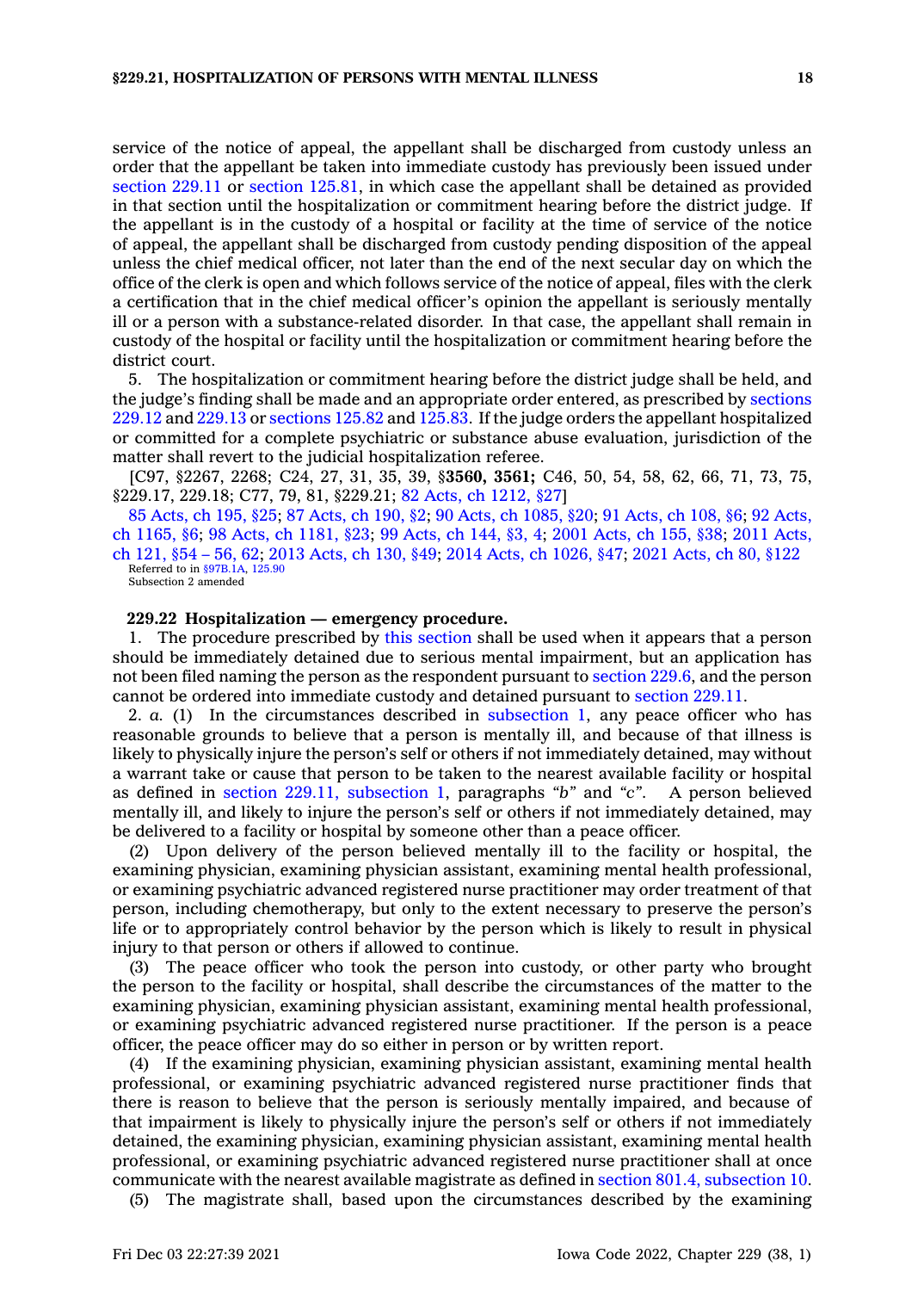physician, examining physician assistant, examining mental health professional, or examining psychiatric advanced registered nurse practitioner, give the examining physician, examining physician assistant, examining mental health professional, or examining psychiatric advanced registered nurse practitioner oral instructions either directing that the person be released forthwith or authorizing the person's detention in an appropriate facility. A peace officer from the law enforcement agency that took the person into custody, if available, during the communication with the magistrate, may inform the magistrate that an arrest warrant has been issued for or charges are pending against the person and request that any oral or written order issued under this [subsection](https://www.legis.iowa.gov/docs/code/229.22.pdf) require the facility or hospital to notify the law enforcement agency about the discharge of the person prior to discharge. The magistrate may also give oral instructions and order that the detained person be transported to an appropriate facility.

*b.* If the magistrate orders that the person be detained, the magistrate shall, by the close of business on the next working day, file <sup>a</sup> written order with the clerk in the county where it is anticipated that an application may be filed under [section](https://www.legis.iowa.gov/docs/code/229.6.pdf) 229.6. The order may be filed by facsimile if necessary. A peace officer from the law enforcement agency that took the person into custody, if no request was made under paragraph *"a"*, may inform the magistrate that an arrest warrant has been issued for or charges are pending against the person and request that any written order issued under this paragraph require the facility or hospital to notify the law enforcement agency about the discharge of the person prior to discharge. The order shall state the circumstances under which the person was taken into custody or otherwise brought to <sup>a</sup> facility or hospital, and the grounds supporting the finding of probable cause to believe that the person is seriously mentally impaired and likely to injure the person's self or others if not immediately detained. The order shall also include any law enforcement agency notification requirements if applicable. The order shall confirm the oral order authorizing the person's detention including any order given to transport the person to an appropriate facility or hospital. A peace officer from the law enforcement agency that took the person into custody may also request an order, separate from the written order, requiring the facility or hospital to notify the law enforcement agency about the discharge of the person prior to discharge. The clerk shall provide <sup>a</sup> copy of the written order or any separate order to the chief medical officer of the facility or hospital to which the person was originally taken, to any subsequent facility to which the person was transported, and to any law enforcement department, ambulance service, or transportation service under contract with <sup>a</sup> mental health and disability services region that transported the person pursuant to the magistrate's order. A transportation service that contracts with <sup>a</sup> mental health and disability services region for purposes of this paragraph shall provide <sup>a</sup> secure transportation vehicle and shall employ staff that has received or is receiving mental health training.

*c.* If an arrest warrant has been issued for or charges are pending against the person, but no court order exists requiring notification to <sup>a</sup> law enforcement agency under paragraph *"a*" or *"b"*, and if the peace officer delivers the person to <sup>a</sup> facility or hospital and the peace officer notifies the facility or hospital in writing on <sup>a</sup> form prescribed by the department of public safety that the facility or hospital notify the law enforcement agency about the discharge of the person prior to discharge, the facility or hospital shall do all of the following:

(1) Notify the dispatch of the law enforcement agency that employs the peace officer by telephone prior to the discharge of the person from the facility or hospital.

(2) Notify the law enforcement agency that employs the peace officer by electronic mail prior to the discharge of the person from the facility or hospital.

3. The chief medical officer of the facility or hospital shall examine and may detain and care for the person taken into custody under the magistrate's order for <sup>a</sup> period not to exceed forty-eight hours from the time such order is dated, excluding Saturdays, Sundays and holidays, unless the order is sooner dismissed by <sup>a</sup> magistrate. The facility or hospital may provide treatment which is necessary to preserve the person's life, or to appropriately control behavior by the person which is likely to result in physical injury to the person's self or others if allowed to continue, but may not otherwise provide treatment to the person without the person's consent. The person shall be discharged from the facility or hospital and released from custody not later than the expiration of that period, unless an application is sooner filed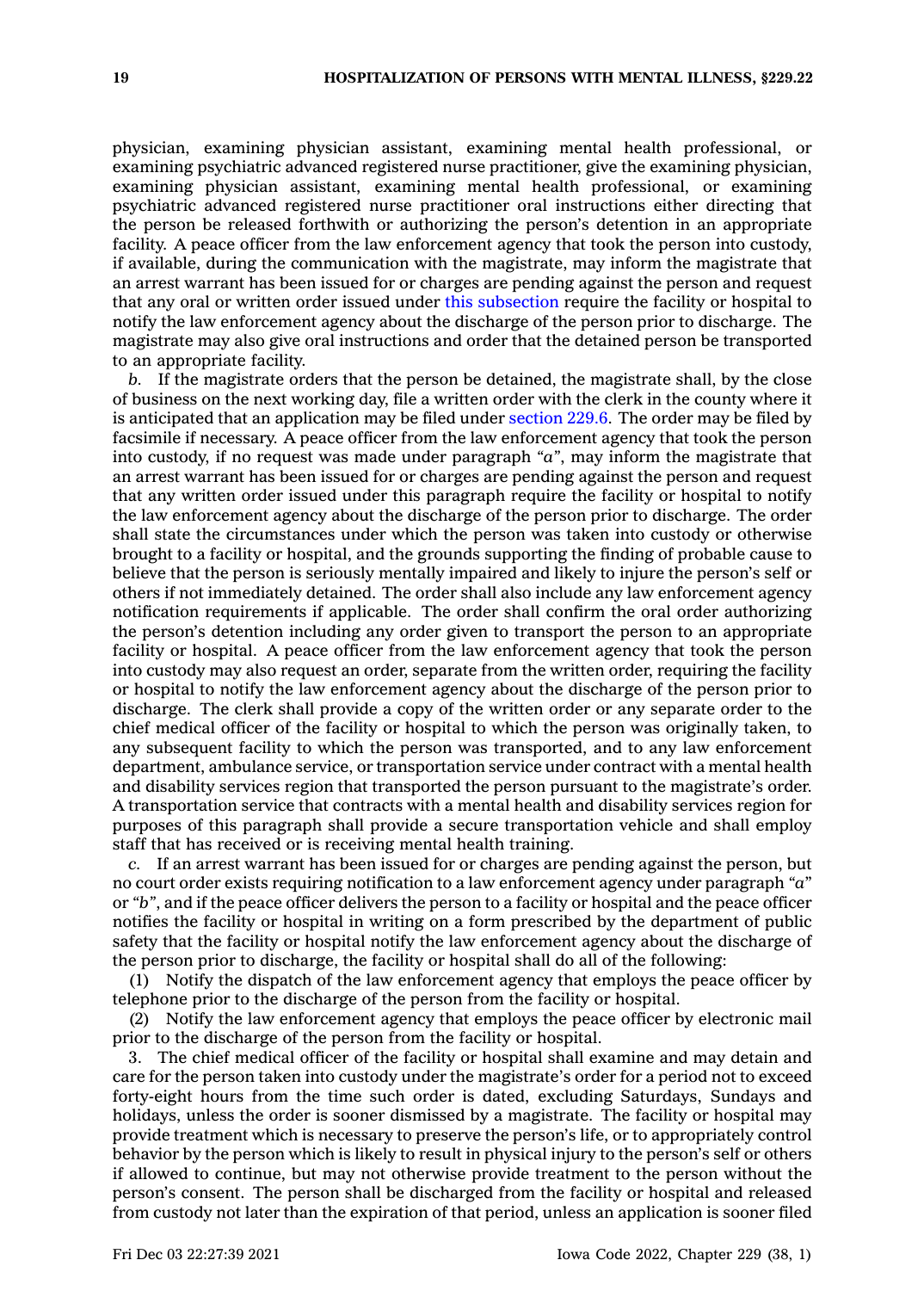with the clerk pursuant to [section](https://www.legis.iowa.gov/docs/code/229.6.pdf) 229.6. Prior to such discharge the facility or hospital shall, if required by this [section](https://www.legis.iowa.gov/docs/code/229.22.pdf), notify the law enforcement agency requesting such notification about the discharge of the person. The law enforcement agency shall retrieve the person no later than six hours after notification from the facility or hospital but in no circumstances shall the detention of the person exceed the period of time prescribed for detention by [this](https://www.legis.iowa.gov/docs/code/229.22.pdf) [subsection](https://www.legis.iowa.gov/docs/code/229.22.pdf). The detention of any person by the procedure and not in excess of the period of time prescribed by this [section](https://www.legis.iowa.gov/docs/code/229.22.pdf) shall not render the peace officer, physician, mental health professional, facility, or hospital so detaining that person liable in <sup>a</sup> criminal or civil action for false arrest or false imprisonment if the peace officer, physician, mental health professional, facility, or hospital had reasonable grounds to believe the person so detained was mentally ill and likely to physically injure the person's self or others if not immediately detained, or if the facility or hospital was required to notify <sup>a</sup> law enforcement agency by this [section](https://www.legis.iowa.gov/docs/code/229.22.pdf), and the law enforcement agency requesting notification prior to discharge retrieved the person no later than six hours after the notification, and the detention prior to the retrieval of the person did not exceed the period of time prescribed for detention by this [subsection](https://www.legis.iowa.gov/docs/code/229.22.pdf).

4. The cost of hospitalization at <sup>a</sup> public hospital of <sup>a</sup> person detained temporarily by the procedure prescribed in this [section](https://www.legis.iowa.gov/docs/code/229.22.pdf) shall be paid in the same way as if the person had been admitted to the hospital by the procedure prescribed in sections 229.6 [through](https://www.legis.iowa.gov/docs/code/229.6.pdf) 229.13.

5. The department of public safety shall prescribe the form to be used when <sup>a</sup> law enforcement agency desires notification under this [section](https://www.legis.iowa.gov/docs/code/229.22.pdf) from <sup>a</sup> facility or hospital prior to discharge of <sup>a</sup> person admitted to the facility or hospital and for whom an arrest warrant has been issued or against whom charges are pending. The form shall be consistent with all laws, regulations, and rules relating to the confidentiality or privacy of personal information or medical records, including but not limited to the federal Health Insurance Portability and Accountability Act of 1996, Pub. L. No. 104-191, and regulations promulgated in accordance with that Act and published in  $45$  [C.F.R.](https://www.law.cornell.edu/cfr/text/45/part-160-164) pts. 160 – 164.

6. A facility or hospital, which has been notified by <sup>a</sup> peace officer or <sup>a</sup> law enforcement agency by delivery of <sup>a</sup> form as prescribed by the department of public safety indicating that an arrest warrant has been issued for or charges are pending against <sup>a</sup> person admitted to the facility or hospital, that does not notify the law enforcement agency about the discharge of the person as required by [subsection](https://www.legis.iowa.gov/docs/code/229.22.pdf) 2, paragraph *"c"*, shall pay <sup>a</sup> civil penalty as provided in section 805.8C, [subsection](https://www.legis.iowa.gov/docs/code/805.8C.pdf) 9.

[C77, 79, 81, §229.22]

 [Acts,](https://www.legis.iowa.gov/docs/acts/1995/CH0024.pdf) ch 24, §2; 2003 [Acts,](https://www.legis.iowa.gov/docs/acts/2003/CH0068.pdf) ch 68, §3, 4; 2009 [Acts,](https://www.legis.iowa.gov/docs/acts/2009/CH0041.pdf) ch 41, §227; 2010 Acts, ch [1103,](https://www.legis.iowa.gov/docs/acts/2010/CH1103.pdf) §1, 2; [Acts,](https://www.legis.iowa.gov/docs/acts/2011/CH0034.pdf) ch 34, §55; 2012 Acts, ch [1079,](https://www.legis.iowa.gov/docs/acts/2012/CH1079.pdf) §15; 2013 [Acts,](https://www.legis.iowa.gov/docs/acts/2013/CH0090.pdf) ch 90, §54; 2013 [Acts,](https://www.legis.iowa.gov/docs/acts/2013/CH0130.pdf) ch 130, §50, ; 2014 Acts, ch [1092,](https://www.legis.iowa.gov/docs/acts/2014/CH1092.pdf) §173; 2015 [Acts,](https://www.legis.iowa.gov/docs/acts/2015/CH0037.pdf) ch 37, §1; 2017 [Acts,](https://www.legis.iowa.gov/docs/acts/2017/CH0034.pdf) ch 34, §15, 16; 2018 [Acts,](https://www.legis.iowa.gov/docs/acts/2018/CH1056.pdf) ch [1056,](https://www.legis.iowa.gov/docs/acts/2018/CH1056.pdf) §12; 2021 [Acts,](https://www.legis.iowa.gov/docs/acts/2021/CH0080.pdf) ch 80, §123

Referred to in [§229.21](https://www.legis.iowa.gov/docs/code/229.21.pdf), [229.23](https://www.legis.iowa.gov/docs/code/229.23.pdf), [229.24](https://www.legis.iowa.gov/docs/code/229.24.pdf), [602.6405](https://www.legis.iowa.gov/docs/code/602.6405.pdf), [805.8C\(9\)](https://www.legis.iowa.gov/docs/code/805.8C.pdf) Subsection 4 amended

### **229.23 Rights and privileges of hospitalized persons.**

Every person who is hospitalized or detained under this [chapter](https://www.legis.iowa.gov/docs/code//229.pdf) shall have the right to:

1. Prompt evaluation, necessary psychiatric services, and additional care and treatment as indicated by the patient's condition. A comprehensive, individualized treatment plan shall be timely developed following issuance of the court order requiring involuntary hospitalization. The plan shall be consistent with current standards appropriate to the facility to which the person has been committed and with currently accepted standards for psychiatric treatment of the patient's condition, including chemotherapy, psychotherapy, counseling and other modalities as may be appropriate.

2. The right to refuse treatment by shock therapy or chemotherapy, unless the use of these treatment modalities is specifically consented to by the patient's next of kin or guardian. The patient's right to refuse treatment by chemotherapy shall not apply during any period of custody authorized by section 229.4, [subsection](https://www.legis.iowa.gov/docs/code/229.4.pdf) 3, [section](https://www.legis.iowa.gov/docs/code/229.11.pdf) 229.11 or section [229.22](https://www.legis.iowa.gov/docs/code/229.22.pdf), but this exception shall extend only to chemotherapy treatment which is, in the chief medical officer's judgment, necessary to preserve the patient's life or to appropriately control behavior by the person which is likely to result in physical injury to that person or others if allowed to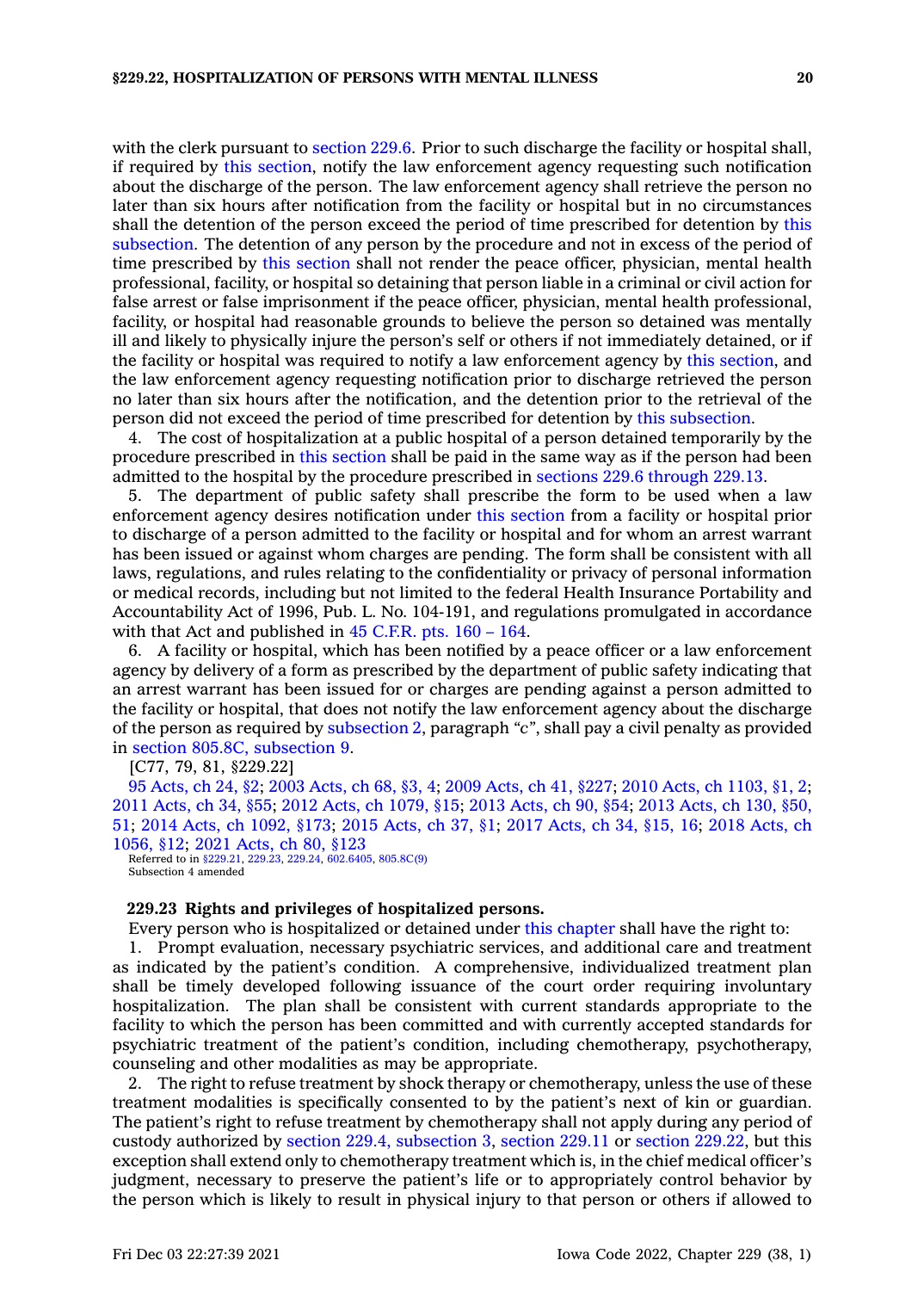continue. The patient's right to refuse treatment by chemotherapy shall also not apply during any period of custody authorized by the court pursuant to [section](https://www.legis.iowa.gov/docs/code/229.13.pdf) 229.13 or [229.14](https://www.legis.iowa.gov/docs/code/229.14.pdf). In any other situation in which, in the chief medical officer's judgment, chemotherapy is appropriate for the patient but the patient refuses to consent thereto and there is no next of kin or guardian to give consent, the chief medical officer may request an order authorizing treatment of the patient by chemotherapy from the district court which ordered the patient's hospitalization.

3. In addition to protection of the person's constitutional rights, enjoyment of other legal, medical, religious, social, political, personal and working rights and privileges which the person would enjoy if the person were not so hospitalized or detained, so far as is possible consistent with effective treatment of that person and of the other patients of the hospital. If the patient's rights are restricted, the physician's or mental health professional's direction to that effect shall be noted on the patient's record. The department of human services shall, in accordance with [chapter](https://www.legis.iowa.gov/docs/code//17A.pdf) 17A establish rules setting forth the specific rights and privileges to which persons so hospitalized or detained are entitled under this [section](https://www.legis.iowa.gov/docs/code/229.23.pdf), and the exceptions provided by section 17A.2, [subsection](https://www.legis.iowa.gov/docs/code/17A.2.pdf) 11, paragraphs *"a"* and *"k",* shall not be applicable to the rules so established. The patient or the patient's next of kin or friend shall be advised of these rules and be provided <sup>a</sup> written copy upon the patient's admission to or arrival at the hospital.

[C77, 79, 81, §229.23] 83 Acts, ch 96, [§157,](https://www.legis.iowa.gov/docs/acts/1983/CH0096.pdf) 159; 89 [Acts,](https://www.legis.iowa.gov/docs/acts/89/CH0275.pdf) ch 275, §6; 2017 [Acts,](https://www.legis.iowa.gov/docs/acts/2017/CH0034.pdf) ch 34, §17 Referred to in  $\frac{$229}{4}$ 

# **229.24 Records of involuntary hospitalization proceeding to be confidential.**

1. All papers and records pertaining to any involuntary hospitalization or application pursuant to [section](https://www.legis.iowa.gov/docs/code/229.6.pdf) 229.6 of any person under this [chapter](https://www.legis.iowa.gov/docs/code//229.pdf), whether part of the permanent record of the court or of <sup>a</sup> file in the department of human services, are subject to inspection only upon an order of the court for good cause shown.

2. If authorized in writing by <sup>a</sup> person who has been the subject of any proceeding or report under sections 229.6 [through](https://www.legis.iowa.gov/docs/code/229.6.pdf) 229.13 or section [229.22](https://www.legis.iowa.gov/docs/code/229.22.pdf), or by the parent or guardian of that person, information regarding that person which is confidential under [subsection](https://www.legis.iowa.gov/docs/code/229.24.pdf) 1 may be released to any designated person.

3. If all or part of the costs associated with hospitalization of an individual under [this](https://www.legis.iowa.gov/docs/code//229.pdf) [chapter](https://www.legis.iowa.gov/docs/code//229.pdf) are chargeable to <sup>a</sup> county of residence, the clerk of the district court shall provide to the regional administrator for the county of residence and to the regional administrator for the county in which the hospitalization order is entered the following information pertaining to the individual which would be confidential under [subsection](https://www.legis.iowa.gov/docs/code/229.24.pdf) 1:

*a.* Administrative information, as defined in [section](https://www.legis.iowa.gov/docs/code/228.1.pdf) 228.1.

*b.* An evaluation order under this [chapter](https://www.legis.iowa.gov/docs/code//229.pdf) and the location of the individual's placement under the order.

*c.* A hospitalization or placement order under this [chapter](https://www.legis.iowa.gov/docs/code//229.pdf) and the location of the individual's placement under the order.

*d.* The date, location, and disposition of any hearing concerning the individual held under this [chapter](https://www.legis.iowa.gov/docs/code//229.pdf).

*e.* Any payment source available for the costs of the individual's care.

4. This [section](https://www.legis.iowa.gov/docs/code/229.24.pdf) shall not prohibit any of the following:

*a.* A hospital from complying with the requirements of this [chapter](https://www.legis.iowa.gov/docs/code//229.pdf) and of [chapter](https://www.legis.iowa.gov/docs/code//230.pdf) 230 relative to financial responsibility for the cost of care and treatment provided <sup>a</sup> patient in that hospital or from properly billing any responsible relative or third-party payer for such care or treatment.

*b.* A court or the department of public safety from forwarding to the federal bureau of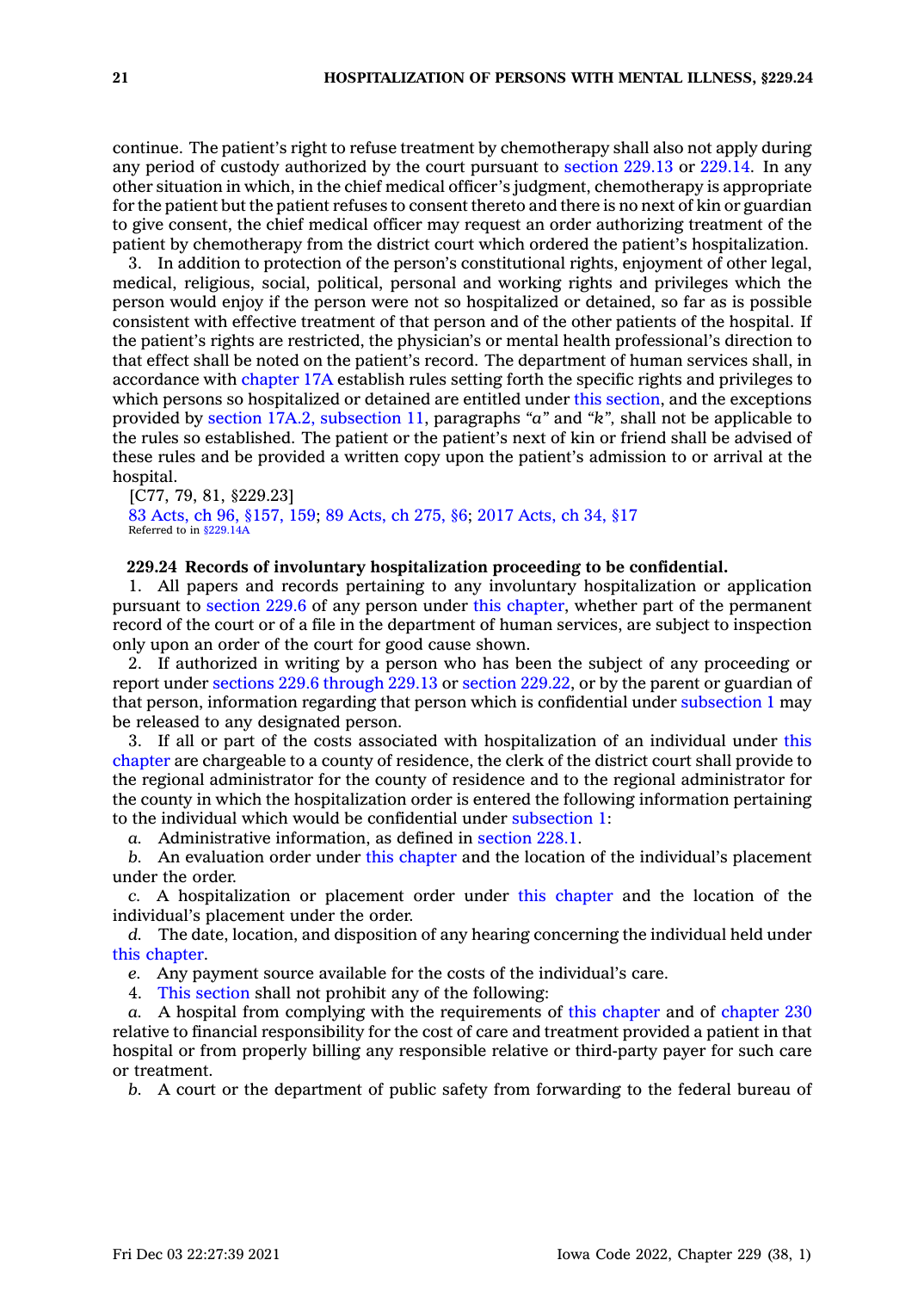investigation information that <sup>a</sup> person has been disqualified from possessing, shipping, transporting, or receiving <sup>a</sup> firearm pursuant to [section](https://www.legis.iowa.gov/docs/code/724.31.pdf) 724.31.

[C77, 79, 81, §229.24]

83 Acts, ch 96, [§157,](https://www.legis.iowa.gov/docs/acts/1983/CH0096.pdf) 159; 95 [Acts,](https://www.legis.iowa.gov/docs/acts/95/CH0120.pdf) ch 120, §3; 96 Acts, ch [1183,](https://www.legis.iowa.gov/docs/acts/96/CH1183.pdf) §22; 2002 Acts, ch [1146,](https://www.legis.iowa.gov/docs/acts/2002/CH1146.pdf) §4; 2004 Acts, ch [1090,](https://www.legis.iowa.gov/docs/acts/2004/CH1090.pdf) §8; 2010 Acts, ch [1031,](https://www.legis.iowa.gov/docs/acts/2010/CH1031.pdf) §362; 2010 Acts, ch [1178,](https://www.legis.iowa.gov/docs/acts/2010/CH1178.pdf) §1, 2, 19; 2012 [Acts,](https://www.legis.iowa.gov/docs/acts/2012/CH1120.pdf) ch 1120, [§102,](https://www.legis.iowa.gov/docs/acts/2012/CH1120.pdf) 130; 2013 [Acts,](https://www.legis.iowa.gov/docs/acts/2013/CH0130.pdf) ch 130, §52; 2015 [Acts,](https://www.legis.iowa.gov/docs/acts/2015/CH0069.pdf) ch 69, §67; 2021 [Acts,](https://www.legis.iowa.gov/docs/acts/2021/CH0080.pdf) ch 80, §124 Referred to in [§228.6](https://www.legis.iowa.gov/docs/code/228.6.pdf), [230.20](https://www.legis.iowa.gov/docs/code/230.20.pdf) Subsection 2 amended

# **229.25 Medical records to be confidential —exceptions.**

1. *a.* The records maintained by <sup>a</sup> hospital or other facility relating to the examination, custody, care and treatment of any person in that hospital or facility pursuant to [this](https://www.legis.iowa.gov/docs/code//229.pdf) [chapter](https://www.legis.iowa.gov/docs/code//229.pdf) shall be confidential, except that the chief medical officer shall release appropriate information under any of the following circumstances:

(1) The information is requested by <sup>a</sup> licensed physician or mental health professional, attorney, or advocate who provides the chief medical officer with <sup>a</sup> written waiver signed by the person about whom the information is sought.

(2) The information is sought by <sup>a</sup> court order.

(3) The person who is hospitalized or that person's guardian, if the person is <sup>a</sup> minor or is not legally competent to do so, signs an informed consent to release information. Each signed consent shall designate specifically the person or agency to whom the information is to be sent, and the information may be sent only to that person or agency.

*b.* Such records may be released by the chief medical officer when requested for the purpose of research into the causes, incidence, nature and treatment of mental illness, however information shall not be provided in <sup>a</sup> way that discloses patients' names or which otherwise discloses any patient's identity.

2. When the chief medical officer deems it to be in the best interest of the patient and the patient's next of kin to do so, the chief medical officer may release appropriate information during <sup>a</sup> consultation which the hospital or facility shall arrange with the next of kin of <sup>a</sup> voluntary or involuntary patient, if requested by the patient's next of kin.

[C77, 79, 81, §229.25; 82 Acts, ch [1135,](https://www.legis.iowa.gov/docs/acts/1982/CH1135.pdf) §1] 89 [Acts,](https://www.legis.iowa.gov/docs/acts/1989/CH0275.pdf) ch 275, §7; 2009 [Acts,](https://www.legis.iowa.gov/docs/acts/2009/CH0041.pdf) ch 41, §263; 2017 [Acts,](https://www.legis.iowa.gov/docs/acts/2017/CH0034.pdf) ch 34, §18 Referred to in [§228.6](https://www.legis.iowa.gov/docs/code/228.6.pdf), [229.19](https://www.legis.iowa.gov/docs/code/229.19.pdf)

### **229.26 Exclusive procedure for involuntary hospitalization.**

Sections 229.6 [through](https://www.legis.iowa.gov/docs/code/229.6.pdf) 229.19 constitute the exclusive procedure for involuntary hospitalization of persons by reason of serious mental impairment in this state, except that this [chapter](https://www.legis.iowa.gov/docs/code//229.pdf) does not negate the provisions of section [904.503](https://www.legis.iowa.gov/docs/code/904.503.pdf) relating to transfer of prisoners with mental illness to state hospitals for persons with mental illness and does not apply to commitments of persons under [chapter](https://www.legis.iowa.gov/docs/code//812.pdf) 812 or the rules of criminal procedure, Iowa court rules, or negate the provisions of [section](https://www.legis.iowa.gov/docs/code/232.51.pdf) 232.51 relating to disposition of children with mental illness.

[C77, 79, 81, §229.26]

84 Acts, ch [1323,](https://www.legis.iowa.gov/docs/acts/1984/CH1323.pdf) §3; 85 [Acts,](https://www.legis.iowa.gov/docs/acts/85/CH0021.pdf) ch 21, §36; 87 [Acts,](https://www.legis.iowa.gov/docs/acts/87/CH0090.pdf) ch 90, §4; 88 Acts, ch [1134,](https://www.legis.iowa.gov/docs/acts/88/CH1134.pdf) §45; 96 [Acts,](https://www.legis.iowa.gov/docs/acts/96/CH1129.pdf) ch [1129,](https://www.legis.iowa.gov/docs/acts/96/CH1129.pdf) §58; 2002 Acts, ch [1119,](https://www.legis.iowa.gov/docs/acts/2002/CH1119.pdf) §108; 2003 Acts, ch 108, [§125,](https://www.legis.iowa.gov/docs/acts/2003/CH0108.pdf) 132; 2012 Acts, ch [1019,](https://www.legis.iowa.gov/docs/acts/2012/CH1019.pdf) §81; 2015 [Acts,](https://www.legis.iowa.gov/docs/acts/2015/CH0030.pdf) ch 30, §72

# **229.27 Hospitalization not to equate with incompetency — procedure for finding incompetency due to mental illness.**

1. Hospitalization of <sup>a</sup> person under this [chapter](https://www.legis.iowa.gov/docs/code//229.pdf), either voluntarily or involuntarily, does not constitute <sup>a</sup> finding of nor equate with nor raise <sup>a</sup> presumption of incompetency, nor cause the person so hospitalized to be deemed <sup>a</sup> person of unsound mind nor <sup>a</sup> person under legal disability for any purpose, including but not limited to any circumstances to which [sections](https://www.legis.iowa.gov/docs/code/6B.15.pdf) [6B.15](https://www.legis.iowa.gov/docs/code/6B.15.pdf), [447.7](https://www.legis.iowa.gov/docs/code/447.7.pdf), section 488.603, [subsection](https://www.legis.iowa.gov/docs/code/488.603.pdf) 6, paragraph *"c"*, sections [488.704](https://www.legis.iowa.gov/docs/code/488.704.pdf), [597.6](https://www.legis.iowa.gov/docs/code/597.6.pdf), [600B.21](https://www.legis.iowa.gov/docs/code/600B.21.pdf), [614.8](https://www.legis.iowa.gov/docs/code/614.8.pdf), [614.19](https://www.legis.iowa.gov/docs/code/614.19.pdf), [614.22](https://www.legis.iowa.gov/docs/code/614.22.pdf), [614.24](https://www.legis.iowa.gov/docs/code/614.24.pdf), [614.27](https://www.legis.iowa.gov/docs/code/614.27.pdf), and [633.244](https://www.legis.iowa.gov/docs/code/633.244.pdf) are applicable.

2. The applicant may, in initiating <sup>a</sup> petition under [section](https://www.legis.iowa.gov/docs/code/229.6.pdf) 229.6 or at any subsequent time prior to conclusion of the involuntary hospitalization proceeding, also petition the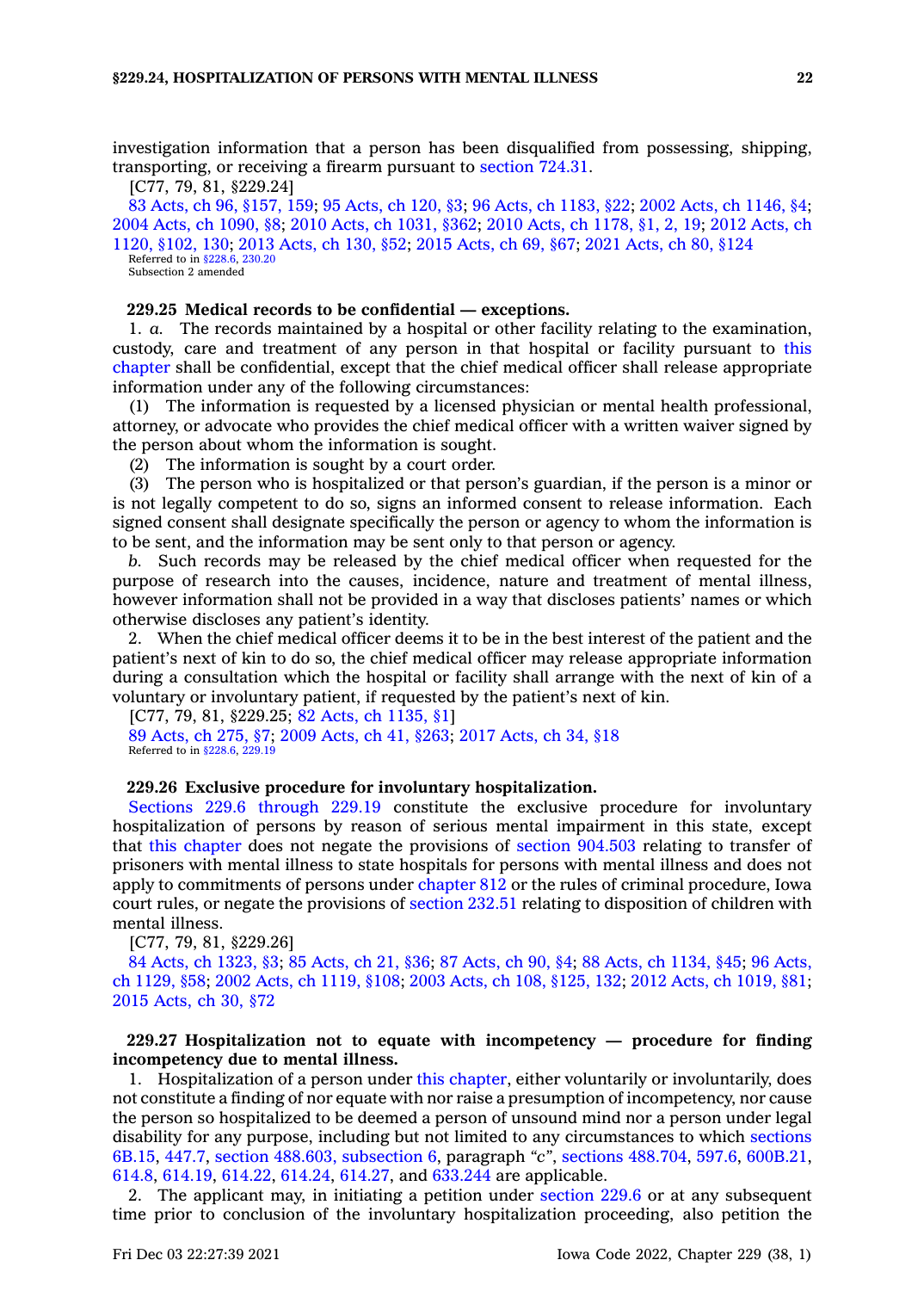court for <sup>a</sup> finding that the person is incompetent by reason of mental illness. The test of competence for the purpose of this [section](https://www.legis.iowa.gov/docs/code/229.27.pdf) shall be whether the person possesses sufficient mind to understand in <sup>a</sup> reasonable manner the nature and effect of the act in which the person is engaged; the fact that <sup>a</sup> person is mentally ill and in need of treatment for that illness but because of the illness lacks sufficient judgment to make responsible decisions with respect to the person's hospitalization or treatment does not necessarily mean that that person is incapable of transacting business on any subject.

3. A hearing limited to the question of the person's competence and conducted in substantially the manner prescribed in sections [633.552](https://www.legis.iowa.gov/docs/code/633.552.pdf), [633.556](https://www.legis.iowa.gov/docs/code/633.556.pdf), [633.558](https://www.legis.iowa.gov/docs/code/633.558.pdf), and [633.560](https://www.legis.iowa.gov/docs/code/633.560.pdf) shall be held when:

*a.* The court is petitioned or proposes upon its own motion to find incompetent by reason of mental illness <sup>a</sup> person whose involuntary hospitalization has been ordered under [section](https://www.legis.iowa.gov/docs/code/229.13.pdf) [229.13](https://www.legis.iowa.gov/docs/code/229.13.pdf) or [229.14](https://www.legis.iowa.gov/docs/code/229.14.pdf), and who contends that the person is not incompetent; or

*b.* A person previously found incompetent by reason of mental illness under [subsection](https://www.legis.iowa.gov/docs/code/229.27.pdf) 2 petitions the court for <sup>a</sup> finding that the person is no longer incompetent and, after notice to the applicant who initiated the petition for hospitalization of the person and to any other party as directed by the court, an objection is filed with the court. The court may order <sup>a</sup> hearing on its own motion before acting on <sup>a</sup> petition filed under this paragraph. A petition by <sup>a</sup> person for <sup>a</sup> finding that the person is no longer incompetent may be filed at any time without regard to whether the person is at that time hospitalized for treatment of mental illness.

4. Nothing in this [chapter](https://www.legis.iowa.gov/docs/code//229.pdf) shall preclude use of any other procedure authorized by law for declaring any person legally incompetent for reasons which may include mental illness, without regard to whether that person is or has been hospitalized for treatment of mental illness.

[C77, 79, 81, §229.27; 82 Acts, ch 1103, [§1109](https://www.legis.iowa.gov/docs/acts/1982/CH1103.pdf)]

91 [Acts,](https://www.legis.iowa.gov/docs/acts/1991/CH0093.pdf) ch 93, §1; 96 Acts, ch [1034,](https://www.legis.iowa.gov/docs/acts/96/CH1034.pdf) §9; 98 Acts, ch [1181,](https://www.legis.iowa.gov/docs/acts/98/CH1181.pdf) §24; 2004 Acts, ch 1175, [§368,](https://www.legis.iowa.gov/docs/acts/2004/CH1175.pdf) 400; 2004 Acts, ch 1021, [§118,](https://www.legis.iowa.gov/docs/acts/2004/CH1021.pdf) 119; 2004 Acts, ch 1175, [§369,](https://www.legis.iowa.gov/docs/acts/2004/CH1175.pdf) 400; 2013 [Acts,](https://www.legis.iowa.gov/docs/acts/2013/CH0130.pdf) ch 130, §53; [2019](https://www.legis.iowa.gov/docs/acts/2019/CH0057.pdf) [Acts,](https://www.legis.iowa.gov/docs/acts/2019/CH0057.pdf) ch 57, §2, 43, 44

#### Referred to in [§4.1](https://www.legis.iowa.gov/docs/code/4.1.pdf), [218.95](https://www.legis.iowa.gov/docs/code/218.95.pdf), [229.39](https://www.legis.iowa.gov/docs/code/229.39.pdf)

2019 amendment to subsection 3, unnumbered paragraph 1 takes effect January 1, 2020, and applies to guardianships and guardianship proceedings for adults and conservatorships and conservatorship proceedings for adults and minors established or pending before, on, or after that date; 2019 Acts, ch 57, §43, 44

### **229.28 Hospitalization in certain federal facilities.**

1. When <sup>a</sup> court finds that the contention that <sup>a</sup> respondent is seriously mentally impaired has been sustained or proposes to order continued hospitalization of any person, or an alternative placement, as described under section 229.14, [subsection](https://www.legis.iowa.gov/docs/code/229.14.pdf) 1, paragraph *"b"* or *"d"*, and the court is furnished evidence that the respondent or patient is eligible for care and treatment in <sup>a</sup> facility operated by the United States department of veterans affairs or another agency of the United States government and that the facility is willing to receive the respondent or patient, the court may so order.

*a.* The respondent or patient, when so hospitalized or placed in <sup>a</sup> facility operated by the United States department of veterans affairs or another agency of the United States government within or outside of this state, shall be subject to the rules of the United States department of veterans affairs or other agency, but shall not thereby lose any procedural rights afforded the respondent or patient by this [chapter](https://www.legis.iowa.gov/docs/code//229.pdf).

*b.* The chief officer of the facility shall have, with respect to the person so hospitalized or placed, the same powers and duties as the chief medical officer of <sup>a</sup> hospital in this state would have in regard to submission of reports to the court, retention of custody, transfer, convalescent leave or discharge.

2. Jurisdiction is retained in the court to maintain surveillance of the person's treatment and care, and at any time to inquire into that person's mental condition and the need for continued hospitalization or care and custody.

[C27, 31, 35, §3562-b1; C39, §**3562.1;** C46, 50, 54, 58, 62, 66, 71, 73, 75, §229.20; C77, 79, 81, §229.28]

2001 [Acts,](https://www.legis.iowa.gov/docs/acts/2001/CH0155.pdf) ch 155, §39; 2009 [Acts,](https://www.legis.iowa.gov/docs/acts/2009/CH0026.pdf) ch 26, §10 Referred to in [§229.30](https://www.legis.iowa.gov/docs/code/229.30.pdf)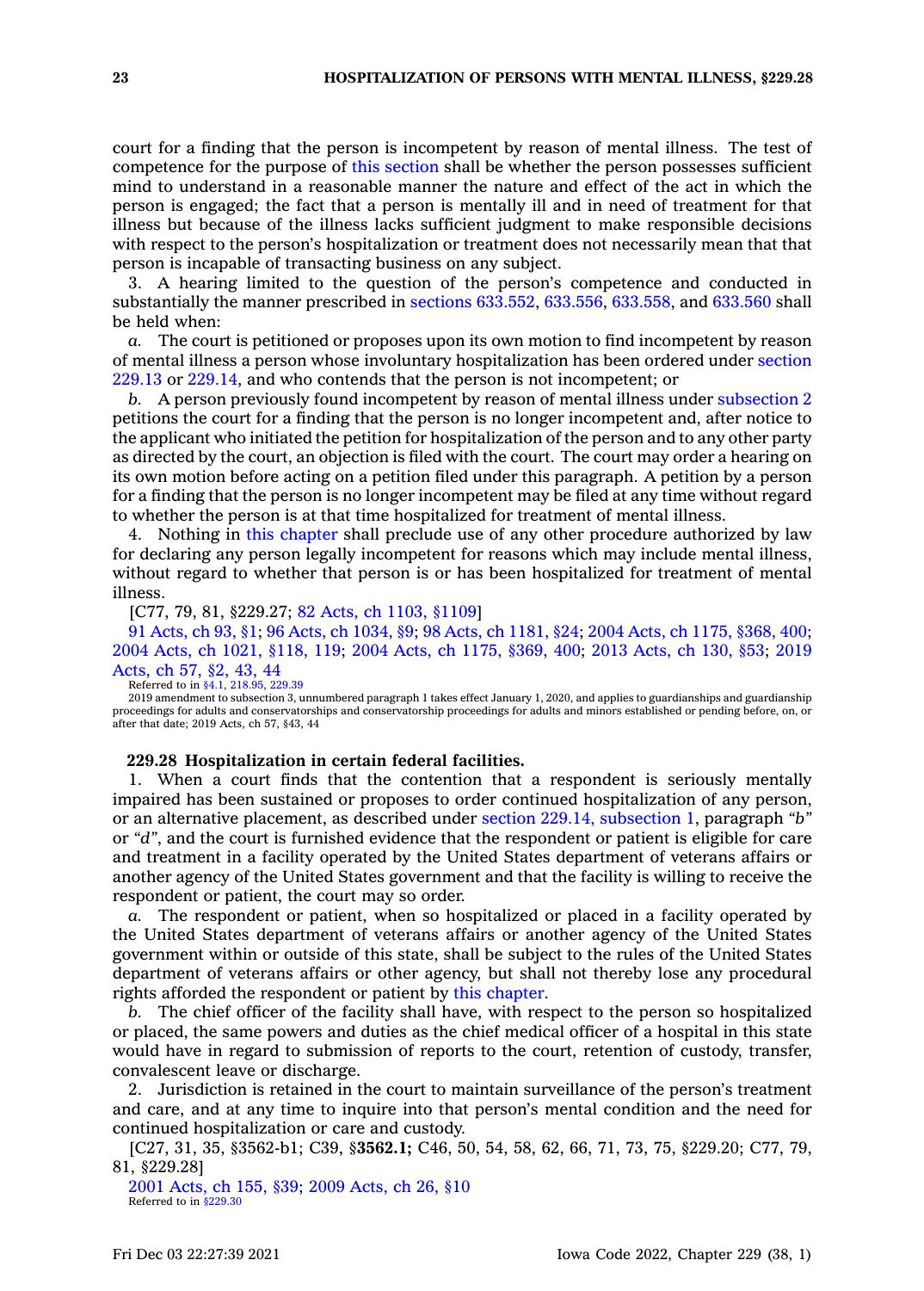# **229.29 Transfer to certain federal facilities.**

1. Upon receipt of <sup>a</sup> certificate stating that any person involuntarily hospitalized under this [chapter](https://www.legis.iowa.gov/docs/code//229.pdf) is eligible for care and treatment in <sup>a</sup> facility operated by the United States department of veterans affairs or another agency of the United States government which is willing to receive the person without charge to the state of Iowa or any county in the state, the chief medical officer may transfer the person to that facility. Upon so doing, the chief medical officer shall notify the court which ordered the person's hospitalization in the same manner as would be required in the case of a transfer under section 229.15, [subsection](https://www.legis.iowa.gov/docs/code/229.15.pdf) 5, and the person transferred shall be entitled to the same rights as the person would have under that subsection.

2. No person shall be transferred under this [section](https://www.legis.iowa.gov/docs/code/229.29.pdf) who is confined pursuant to conviction of <sup>a</sup> public offense or whose hospitalization was ordered upon contention of incompetence to stand trial by reason of mental illness, without prior approval of the court which ordered that person's hospitalization.

[C27, 31, 35, §3562-b1; C39, §**3562.1;** C46, 50, 54, 58, 62, 66, 71, 73, 75, §229.20; C77, 79, 81, §229.29]

2009 [Acts,](https://www.legis.iowa.gov/docs/acts/2009/CH0026.pdf) ch 26, §11

# **229.30 Orders of courts in other states.**

A judgment or order of hospitalization or commitment by <sup>a</sup> court of competent jurisdiction of another state or the District of Columbia, under which any person is hospitalized or placed in <sup>a</sup> facility operated by the United States department of veterans affairs or another agency of the United States government, shall have the same force and effect with respect to that person while the person is in this state as the judgment or order would have if the person were in the jurisdiction of the court which issued it. That court shall be deemed to have retained jurisdiction of the person so hospitalized or placed for the purpose of inquiring into that person's mental condition and the need for continued hospitalization or care and custody, as do courts in this state under [section](https://www.legis.iowa.gov/docs/code/229.28.pdf) 229.28. Consent is hereby given to the application of the law of the state or district in which is situated the court which issued the judgment or order as regards authority of the chief officer of any facility, operated in this state by the United States department of veterans affairs or another agency of the United States government, to retain custody, transfer, place on convalescent leave or discharge the person so hospitalized or committed.

[C27, 31, 35, §3562-b1; C39, §**3562.1;** C46, 50, 54, 58, 62, 66, 71, 73, 75, §229.20; C77, 79, 81, §229.30]

2009 [Acts,](https://www.legis.iowa.gov/docs/acts/2009/CH0026.pdf) ch 26, §12

#### **229.31 Commission of inquiry.**

A sworn complaint, alleging that <sup>a</sup> named person is not seriously mentally impaired and is unjustly deprived of liberty in any hospital in the state, may be filed by any person with the clerk of the district court of the county in which such named person is so confined, or of the county in which such named person is <sup>a</sup> resident. Upon receiving the complaint, <sup>a</sup> judge of that court shall appoint <sup>a</sup> commission of not more than three persons to inquire into the truth of the allegations. One of the commissioners shall be <sup>a</sup> physician and if additional commissioners are appointed, one of the additional commissioners shall be <sup>a</sup> lawyer.

[C73, §1442; C97, §2304; C24, 27, 31, 35, 39, §**3571;** C46, 50, 54, 58, 62, 66, 71, 73, 75, 77, 79, 81, §229.31]

2012 Acts, ch 1120, [§103,](https://www.legis.iowa.gov/docs/acts/2012/CH1120.pdf) 130 Referred to in [§229.36](https://www.legis.iowa.gov/docs/code/229.36.pdf)

# **229.32 Duty of commission.**

Said commission shall at once proceed to the place where said person is confined and make <sup>a</sup> thorough and discreet examination for the purpose of determining the truth of said allegations and shall promptly report its findings to said judge in writing. Said report shall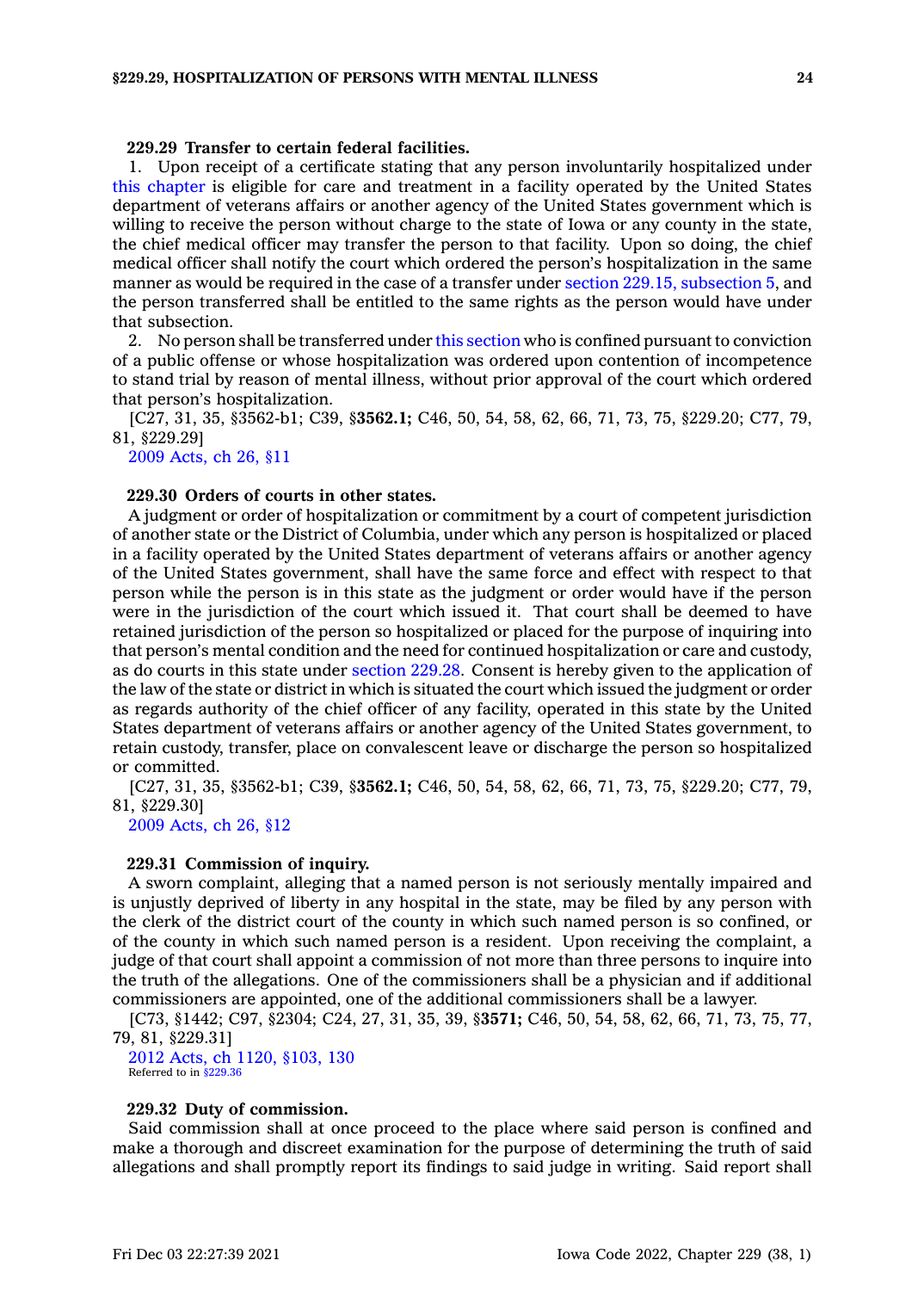be accompanied by <sup>a</sup> written statement of the case signed by the chief medical officer of the hospital in which the person is confined.

[C73, §1442; C97, §2304; C24, 27, 31, 35, 39, §**3572;** C46, 50, 54, 58, 62, 66, 71, 73, 75, 77, 79, 81, §229.32]

Referred to in [§229.36](https://www.legis.iowa.gov/docs/code/229.36.pdf)

# **229.33 Hearing.**

If, on such report and statement, and the hearing of testimony if any is offered, the judge shall find that such person is not seriously mentally impaired, the judge shall order the person's discharge; if the contrary, the judge shall so state, and authorize the continued detention of the person, subject to all applicable requirements of this [chapter](https://www.legis.iowa.gov/docs/code//229.pdf).

[C73, §1442; C97, §2304; C24, 27, 31, 35, 39, §**3573;** C46, 50, 54, 58, 62, 66, 71, 73, 75, 77, 79, 81, §229.33]

97 [Acts,](https://www.legis.iowa.gov/docs/acts/1997/CH0023.pdf) ch 23, §17 Referred to in [§229.36](https://www.legis.iowa.gov/docs/code/229.36.pdf)

# **229.34 Finding and order filed.**

The finding and order of the judge, with the report and other papers, shall be filed in the office of the clerk of the court where the complaint was filed. Said clerk shall enter <sup>a</sup> memorandum thereof on the appropriate record, and forthwith notify the chief medical officer of the hospital of the finding and order of the judge, and the chief medical officer shall carry out the order.

[C73, §1442; C97, §2304; C24, 27, 31, 35, 39, §**3574;** C46, 50, 54, 58, 62, 66, 71, 73, 75, 77, 79, 81, §229.34]

Referred to in [§229.36](https://www.legis.iowa.gov/docs/code/229.36.pdf)

# **229.35 Compensation — payment.**

Said commissioners shall be entitled to their necessary expenses and <sup>a</sup> reasonable compensation, to be allowed by the judge, who shall certify the same to the director of the department of administrative services who shall thereupon draw the proper warrants on any funds in the state treasury not otherwise appropriated. The applicant shall pay said costs and expenses if the judge shall so order on <sup>a</sup> finding that the complaint was filed without probable cause.

[C73, §1442; C97, §2304; C24, 27, 31, 35, 39, §**3575;** C46, 50, 54, 58, 62, 66, 71, 73, 75, 77, 79, 81, §229.35]

2003 [Acts,](https://www.legis.iowa.gov/docs/acts/2003/CH0145.pdf) ch 145, §286 Referred to in [§8.59](https://www.legis.iowa.gov/docs/code/8.59.pdf), [229.36](https://www.legis.iowa.gov/docs/code/229.36.pdf)

Appropriation limited for fiscal years beginning on or after July 1, 1993; see [§8.59](https://www.legis.iowa.gov/docs/code/8.59.pdf)

## **229.36 Limitation on proceedings.**

The proceeding authorized in sections 229.31 [through](https://www.legis.iowa.gov/docs/code/229.31.pdf) 229.35 shall not be had more often than once in six months regarding the same person; nor regarding any patient within six months after the patient's admission to the hospital.

[C73, §1443; C97, §2305; C24, 27, 31, 35, 39, §**3576;** C46, 50, 54, 58, 62, 66, 71, 73, 75, 77, 79, 81, §229.36]

2005 [Acts,](https://www.legis.iowa.gov/docs/acts/2005/CH0003.pdf) ch 3, §52; 2020 Acts, ch [1063,](https://www.legis.iowa.gov/docs/acts/2020/CH1063.pdf) §87

### **229.37 Habeas corpus.**

All persons confined as seriously mentally impaired shall be entitled to the benefit of the writ of habeas corpus, and the question of serious mental impairment shall be decided at the hearing. If the judge shall decide that the person is seriously mentally impaired, such decision shall be no bar to the issuing of the writ <sup>a</sup> second time, whenever it shall be alleged that such person is no longer seriously mentally impaired.

[R60, §1441; C73, §1444; C97, §2306; C24, 27, 31, 35, 39, §**3577;** C46, 50, 54, 58, 62, 66, 71, 73, 75, 77, 79, 81, §229.37]

Constitutional provision, Iowa Constitution, Art. I, §13 Habeas corpus, [chapter](https://www.legis.iowa.gov/docs/code//663.pdf) 663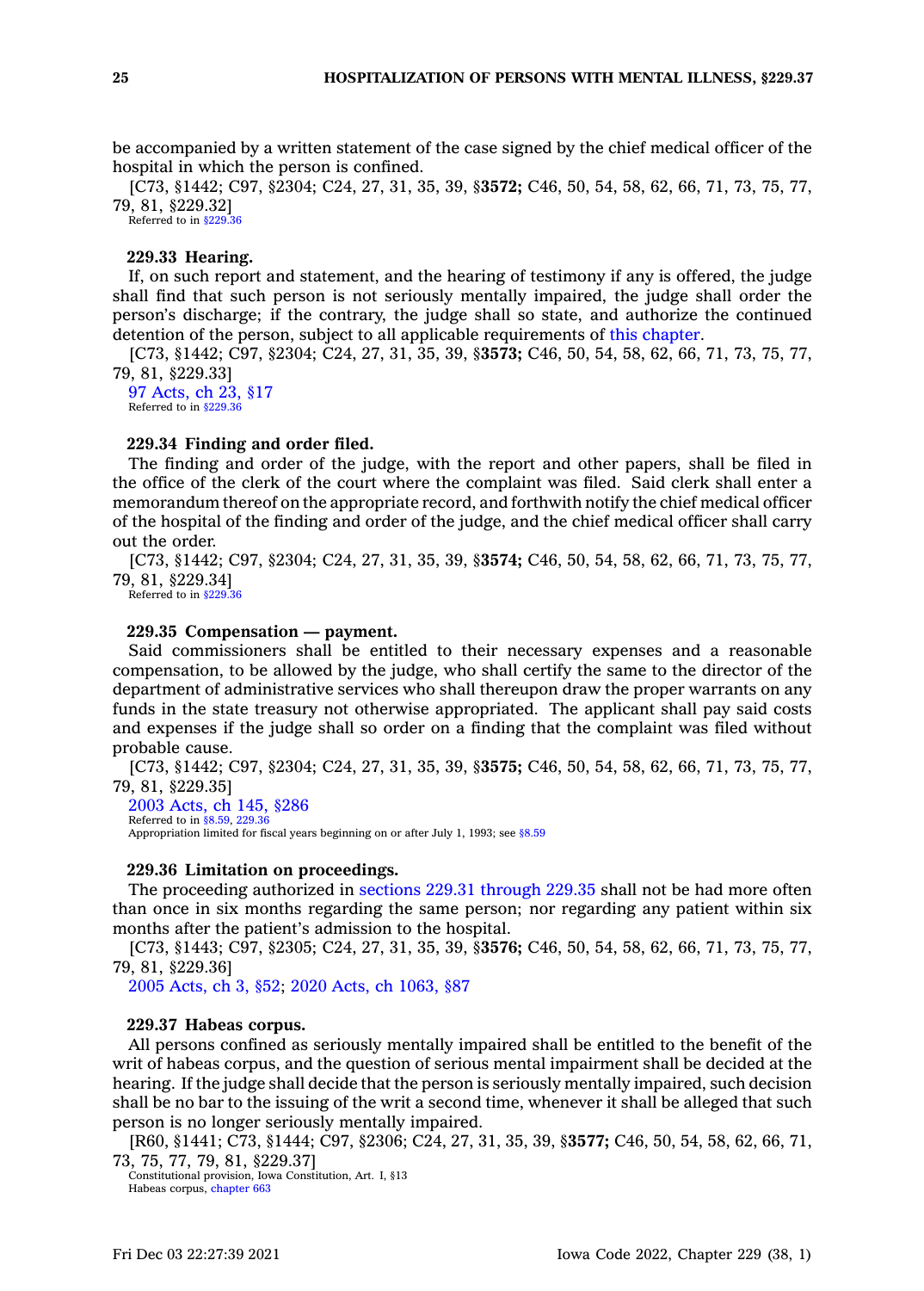### **229.38 Cruelty or official misconduct.**

If any person having the care of <sup>a</sup> person with mental illness who has voluntarily entered <sup>a</sup> hospital or other facility for treatment or care, or who is responsible for psychiatric examination care, treatment, and maintenance of any person involuntarily hospitalized under sections 229.6 [through](https://www.legis.iowa.gov/docs/code/229.6.pdf) 229.15, whether in <sup>a</sup> hospital or elsewhere, with or without proper authority, shall treat such patient with unnecessary severity, harshness, or cruelty, or in any way abuse the patient or if any person unlawfully detains or deprives of liberty any person with mental illness or any person who is alleged to have mental illness, or if any officer required by the provisions of this [chapter](https://www.legis.iowa.gov/docs/code//229.pdf) and [chapters](https://www.legis.iowa.gov/docs/code//226.pdf) 226 and [227](https://www.legis.iowa.gov/docs/code//227.pdf), to perform any act shall willfully refuse or neglect to perform the same, the offending person shall, unless otherwise provided, be guilty of <sup>a</sup> serious misdemeanor.

[C73, §1415, 1416, 1440, 1445; C97, §2307; C24, 27, 31, 35, 39, §**3578;** C46, 50, 54, 58, 62, 66, 71, 73, 75, 77, 79, 81, §229.38]

96 Acts, ch [1129,](https://www.legis.iowa.gov/docs/acts/1996/CH1129.pdf) §59; 2020 Acts, ch [1063,](https://www.legis.iowa.gov/docs/acts/2020/CH1063.pdf) §88

### **229.39 Status of persons hospitalized under former law.**

1. Each person admitted or committed to <sup>a</sup> hospital for treatment of mental illness on or before December 31, 1975 who remained so hospitalized, or was on convalescent leave or was receiving care in another facility on transfer from such hospitalization, on or after January 1, 1976 shall be considered to have been hospitalized under this [chapter](https://www.legis.iowa.gov/docs/code//229.pdf), and its provisions shall apply to each such person on and after the effective date of this [section](https://www.legis.iowa.gov/docs/code/229.39.pdf), except as otherwise provided by [subsection](https://www.legis.iowa.gov/docs/code/229.39.pdf) 3.

2. Hospitalization of <sup>a</sup> person for treatment of mental illness, either voluntary or involuntary, on or before December 31, 1975 does not constitute <sup>a</sup> finding nor equate with nor raise <sup>a</sup> presumption of incompetency, nor cause the person hospitalized to be deemed <sup>a</sup> person of unsound mind nor <sup>a</sup> person under legal disability for any purpose, including but not limited to the circumstances enumerated in section 229.27, [subsection](https://www.legis.iowa.gov/docs/code/229.27.pdf) 1. This [subsection](https://www.legis.iowa.gov/docs/code/229.39.pdf) does not invalidate any specific declaration of incompetence of <sup>a</sup> person hospitalized if the declaration was made pursuant to <sup>a</sup> separate procedure authorized by law for that purpose, and did not result automatically from the person's hospitalization.

3. Where <sup>a</sup> person was hospitalized involuntarily for treatment of mental illness on or before December 31, 1975 and remained so hospitalized, or was on convalescent leave or was receiving care in another facility on transfer from such hospitalization, on or after January 1, 1976, but was subsequently discharged prior to July 1, 1978, this [section](https://www.legis.iowa.gov/docs/code/229.39.pdf) shall not be construed to require:

*a.* The filing after July 1, 1978, of any report relative to that person's status which would have been required to be filed prior to said date if that person had initially been hospitalized under this [chapter](https://www.legis.iowa.gov/docs/code//229.pdf) as amended by 1975 Iowa [Acts,](https://www.legis.iowa.gov/docs/acts/1975/CH0139.pdf) ch. 139, §1 to 30.

*b.* That legal proceedings be taken under this [chapter](https://www.legis.iowa.gov/docs/code//229.pdf), as so amended, to clarify the status of the person so hospitalized, unless that person or the district court considers such proceedings necessary in <sup>a</sup> particular case to appropriately conclude the matter.

[C79, 81, §229.39] 2011 [Acts,](https://www.legis.iowa.gov/docs/acts/2011/CH0034.pdf) ch 34, §56; 2014 Acts, ch [1026,](https://www.legis.iowa.gov/docs/acts/2014/CH1026.pdf) §143

#### **229.40 Rules for proceedings.**

Proceedings under this [chapter](https://www.legis.iowa.gov/docs/code//229.pdf) are subject to rules prescribed by the supreme court under section [602.4201](https://www.legis.iowa.gov/docs/code/602.4201.pdf).

[C79, 81, §229.40] 83 Acts, ch 186, [§10053,](https://www.legis.iowa.gov/docs/acts/1983/CH0186.pdf) 10201 Rules adopted by the supreme court are published in the compilation "Iowa Court Rules"

#### **229.41 Voluntary admission.**

Persons making application pursuant to [section](https://www.legis.iowa.gov/docs/code/229.2.pdf) 229.2 on their own behalf or on behalf of another person who is under eighteen years of age, if the person whose admission is sought is received for observation and treatment on the application, shall be required to pay the costs of hospitalization at rates established by the administrator. The costs may be collected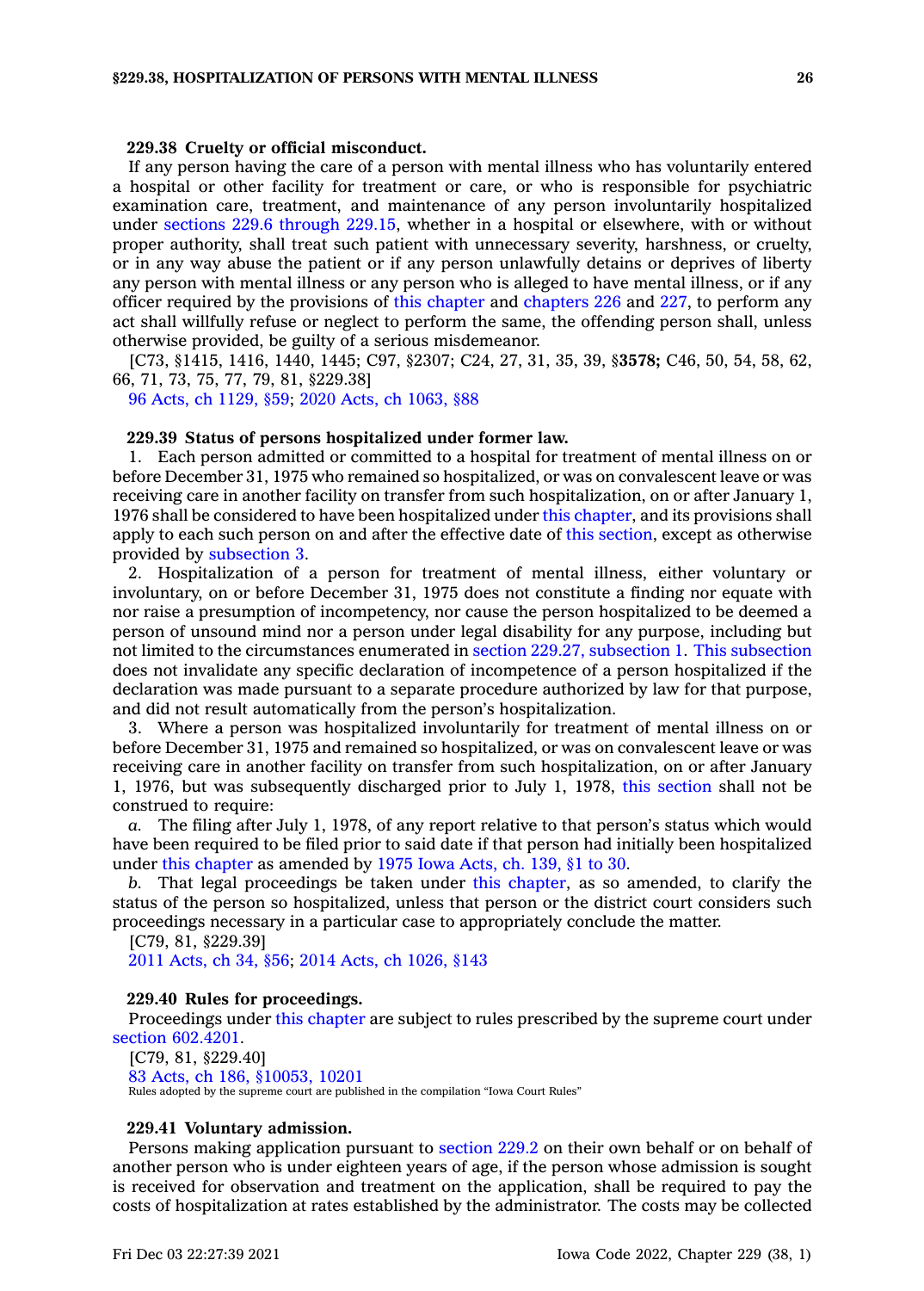weekly in advance and shall be payable at the business office of the hospital. The collections shall be remitted to the department of human services monthly to be credited to the general fund of the state.

[C50, 54, 58, 62, 66, 71, 73, 75, 77, 79, 81, §229.41] 2000 Acts, ch [1112,](https://www.legis.iowa.gov/docs/acts/2000/CH1112.pdf) §39; 2001 [Acts,](https://www.legis.iowa.gov/docs/acts/2001/CH0155.pdf) ch 155, §21 Referred to in [§225C.16](https://www.legis.iowa.gov/docs/code/225C.16.pdf), [229.2](https://www.legis.iowa.gov/docs/code/229.2.pdf), [229.42](https://www.legis.iowa.gov/docs/code/229.42.pdf)

# **229.42 Costs paid by county.**

1. If <sup>a</sup> person wishing to make application for voluntary admission to <sup>a</sup> mental hospital established by [chapter](https://www.legis.iowa.gov/docs/code//226.pdf) 226 is unable to pay the costs of hospitalization or those responsible for the person are unable to pay the costs, application for authorization of voluntary admission must be made through <sup>a</sup> regional administrator before application for admission is made to the hospital. The person's county of residence shall be determined through the regional administrator and if the admission is approved through the regional administrator, the person's admission to <sup>a</sup> mental health hospital shall be authorized as <sup>a</sup> voluntary case. The authorization shall be issued on forms provided by the department of human services' administrator. The costs of the hospitalization shall be paid by the county of residence through the regional administrator to the department of human services and credited to the general fund of the state, provided that the mental health hospital rendering the services has certified to the county auditor of the county of residence and the regional administrator the amount chargeable to the mental health and disability services region and has sent <sup>a</sup> duplicate statement of the charges to the department of human services. A mental health and disability services region shall not be billed for the cost of <sup>a</sup> patient unless the patient's admission is authorized through the regional administrator. The mental health institute and the regional administrator shall work together to locate appropriate alternative placements and services, and to educate patients and family members of patients regarding such alternatives.

2. All the provisions of [chapter](https://www.legis.iowa.gov/docs/code//230.pdf) 230 shall apply to such voluntary patients so far as is applicable.

3. The provisions of this [section](https://www.legis.iowa.gov/docs/code/229.42.pdf) and of [section](https://www.legis.iowa.gov/docs/code/229.41.pdf) 229.41 shall apply to all voluntary inpatients or outpatients receiving mental health services either away from or at the institution.

4. If <sup>a</sup> county fails to pay the billed charges within forty-five days from the date the county auditor received the certification statement from the superintendent, the department of human services shall charge the delinquent county the penalty of one percent per month on and after forty-five days from the date the county received the certification statement until paid. The penalties received shall be credited to the general fund of the state.

[C50, 54, 58, 62, 66, 71, 73, 75, 77, 79, 81, §229.42]

96 Acts, ch [1183,](https://www.legis.iowa.gov/docs/acts/1996/CH1183.pdf) §23; 97 [Acts,](https://www.legis.iowa.gov/docs/acts/97/CH0169.pdf) ch 169, §6; 98 Acts, ch [1218,](https://www.legis.iowa.gov/docs/acts/98/CH1218.pdf) §73; 2001 [Acts,](https://www.legis.iowa.gov/docs/acts/2001/CH0155.pdf) ch 155, §22; 2002 Acts, ch [1050,](https://www.legis.iowa.gov/docs/acts/2002/CH1050.pdf) §21; 2004 Acts, ch [1090,](https://www.legis.iowa.gov/docs/acts/2004/CH1090.pdf) §33; 2012 Acts, ch 1120, [§104,](https://www.legis.iowa.gov/docs/acts/2012/CH1120.pdf) 130; 2015 [Acts,](https://www.legis.iowa.gov/docs/acts/2015/CH0069.pdf) ch 69, [§68](https://www.legis.iowa.gov/docs/acts/2015/CH0069.pdf); 2015 [Acts,](https://www.legis.iowa.gov/docs/acts/2015/CH0138.pdf) ch 138, §37, 161, 162 Referred to in [§225C.16](https://www.legis.iowa.gov/docs/code/225C.16.pdf), [229.2](https://www.legis.iowa.gov/docs/code/229.2.pdf), [331.381](https://www.legis.iowa.gov/docs/code/331.381.pdf), [331.502](https://www.legis.iowa.gov/docs/code/331.502.pdf)

### **229.43 Nonresident patients.**

The administrator may place patients of mental health institutes who are nonresidents on convalescent leave to <sup>a</sup> private sponsor or in <sup>a</sup> health care facility licensed under [chapter](https://www.legis.iowa.gov/docs/code//135C.pdf) [135C](https://www.legis.iowa.gov/docs/code//135C.pdf), when in the opinion of the administrator the placement is in the best interests of the patient and the state of Iowa. If the patient was involuntarily hospitalized, the district court which ordered hospitalization of the patient must be informed when the patient is placed on convalescent leave, as required by section 229.15, [subsection](https://www.legis.iowa.gov/docs/code/229.15.pdf) 5.

[C24, 27, 31, 35, 39, §**3446;** C46, 50, 54, 58, 62, §222.36; C66, 71, 73, 75, 77, 79, 81, §229.43] 2000 Acts, ch [1112,](https://www.legis.iowa.gov/docs/acts/2000/CH1112.pdf) §40; 2012 Acts, ch 1120, [§105,](https://www.legis.iowa.gov/docs/acts/2012/CH1120.pdf) 130

# **229.44 Venue.**

1. Venue for hospitalization proceedings shall be in the county where the respondent is found, unless the matter is transferred pursuant to **Iowa [court](https://www.legis.iowa.gov/docs/ACO/CourtRulesChapter/12.pdf) rule 12.15** for the involuntary hospitalization of persons with mental illness, in which case venue shall be in the county where the matter is transferred for hearing.